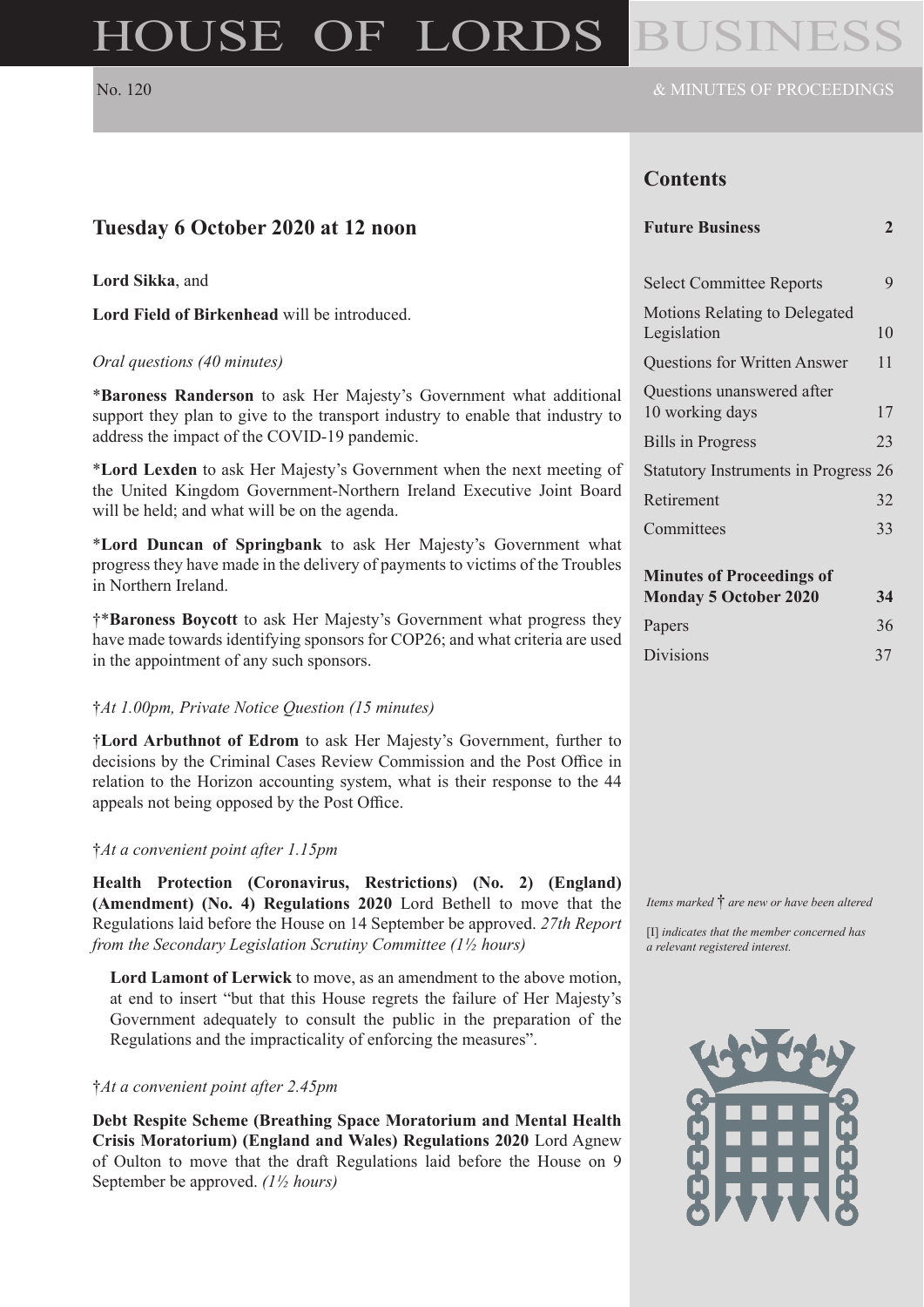#### †*At a convenient point after 4.00pm*

†**Immigration and Social Security Co-ordination (EU Withdrawal) Bill** Report (day 3) [Baroness Williams of Trafford]

#### †*At a convenient point after 7.00pm*

†Questions on a Ministerial statement on Covid-19 update, made in the House of Commons on Monday 5 October. *(50 minutes)*

#### †*At a convenient point after 7.50pm*

†Questions on a Ministerial statement on the Lifetime Skills Guarantee and post-16 education, made in the House of Commons on Thursday 1 October. *(40 minutes)*

#### *Grand Committee in Committee Room 2A at 2.30pm*

**Trade Bill** Committee (day 3) [Lord Grimstone of Boscobel] *15th Report from the Constitution Committee*

†*It is expected that the Grand Committee will break at around 5.00pm, and will resume at a convenient point after 5.15pm.*

# **Future Business**

# **Wednesday 7 October 2020 at 12 noon**

#### *At 12 noon, oral questions (40 minutes)*

\***Lord Dubs** to ask Her Majesty's Government what estimate they have made of the shortage of social care workers for (1) residential care homes, and (2) domiciliary care.

\***Lord West of Spithead** to ask Her Majesty's Government what assessment they have made of the value for money to the taxpayer of building the new Fleet Solid Support Ships in (1) the United Kingdom or (2) overseas; and whether any such assessment includes (a) the level of tax paid onshore, (b) any requirement to maintain skilled jobs, and (c) any strategic requirement for a minimal shipbuilding capability in the United Kingdom.

\***Lord Rooker** to ask Her Majesty's Government what is the estimated cost to the taxpayer of requiring food business operators in England to display the relevant food hygiene rating score at the entrance to premises.

†\***Baroness Falkner of Margravine** to ask Her Majesty's Government what steps they are taking in relation to the conflict in the Nagorno-Karabakh region.

**Health Protection (Coronavirus, Collection of Contact Details etc and Related Requirements) Regulations 2020** Lord Bethell to move that the Regulations laid before the House on 14 September be approved. *27th Report from the Secondary Legislation Scrutiny Committee (1½ hours)*

**Health Protection (Coronavirus, Restrictions) (Birmingham, Sandwell and Solihull) Regulations 2020** Baroness Penn to move that the Regulations laid before the House on 14 September be approved. *27th Report from the Secondary Legislation Scrutiny Committee (1½ hours)*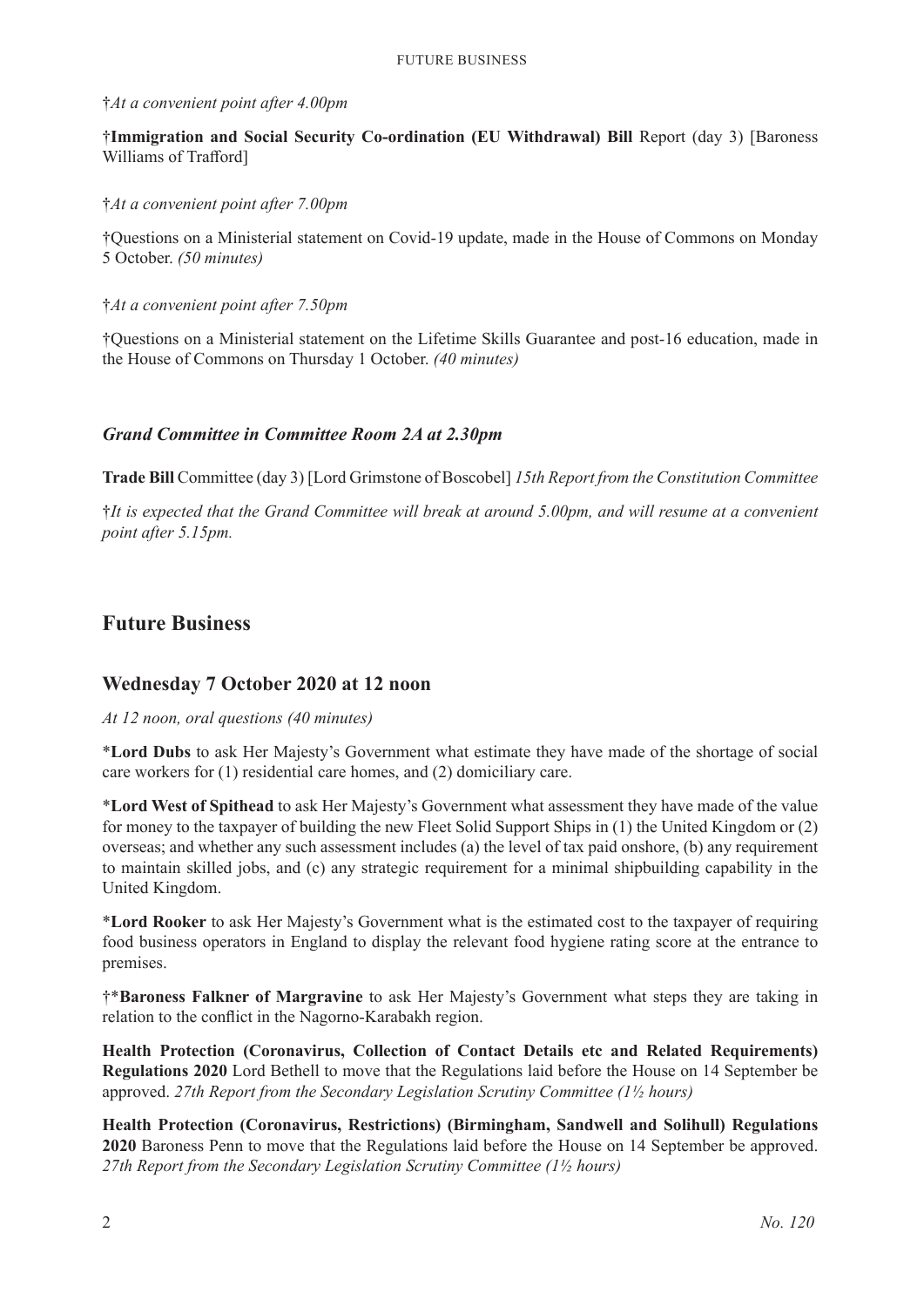†**Immigration Skills Charge (Amendment) Regulations 2020** Baroness Williams of Trafford to move that the draft Regulations laid before the House on 10 September be approved. *(1 hour)*

# **Thursday 8 October 2020 at 12 noon**

**Baroness Fox of Buckley**, and

**Baroness Fleet** will be introduced.

#### *Oral questions (40 minutes)*

\***Baroness Sherlock** to ask Her Majesty's Government what assessment they have made of the impact of the COVID-19 pandemic on (1) low-income families with children, and (2) the support provided to them by the social security system.

\***Lord Polak** to ask Her Majesty's Government what plans they have to support an extension of the United Nations arms embargo on the government of Iran.

\***Lord Clark of Windermere** to ask Her Majesty's Government how many vacancies there were for general practitioners in the National Health Service for England in July; and what were the comparable figures in (1) 2015, and (2) 2010.

*Topical oral question. Ballot to be drawn at 1pm on Tuesday 6 October.*

**Parliamentary Constituencies Bill** Report [Lord True] *13th Report from the Constitution Committee*

*It is expected that the Grand Committee on the Trade Bill will continue at 2.30pm in Committee Room 2A, and that it will conclude.*

# **Friday 9 October 2020 at 11.00am**

†**Alternative Dispute Resolution for Consumer Disputes (Extension of Time Limits for Legal Proceedings) (Amendment etc.) (EU Exit) Regulations 2020** Lord Callanan to move that the draft Regulations laid before the House on 29 June be approved. *Considered in Grand Committee on 16 September*

†**European Structural and Investment Funds Common Provisions and Common Provision Rules etc. (Amendment) (EU Exit) (Revocation) Regulations 2020** Lord Callanan to move that the draft Regulations laid before the House on 13 July be approved. *Considered in Grand Committee on 16 September*

†*The following two motions are expected to be debated together for up to 1½ hours.*

**Health Protection (Coronavirus, Restrictions) (Obligations of Hospitality Undertakings) (England) Regulations 2020** Lord Callanan to move that the Regulations laid before the House on 17 September be approved. *27th Report from the Secondary Legislation Scrutiny Committee*

†**Lord Stevenson of Balmacara** to move, as an amendment to the above motion, at end to insert "but that this House regrets that the Regulations include further restrictions for the hospitality sector without introducing the additional measures which are needed to ensure (1) financial support for the businesses, and (2) the retention of the jobs of employees affected by the restrictions".

†**Health Protection (Coronavirus, Restrictions) (Obligations of Undertakings) (England) (Amendment) Regulations 2020** Lord Callanan to move that the Regulations laid before the House on 28 September be approved. *28th Report from the Secondary Legislation Scrutiny Committee. Instrument not yet reported by the Joint Committee on Statutory Instruments*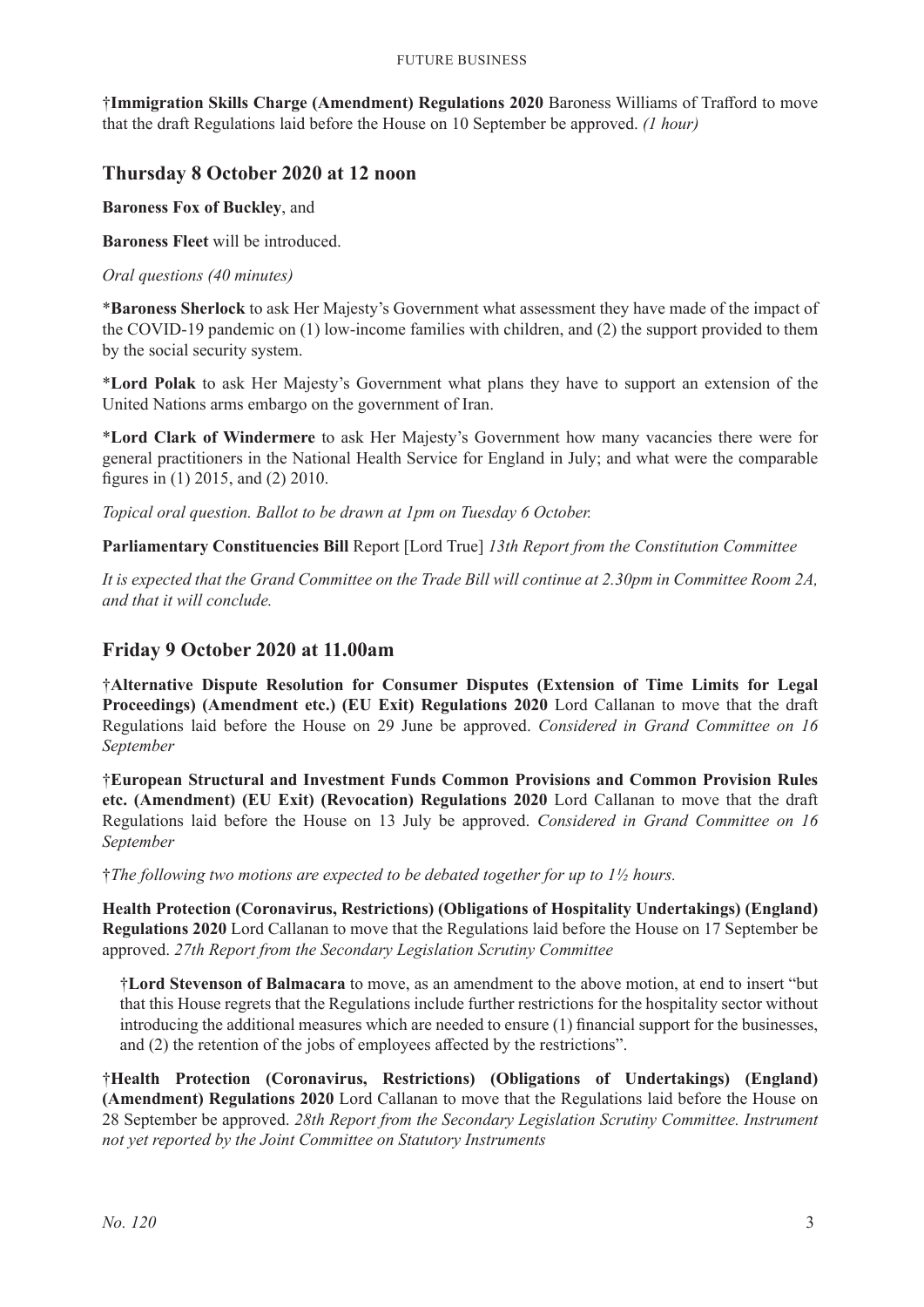**Insolvency (Moratorium) (Special Administration for Energy Licensees) Regulations 2020** Lord Callanan to move that the Regulations laid before the House on 4 September be approved. *26th Report from the Secondary Legislation Scrutiny Committee (1½ hours)*

**Charitable Incorporated Organisations (Insolvency and Dissolution) (Amendment) (No.2) Regulations 2020** Baroness Barran to move that the Regulations laid before the House on 14 August be approved. *Special attention drawn to the instrument by the Joint Committee on Statutory Instruments, 23rd Report (1½ hours)*

# **Monday 12 October 2020 at 1.00pm**

**Lord Sharpe of Epsom**, and

**Lord Lancaster of Kimbolton** will be introduced.

*Oral questions (40 minutes)*

\***Baroness Bryan of Partick** to ask Her Majesty's Government, further to the advice by the World Health Organization that people over 60 should be treated as vulnerable to COVID-19, what plans they have to support people in this age group during the COVID-19 pandemic who must work because they do not have access to a pension.

\***Lord Black of Brentwood** to ask Her Majesty's Government what steps they are taking (1) to support, and (2) to enhance, lesbian, gay, bisexual and trans rights internationally.

\***Baroness Anelay of St Johns**to ask Her Majesty's Government what are their plans for the implementation of the proposals set out in their paper *UK Approach to Protection of Civilians in Armed Conflict*, published on 27 August.

\***Lord Leigh of Hurley** to ask Her Majesty's Government what steps they are planning to take (1) to protect third party sellers from the dominance of Amazon, and (2) to ensure that Amazon does not benefit from passing on the costs of the Digital Services Tax to sellers.

# **Tuesday 13 October 2020 at 12 noon**

**Baroness Hoey**, and

**Lord Moore of Etchingham** will be introduced.

#### *Oral questions (40 minutes)*

\***Baroness Grender** to ask Her Majesty's Government, further to the announcement by the Ministry of Housing, Communities and Local Government on 18 March about the complete ban on evictions and additional protection for renters affected by COVID-19, what progress they have made to ensure that "no renter who has lost income due to coronavirus will be forced out of their home"

\***Lord Farmer** to ask Her Majesty's Government, further to the passage of the Divorce, Dissolution and Separation Act 2020, what progress they have made in introducing the changes required (1) to divorce procedure, (2) to court information technology systems, and (3) to online information and guidance.

\***Baroness Thornhill** to ask Her Majesty's Government what assessment they have made of the efficacy of the Housing Delivery Test.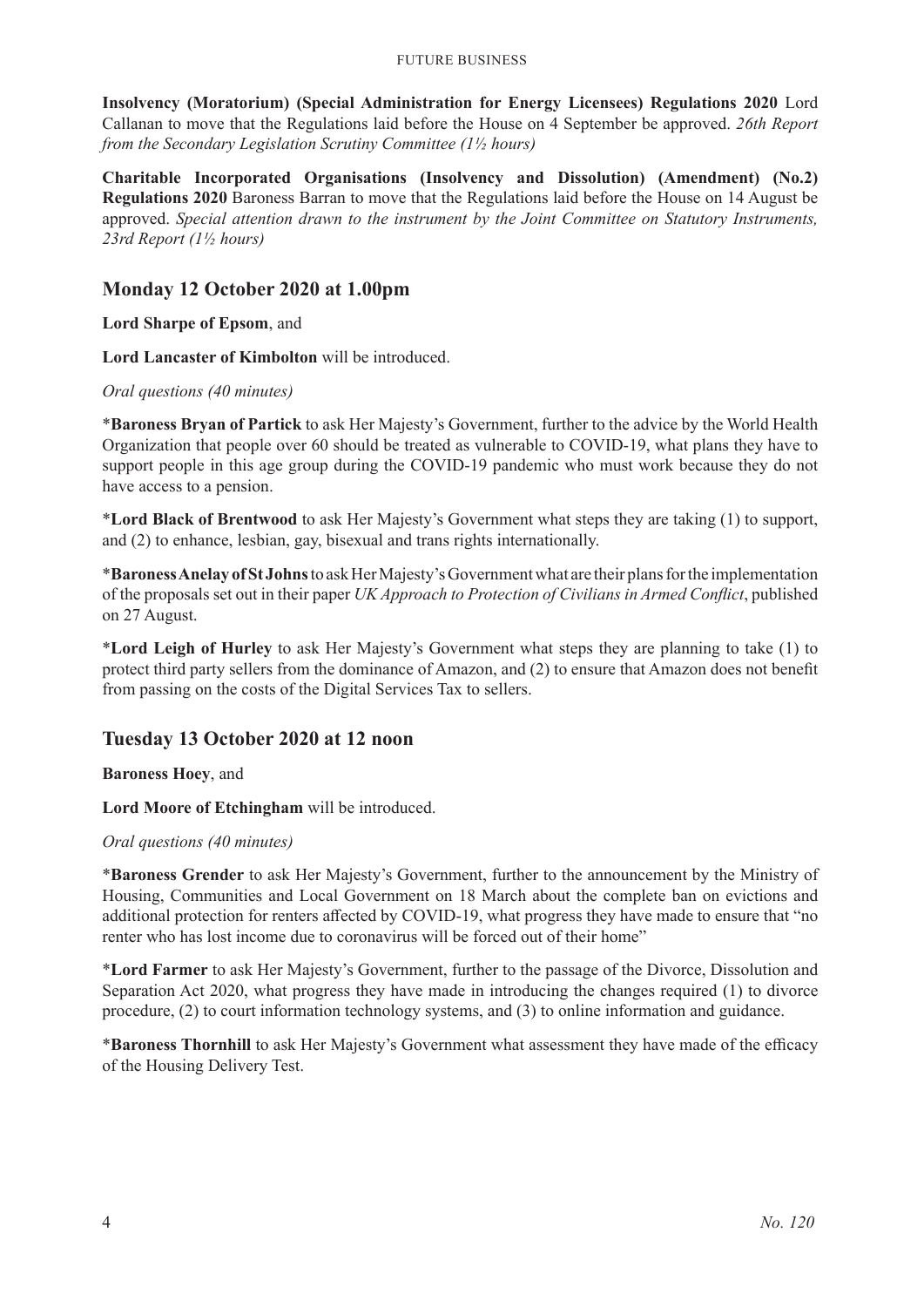# **Wednesday 14 October 2020 at 12 noon**

#### *At 12 noon, oral questions (40 minutes)*

\***Lord Greaves** to ask Her Majesty's Government what discussions they (1) have had, and (2) propose to have, with Rolls-Royce about that company's plans to transfer the manufacture of wide-chord fan blades to Singapore; and what steps they are taking to ensure that that company maintains advanced manufacturing jobs in the United Kingdom.

\***Baroness Warwick of Undercliffe** to ask Her Majesty's Government, further to the report by the Police Foundation and The People's Pension *Protecting People's Pensions: Understanding and Preventing Scams*, published on 7 September, what action they are taking to protect people from pension scams.

\***Lord Randall of Uxbridge** to ask Her Majesty's Government, further to the report by the Committee on Climate Change *Land use: Policies for a Net Zero UK*, published on 23 January, what plans they have to end rotational burning of peat moorlands.

# **Thursday 15 October 2020 at 12 noon**

**Lord Mendoza**, and

**Baroness Shafik** will be introduced.

#### *Oral questions (40 minutes)*

\***Baroness Sheehan** to ask Her Majesty's Government what steps they are taking to ensure equitable access for low and middle-income countries to any future vaccine for COVID-19.

\***Baroness D'Souza** to ask Her Majesty's Government what plans they have to provide assistance for (1) humanitarian, (2) development, and (3) girls' education, work in Afghanistan after the withdrawal of peacekeeping forces.

\***Baroness Bull** to ask Her Majesty's Government what assessment they have made of the report by the Social Mobility Commission *The long shadow of deprivation*, published on 15 September.

# **Monday 19 October 2020 at 1.00pm**

**Lord Dodds of Duncairn** will be introduced.

#### *Oral questions (40 minutes)*

\***Baroness Deech** to ask Her Majesty's Government what assessment they have made of the future of historic statues in England.

\***Lord Alton of Liverpool** to ask Her Majesty's Government what estimate they have made of the costs of their decision to appeal the decision of the High Court on 19 December 2019 in *Project for the Registration of Children as British Citizens versus Home Office*.

\***Lord Bradshaw** to ask Her Majesty's Government what discussions they have had with East Midlands Railway about the provision of new rolling stock for rail services in the East Midlands.

\***Lord Hunt of Kings Heath** to ask Her Majesty's Government, further to the Written Ministerial Statement by Baroness Berridge on 22 September (HLWS457), what further advice they intend to give to public bodies following the conclusion of the review of the Gender Recognition Act 2004.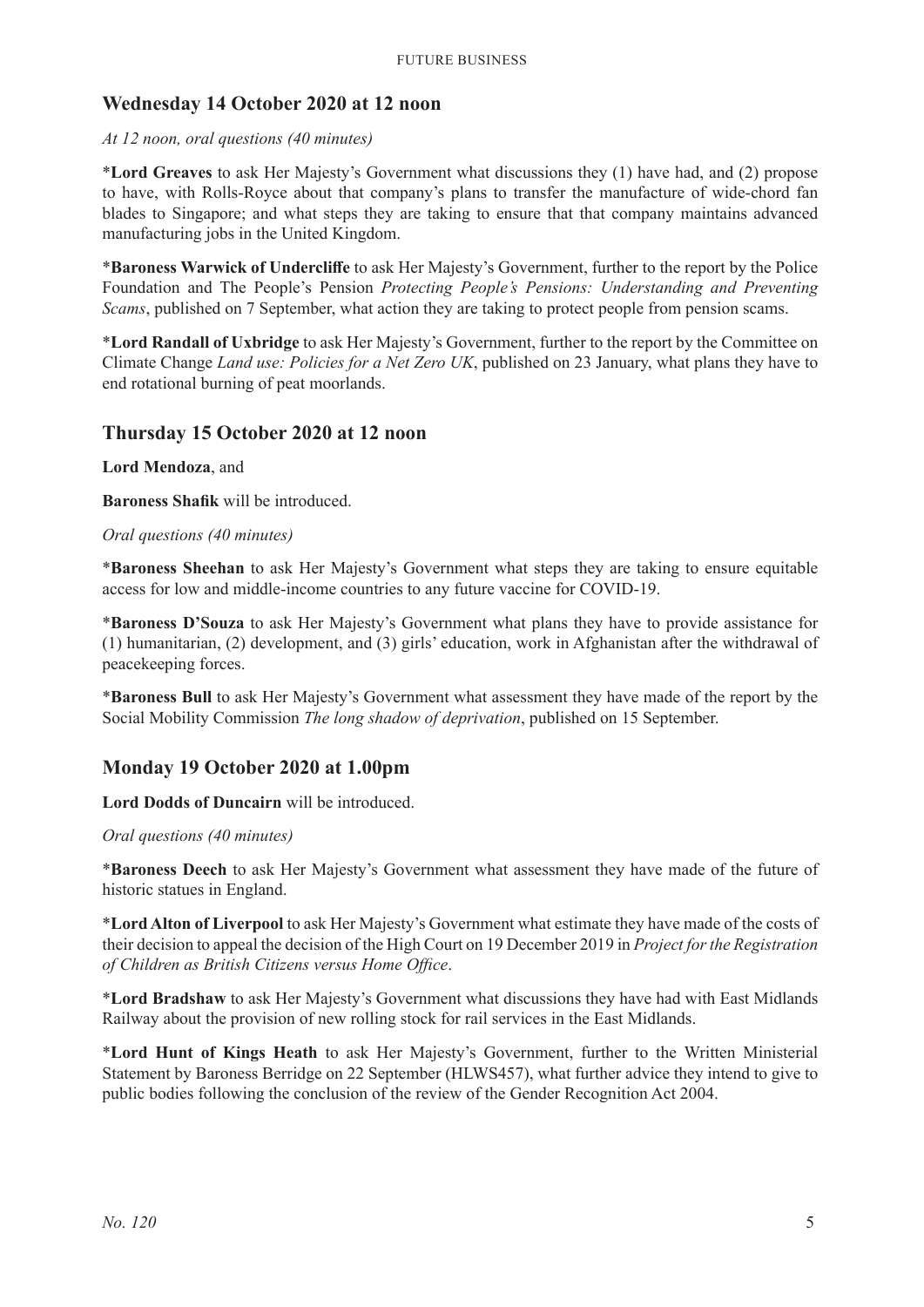# **Tuesday 20 October 2020 at 12 noon**

#### *At 12 noon, oral questions (40 minutes)*

\***Lord Touhig** to ask Her Majesty's Government what plans, if any, they have to help armed forces personnel from Commonwealth countries to settle in the United Kingdom.

\***Lord Rennard** to ask Her Majesty's Government how the new cancer taskforce will operate; and what funding that taskforce will be able to direct towards reducing any backlog in identifying and treating cancer patients.

\***Lord Vaizey of Didcot** to ask Her Majesty's Government what assessment they have made of the financial impact on (1) the retail, and (2) the tourism, sector of the decision to withdraw the VAT Retail Export Scheme from 1 January 2021.

# **Wednesday 21 October 2020 at 12 noon**

#### *At 12 noon, oral questions (40 minutes)*

\***Lord Berkeley** to ask Her Majesty's Government what is the purpose of the review of rail schemes in Network Rail's enhancements pipeline; whether that review includes consideration of (1) the viability, and (2) the business case, of each scheme; when the review will be completed; whether the outcome will be published; and whether the High Speed 2 project will be subject to any such review.

\***Lord German** to ask Her Majesty's Government what assessment they have made of the impact on (1) prisons, (2) prisoners, and (3) those on remand, of increasing the maximum period of remand in custody by eight weeks.

\***The Earl of Clancarty** to ask Her Majesty's Government whether they are seeking a reciprocal agreement on visa-free short-term travel mobility in their negotiations for the United Kingdom's departure from the European Union.

# **Thursday 22 October 2020 at 12 noon**

#### *At 12 noon, oral questions (40 minutes)*

\***Lord Kennedy of Southwark** to ask Her Majesty's Government what assessment they have made of the role of alms houses in the provision of housing for the elderly. [I]

\***The Lord Bishop of Oxford** to ask Her Majesty's Government what assessment they have made of the impact of the COVID-19 pandemic on the gig economy.

\***Baroness Ritchie of Downpatrick** to ask Her Majesty's Government what discussions they have had with the Commission for Victims and Survivors for Northern Ireland regarding proposals to address the legacy of the Troubles in Northern Ireland.

# **Monday 26 October 2020 at 1.00pm**

*At 1.00pm, oral questions (40 minutes)*

\***The Lord Bishop of London** to ask Her Majesty's Government what plans they have to ensure that (1) social, and (2) economic, inequalities are addressed in their plans for economic recovery from the impact of the COVID-19 pandemic.

\***Lord Colgrain** to ask Her Majesty's Government what fiscal steps they are taking to support cultural and creative industries affected by the COVID-19 pandemic.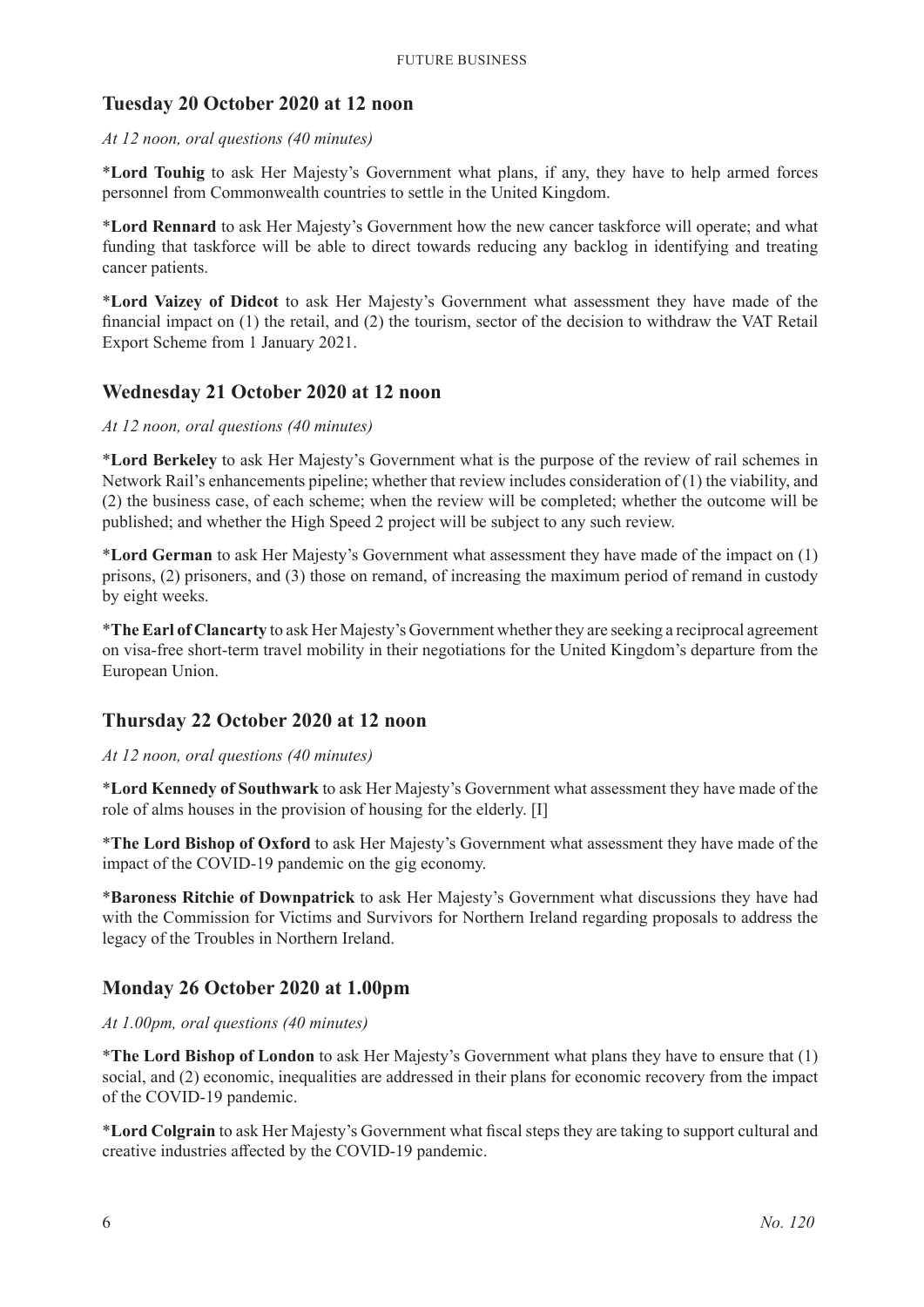\***Lord Carrington** to ask Her Majesty's Government what assessment they have made of the impact of the COVID-19 catch-up premium on disadvantaged pupils.

\***Lord Foulkes of Cumnock** to ask Her Majesty's Government what has been the increase, if any, in the uptake of Pension Credit in each of the past 12 months.

# **Tuesday 27 October 2020 at 12 noon**

*At 12 noon, oral questions (40 minutes)*

\***Lord Oates** to ask Her Majesty's Government what assessment they have made of the effectiveness of their policy in respect of Zimbabwe.

\***Lord Rose of Monewden** to ask Her Majesty's Government what additional financial support they plan to provide to high street retailers affected by the restrictions in place to address the COVID-19 pandemic.

\***Lord Kirkhope of Harrogate** to ask Her Majesty's Government what steps they are taking to protect victims of domestic abuse.

# **Wednesday 28 October 2020 at 12 noon**

*At 12 noon, oral questions (40 minutes)*

\***Baroness Benjamin** to ask Her Majesty's Government how much money has been given out from the Clean Growth Fund; and to which projects such money has been given.

\***Baroness Morgan of Cotes** to ask Her Majesty's Government what steps they are taking to protect those threatened with the sharing of intimate images online.

\***Lord Young of Cookham** to ask Her Majesty's Government when they will publish their proposals for the reform of social care.

# **Thursday 29 October 2020 at 12 noon**

#### *At 12 noon, oral questions (40 minutes)*

\***Lord Cotter** to ask Her Majesty's Government what steps they are taking to support small businesses during the COVID-19 pandemic.

\***Lord Wallace of Saltaire** to ask Her Majesty's Government what assessment they have made of requiring greater transparency in sources of funding for charities based in the United Kingdom.

\***Baroness Browning** to ask Her Majesty's Government what plans they have to ensure that civil servants engaged in public procurement declare any conflict of interest in an accessible public register.

# **Monday 2 November 2020 at 1.00pm**

*At 1.00pm, oral questions (40 minutes)*

†\***Lord Hussain** to ask Her Majesty's Government what assessment they have made of the human rights situation in Jammu and Kashmir.

†\***Lord Tyler** to ask Her Majesty's Government when they expect to publish the report of their investigation into allegations of bullying of officials by the Home Secretary.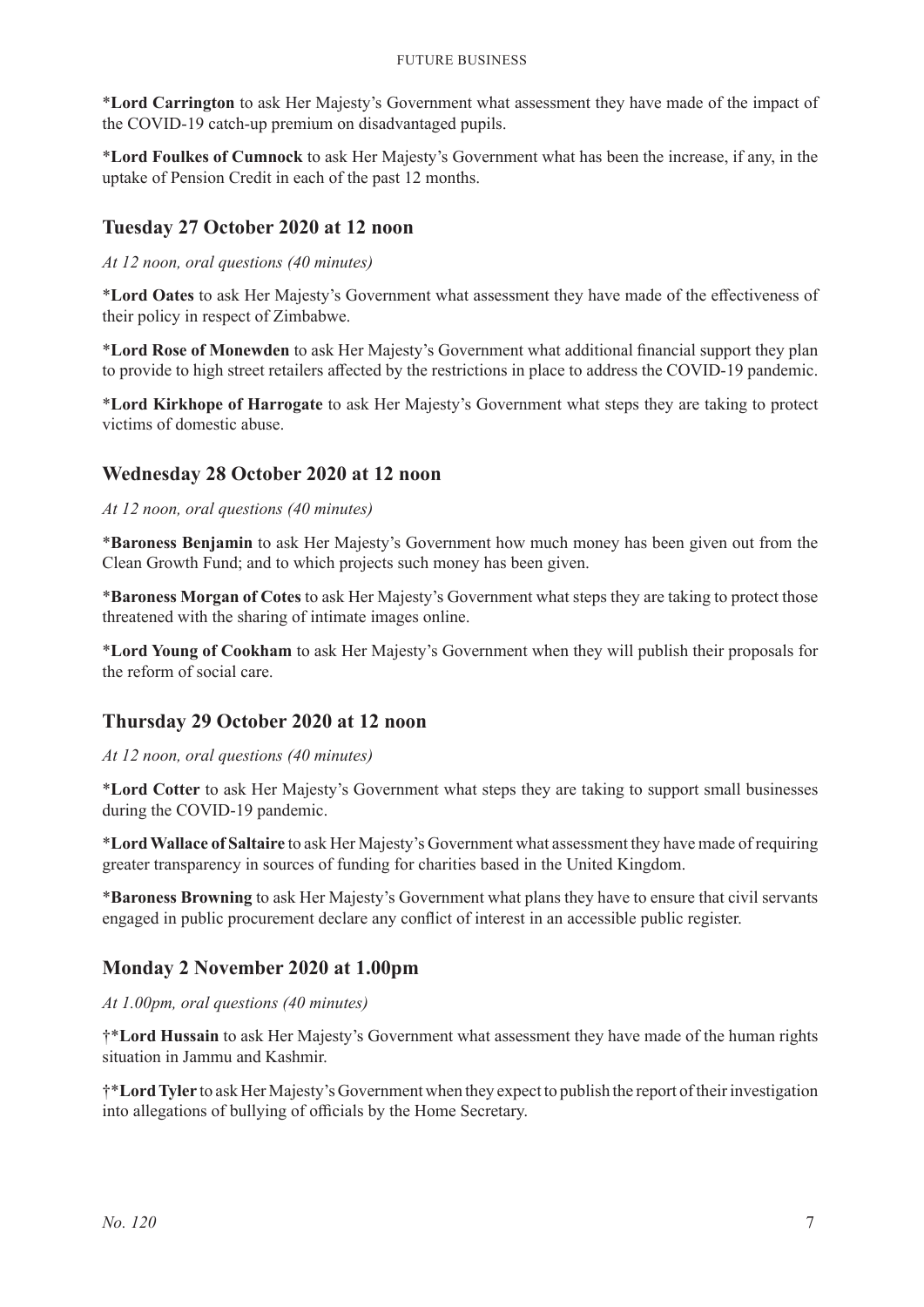†\***Lord Teverson** to ask Her Majesty's Government, further to *A Green Future: Our 25 Year Plan to Improve the Environment*, published on 11 January 2018, what plans they have to bring forward the 2042 target date for the restoration of 75 per cent of terrestrial and freshwater protected sites to a favourable condition.

†\***Lord Harries of Pentregarth** to ask Her Majesty's Government what steps they are taking in their discussions relating to the Organisation for Economic Co-operation and Development's Base Erosion and Profit Shifting 2.0 Project to prioritise a fairer settlement for those less economically developed countries who lose income as a result of tax avoidance by multinational corporations.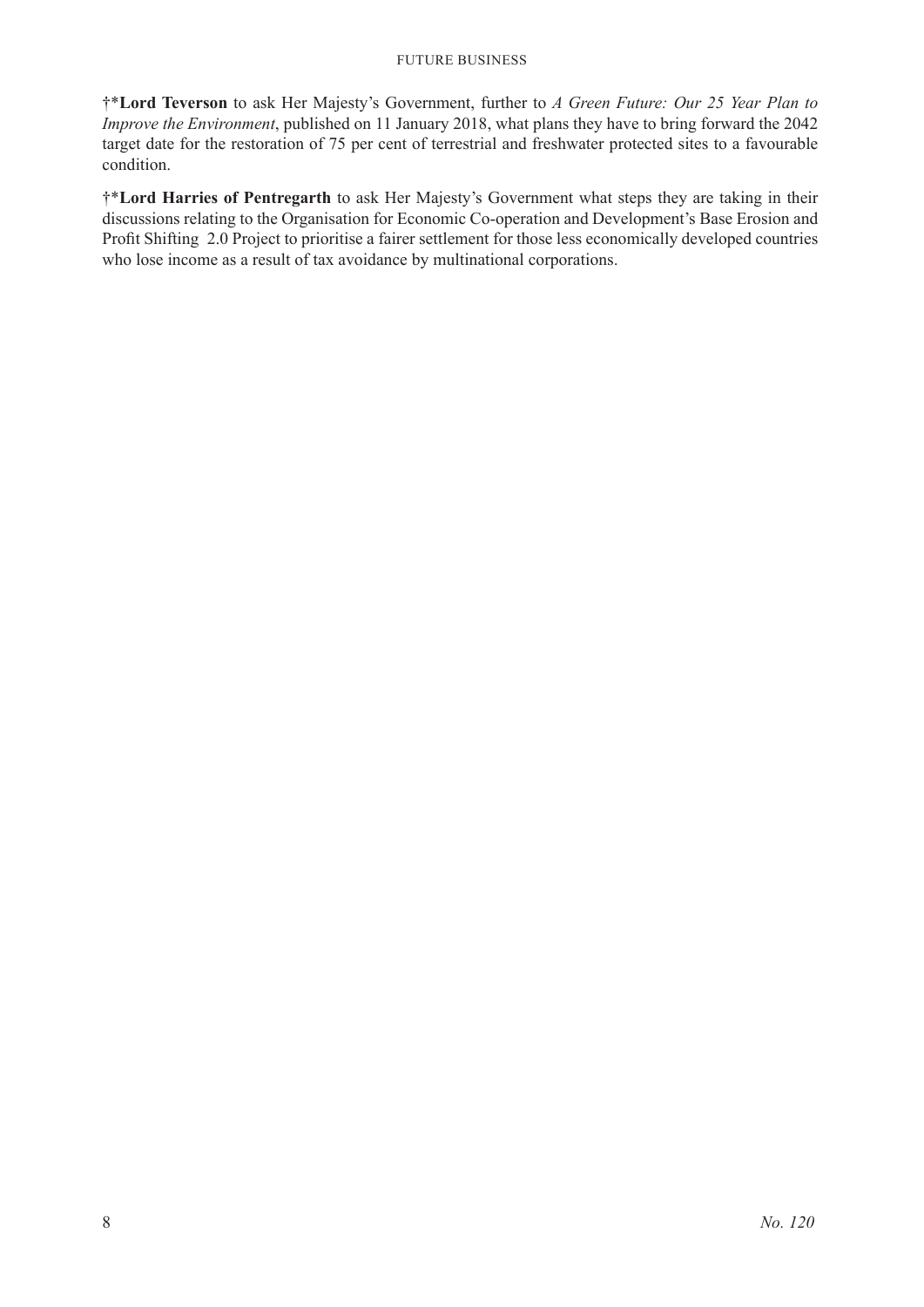# **Select Committee Reports**

*The date on which the report was published is in italics.*

**Lord Saville of Newdigate** to move that this House takes note of the Report from the Select Committee on the Bribery Act 2010 *The Bribery Act 2010: post-legislative scrutiny* (HL Paper 303, Session 2017– 19). *14 March 2019*

**Lord Patel** to move that this House takes note of the Report from the Science and Technology Committee *Forensic science and the criminal justice system: a blueprint for change* (3rd Report, Session 2017–19, HL Paper 333). *1 May 2019*

**Lord Price** to move that this House takes note of the Report from the Select Committee on Intergenerational Fairness and Provision *Tackling intergenerational unfairness* (HL Paper 329, Session 2017–19). *25 April 2019*

**Lord Howell of Guildford** to move that this House takes note of the Report from the International Relations Committee *The UK's relationship with the Pacific Alliance* (8th Report, Session 2017–19, HL Paper 386). *26 June 2019*

**Lord Forsyth of Drumlean** to move that this House takes note of the Report from the Economic Affairs Committee *Social care funding: time to end a national scandal* (7th Report, Session 2017–19, HL Paper 392). *4 July 2019*

**Lord Gilbert of Panteg** to move that this House takes note of the Report from the Communications and Digital Committee *Public service broadcasting: as vital as ever* (1st Report, HL Paper 16). *5 November 2019*

**Lord Forsyth of Drumlean** to move that this House takes note of the Report from the Economic Affairs Committee *Off-payroll working: treating people fairly* (1st Report, HL Paper 50). *27 April*

**Lord Puttnam** to move that this House takes note of the Report from the Democracy and Digital Technologies Committee *Digital Technology and the Resurrection of Trust* (HL Paper 77). *29 June*

**The Earl of Kinnoull** to move that this House takes note of the Report from the European Union Committee *The Protocol on Ireland/Northern Ireland* (9th Report, HL Paper 66). *1 June*

**Lord Krebs** to move that this House takes note of the Report from the Food, Poverty, Health and the Environment Committee *Hungry for change: fixing the failures in food* (HL Paper 85). *6 July*

**Baroness Anelay of St Johns** to move that this House takes note of the Report from the International Relations and Defence Committee *The UK and Sub-Saharan Africa: prosperity, peace and development co-operation.* (1st Report, HL Paper 88). *10 July*

†**Lord Shutt of Greetland** to move that this House takes note of the Report from the Electoral Registration and Administration Act 2013 Committee *An electoral system fit for today? More to be done* (HL Paper 83). *8 July*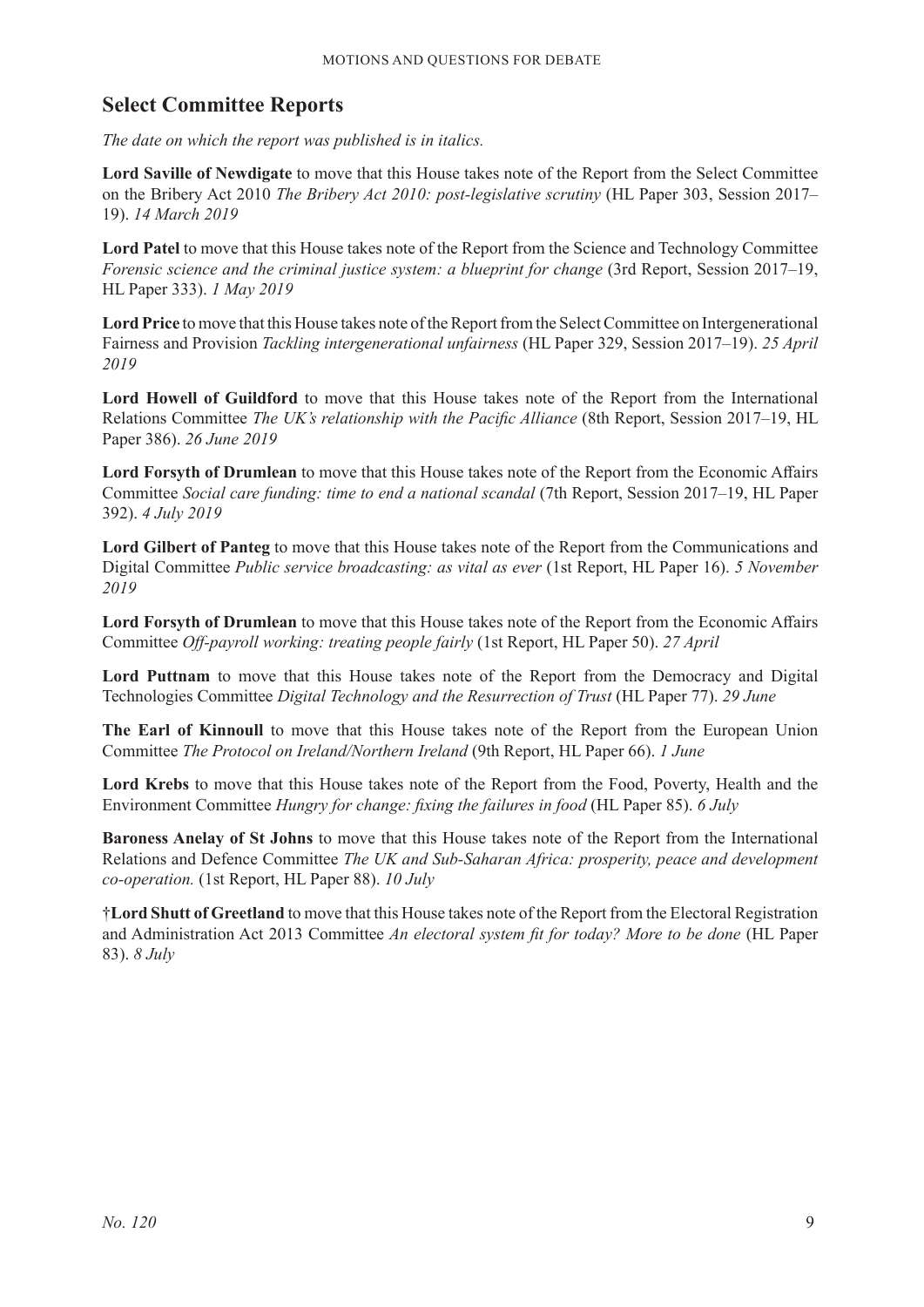# **Motions Relating to Delegated Legislation**

**Lord Rosser** to move that this House regrets that the Accreditation of Forensic Service Providers (Amendment) Regulations 2019 (SI 2019/1384) may inappropriately implement European Union legislation; notes concerns that the process may no longer meet the International Organization for Standardization standard and that United Kingdom courts may not accept evidence obtained under the new arrangement; and therefore calls on Her Majesty's Government to withdraw the Regulations until these issues have been addressed. *Special attention drawn to the instrument by the Secondary Legislation Scrutiny Committee, 1st Report*

**Baroness Thornton** to move that this House regrets that the National Health Service (General Dental Services Contracts and Personal Dental Services Agreements) (Amendment) Regulations 2019 (SI 2019/1445) further extends the piloting of the remuneration scheme for National Health Service dentists; further regrets that after eight years of pilots Her Majesty's Government still feels they have insufficient information; and calls on the Government to conclude the pilot by March 2022. *2nd Report from the Secondary Legislation Scrutiny Committee*

**Lord Rosser** to move that this House takes note of the Health Protection (Coronavirus, Public Health Information for Passengers Travelling to England) Regulations 2020 (SI 2020/567) and the Health Protection (Coronavirus, International Travel) (England) Regulations 2020 (SI 2020/568). *Special attention drawn to the instrument by the Secondary Legislation Scrutiny Committee, 18th Report*

Lord Hunt of Kings Heath to move that this House regrets that the Health Protection (Coronavirus, International Travel) (England) Regulations 2020 (SI 2020/568) have been laid without making available to Parliament the advice from the Scientific Advisory Group for Emergencies used to inform the development of those Regulations. *Special attention drawn to the instrument by the Secondary Legislation Scrutiny Committee, 18th Report*

**Lord German** to move that this House regrets that the Town and Country Planning (General Permitted Development) (England) (Amendment) (No. 2) Order 2020 (SI 2020/755), the Town and Country Planning (General Permitted Development) (England) (Amendment) (No. 3) Order 2020 (SI 2020/756), the Town and Country Planning (Use Classes) (Amendment) (England) Regulations 2020 (SI 2020/757), the Town and Country Planning (Use Classes) (Amendment) (England) (No. 2) Regulations 2020 (SI 2020/859), and the Town and Country Planning (Use Classes) (Amendment) (England) (No. 3) Regulations 2020 (SI 2020/895) have been laid as delegated legislation because it would have been more appropriate to bring forward such substantial and wide ranging changes to the planning system in primary legislation. *Special attention drawn to the instruments by the Secondary Legislation Scrutiny Committee, 25th Report*

**Baroness Randerson** to move that this House regrets that the Town and Country Planning (Border Facilities and Infrastructure) (EU Exit) (England) Special Development Order 2020 (SI 2020/928) will have considerable implications for the haulage industry and the local areas that these measures will affect, and regrets that the failure of Her Majesty's Government to prepare for Brexit has required these measures to be implemented. *Special attention drawn to the instrument by the Secondary Legislation Scrutiny Committee, 26th Report*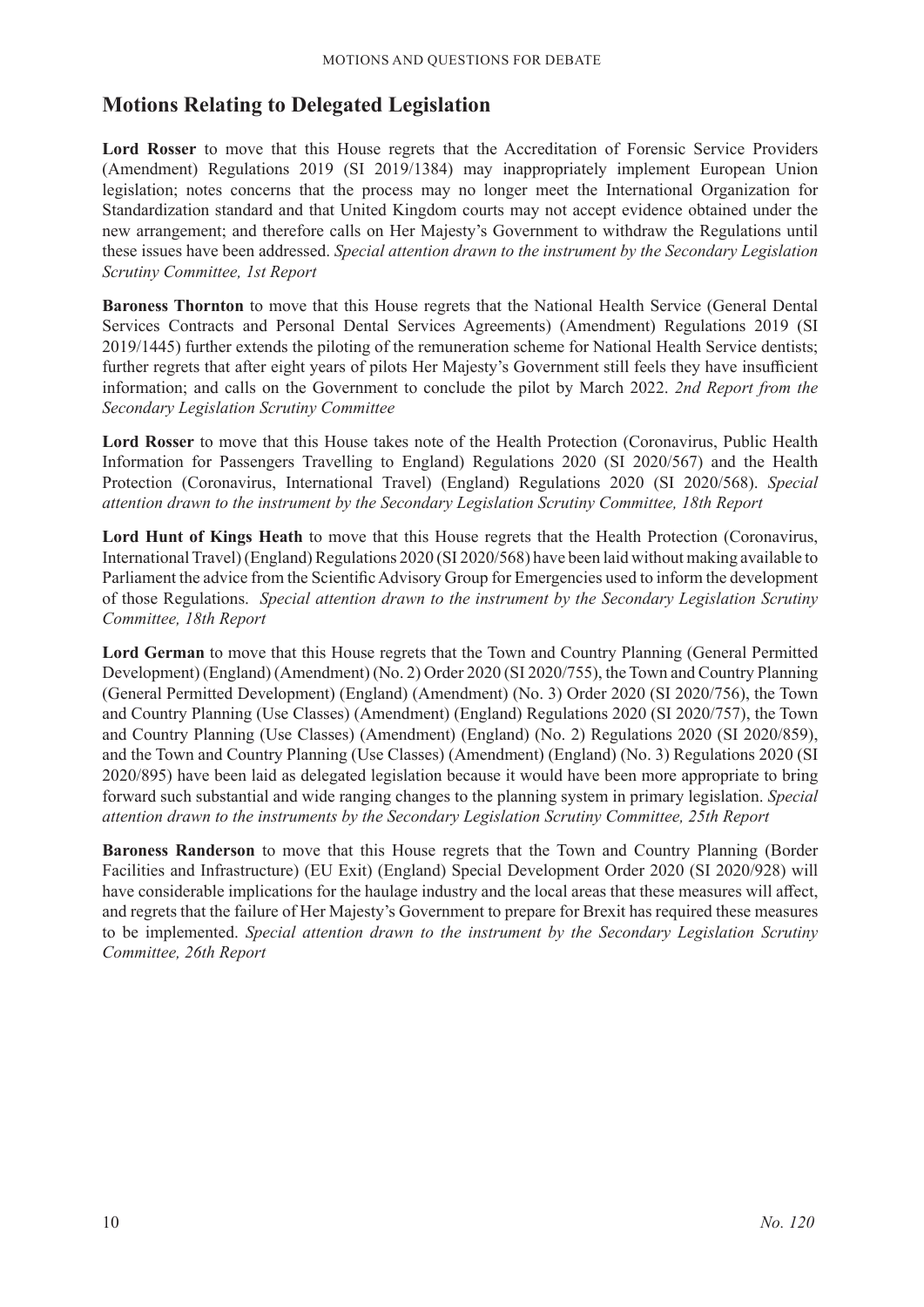# **Questions for Written Answer**

*Tabled on 5 October and due for answer by 19 October.*

**Lord Alton of Liverpool** to ask Her Majesty's Government what information they have on the wellbeing of imprisoned Hong Kong activist Andy Li; and whether they have asked the government of China (1) to allow access to Andy Li by family members and lawyers, and (2) to return him to Hong Kong. HL8697

**Lord Alton of Liverpool** to ask Her Majesty's Government, following the Foreign Secretary's to South Korea and the demilitarised zone, what assessment they have made of the prospects for (1) the denuclearisation of the Korean Peninsula, and (2) an improvement in the protection of fundamental human rights in North Korea. HL8698

**Lord Alton of Liverpool** to ask the Leader of the House what plans there are to set aside time on currently non-sitting Fridays to debate (1) Select Committee reports, or (2) Questions for Short Debate, in the Chamber or in Grand Committee. HL8699

Lord Alton of Liverpool to ask Her Majesty's Government what assessment they have made of the findings of Amnesty International's report *As if expendable: the UK Government's failure to protect older people in care homes during the COVID-19 pandemic*, published on 4 October. HL8700

**Lord Baker of Dorking** to ask Her Majesty's Government how many students at (1) secondary schools, (2) sixth forms, and (3) University Technical Colleges, did not attend in the week ending 2 October because they were isolating or quarantined; and how many of those students had access to a computer and an internet connection to facilitate remote learning. HL8701

**Lord Beecham** to ask Her Majesty's Government what plans they have to launch an inquiry into (1) the impact of the suspension of nurses and allied health professionals from taking calls to the NHS 111 COVID-19 Clinical Assessment Service, and (2) related safety issues identified through call audits of that service. HL8702

**Lord Beecham** to ask Her Majesty's Government what plans they have (1) to increase the rate of legal aid fees paid to barristers, and (2) to reduce the backlog of cases in the magistrates' and Crown courts. HL8703

**Lord Beecham** to ask Her Majesty's Government on what basis they decided to reduce housebuilding in northern cities such as Newcastle and Liverpool; and what assessment they have made of how such a reduction will impact (1) house prices, and (2) rents, in affected areas. HL8704 [I]

**Baroness Bennett of Manor Castle** to ask Her Majesty's Government what assessment they have made of the capacity of the building sector, particularly small independent builders, to meet the Green Home Fund deadline for training and registering of companies and sole-traders, commissioning, completing and documenting works before the deadline of 31 March 2021; and whether they have considered extending (1) the time frame, and (2) the funding made available. HL8705

**Lord Birt** to ask Her Majesty's Government what plans they have to prevent walkers on public footpaths being killed by cattle. HL8706

**Lord Bourne of Aberystwyth** to ask Her Majesty's Government what assessment they have made of the use of low order deflagration to clear unexploded bombs from the seabed as a means of clearing bombs without damage to marine life. HL8707

**Lord Bourne of Aberystwyth** to ask Her Majesty's Government what assessment they have made of the use of Confucius Institutes by the government of China. HL8708

**Lord Bourne of Aberystwyth** to ask Her Majesty's Government what discussions they have had with the devolved administrations about the United Kingdom Internal Market Bill. HL8709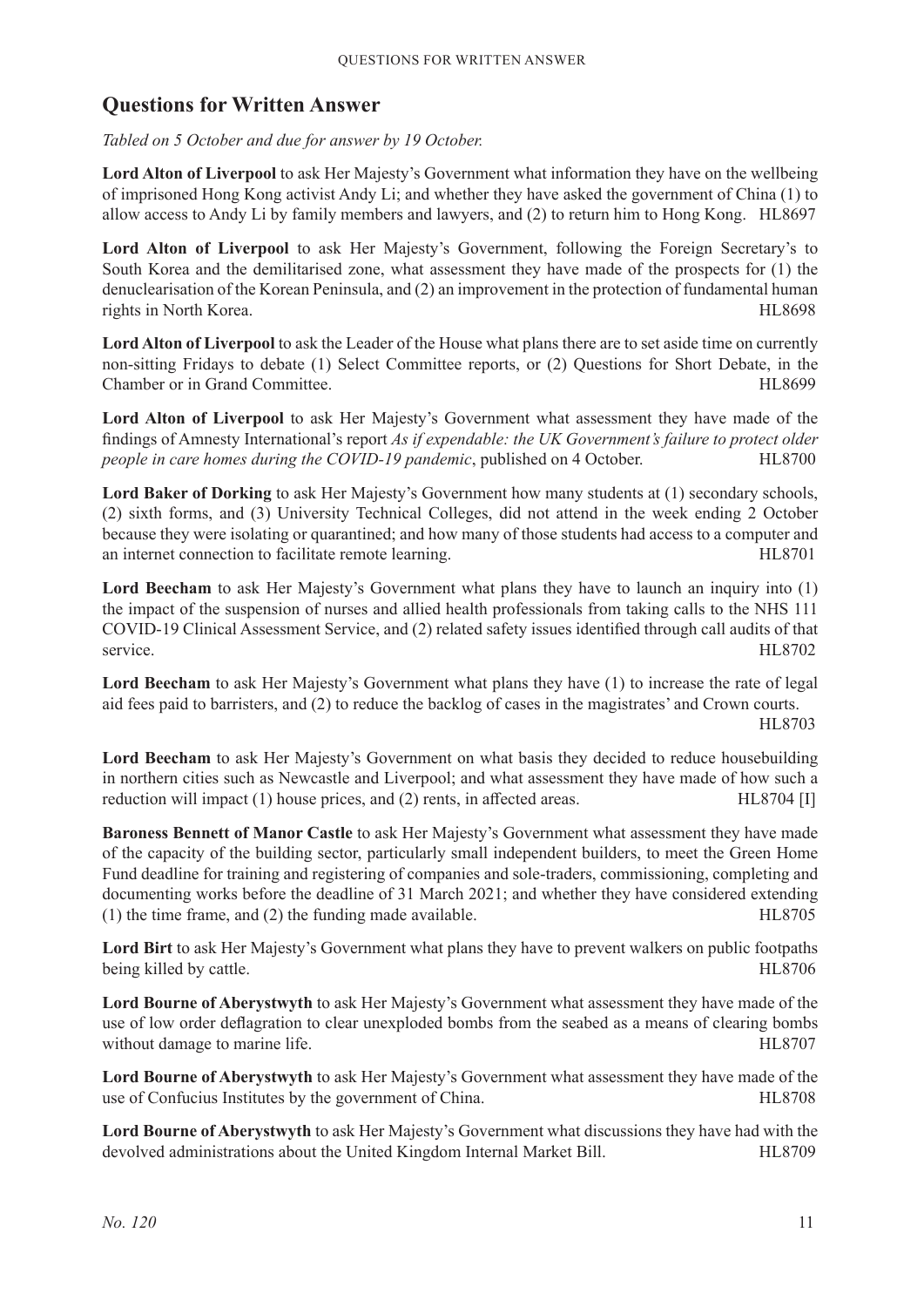**Lord Bowness** to ask Her Majesty's Government, further to the Written Answer by Baroness Vere of Norbiton on 16 September (HL7613), what challenges have been highlighted by the COVID-19 pandemic; and what plans, if any, they have to introduce legislation before 31 December to ensure that passengers are protected from losses resulting from flight cancellations after the transition period has ended. HL8710

**Lord Bowness** to ask Her Majesty's Government whether UK citizens will be able to enforce their rights under EU Regulation 261/2004 after 31 December without new domestic legislation. HL8711

**Lord Bradley** to ask Her Majesty's Government when they intend to answer the Question for Written Answer (HL7617) tabled by Lord Bradley on 2 September. HL8712

**Lord Bradley** to ask Her Majesty's Government when they intend to answer the Question for Written Answer (HL8019) tabled by Lord Bradley on 10 September. HL8713

**Lord Bradley** to ask Her Majesty's Government what additional resources they will make available to UK Science and Discovery Centres in the light of the COVID-19 pandemic. HL8714

**Baroness Burt of Solihull** to ask Her Majesty's Government what assessment they have made of the safeguards which would be required for commercial independent celebrants to perform legally recognised marriages. HL8715

**Baroness Deech** to ask Her Majesty's Government, further to the answer by Lord Bethell on 1 October (HL Deb col 287), how they calculated the figure that 89 per cent of the population have telephones whose hardware and software is compatible with the NHS COVID-19 application; and what assessment they have made of the accuracy of this calculation in the light of (1) Office for National Statistics data on smartphone ownership, and (2) reports of the application's lack of compatibility with some smartphone operating systems. HL8716

**Lord Desai** to ask Her Majesty's Government when they expect the Law Commission to complete its current review of marriage law; and what plans they have to introduce legal recognition of humanist marriages after that review. HL8717

**Lord Desai** to ask Her Majesty's Government, following the High Court judgement in *R (Harrison and others) v Secretary of State for Justice [2020] EWHC 2096 (Admin)*, what plans they have to extend legal recognition to humanist marriages, after the current Law Commission review of marriages concludes.

HL8718

**Lord Dobbs** to ask Her Majesty's Government what percentage of passengers arriving at UK airports are required to present a Passenger Locator Form; and how many of those required to present such a Form have subsequently been found to be suffering from COVID-19. HL8719

**Baroness Hodgson of Abinger** to ask Her Majesty's Government what plans they have to advocate for an implementation mechanism to give greater meaning and effect to the Draft Political Declaration on Strengthening the Protection of Civilians from Humanitarian Harm arising from the use of Explosive Weapons in Populated Areas. HL8720

**Baroness Hodgson of Abinger** to ask Her Majesty's Government whether non-use against civilians is a condition of UK arms sales to Saudi Arabia. HL8721

**Baroness Hodgson of Abinger** to ask Her Majesty's Government what is the current status of UK arms supply arrangements with Saudi Arabia; and whether changes have been made to these arrangements in the light of the ongoing conflict in Yemen. 
HL8722

Lord Hylton to ask Her Majesty's Government what assessment they have made of reports that Syrian opposition fighters have been killed in Azerbaijan; and what information they have received about (1) how any such fighters arrived in that country, and (2) who was paying them. HL8723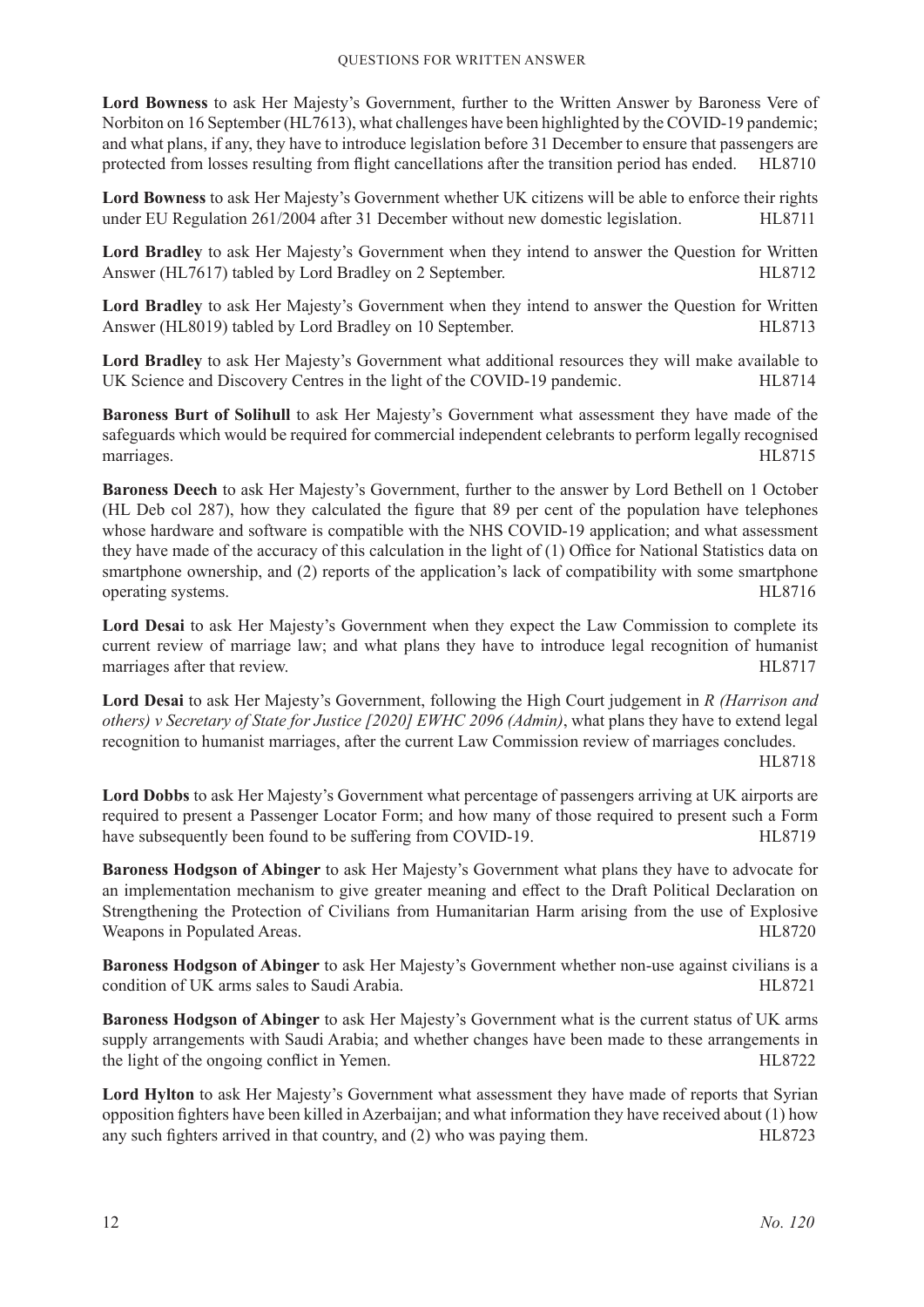**Lord Hylton** to ask Her Majesty's Government what assessment they have made of the number of Syrian fighters reportedly deployed to Libya by the government of Turkey. HL8724

**Lord Jones of Cheltenham** to ask Her Majesty's Government, further to the Written Answer by Baroness Scott of Bybrook on 30 September (HL8064), whether they plan to provide guidance to the courts on how to handle cases where a defendant cites the United Kingdom Internal Market Act as a precedent for breaking the law in a specific and limited way which should be acquitted without penalty. HL8725

**Baroness Jones of Whitchurch** to ask Her Majesty's Government what assessment they have made of the regulatory gap that would occur as a result of the Environment Bill not being enacted by 1 January 2021; and what steps they plan to take to ensure there is continuity in the transfer of EU protections into UK law during any such gap. HL8726

**Baroness Jones of Whitchurch** to ask Her Majesty's Government when they expect that the Office for Environmental Protection will be fully operational; and what its budget allocation will be from 1 January 2021. HL8727

**Baroness Jones of Whitchurch** to ask Her Majesty's Government what plans they have to include legally binding targets to restore populations of wild species to a 1970's baseline, including binding interim targets, in the forthcoming Environment Bill. HL8728

**Baroness Jones of Whitchurch** to ask Her Majesty's Government whether the UK–Norway Fisheries Framework Agreement includes a guarantee that neither country will fish above the minimum sustainable yield, as set by UK scientists, from year one of the agreement. HL8729

**Baroness Jones of Whitchurch** to ask Her Majesty's Government what progress they have made in reaching agreement between the devolved nations that Remote Electronic Monitoring will be enforced on all fishing fleets in UK waters. HL8730

**Lord Judd** to ask Her Majesty's Government what action they are taking to ensure that child victims of criminal exploitation are not excluded from school. HL8731

**Lord Judd** to ask Her Majesty's Government what assessment they have made of the report by Just for Kids Law, *Excluded, exploited, forgotten: Childhood criminal exploitation and school exclusions*, published on 26 August; and what plans they have to include new provisions to protect children vulnerable to exploitation in their forthcoming guidance on exclusions. HL8732

**Lord Judd** to ask Her Majesty's Government what action they are taking (1) unilaterally, and (2) multilaterally, to protect lower and middle income countries from adverse impacts of COVID-19 on literacy rates. HL8733

**Lord Judd** to ask Her Majesty's Government what plans they have to propose urgent action nationwide to combat childhood obesity. HL8734

**Lord Judd** to ask Her Majesty's Government what progress they have made in implementing the findings of the report by Julian Glover *Landscapes Review*, published on 21 September 2019; and what assessment they have made of the response to those findings by civil society organisations. HL8735

**Lord Judd** to ask Her Majesty's Government what policies relating to National Parks are set out within their proposals for reform of the planning system in England. HL8736

**The Lord Bishop of London** to ask Her Majesty's Government what assessment they have made of the impact of visiting restrictions at care homes on the wellbeing of residents; and what plans they have to review their policy on visiting arrangement at care homes during the COVID-19 pandemic. HL8737

**Lord McCrea of Magherafelt and Cookstown** to ask Her Majesty's Government what recent discussions they have had with the Northern Ireland Executive about COVID-19. HL8738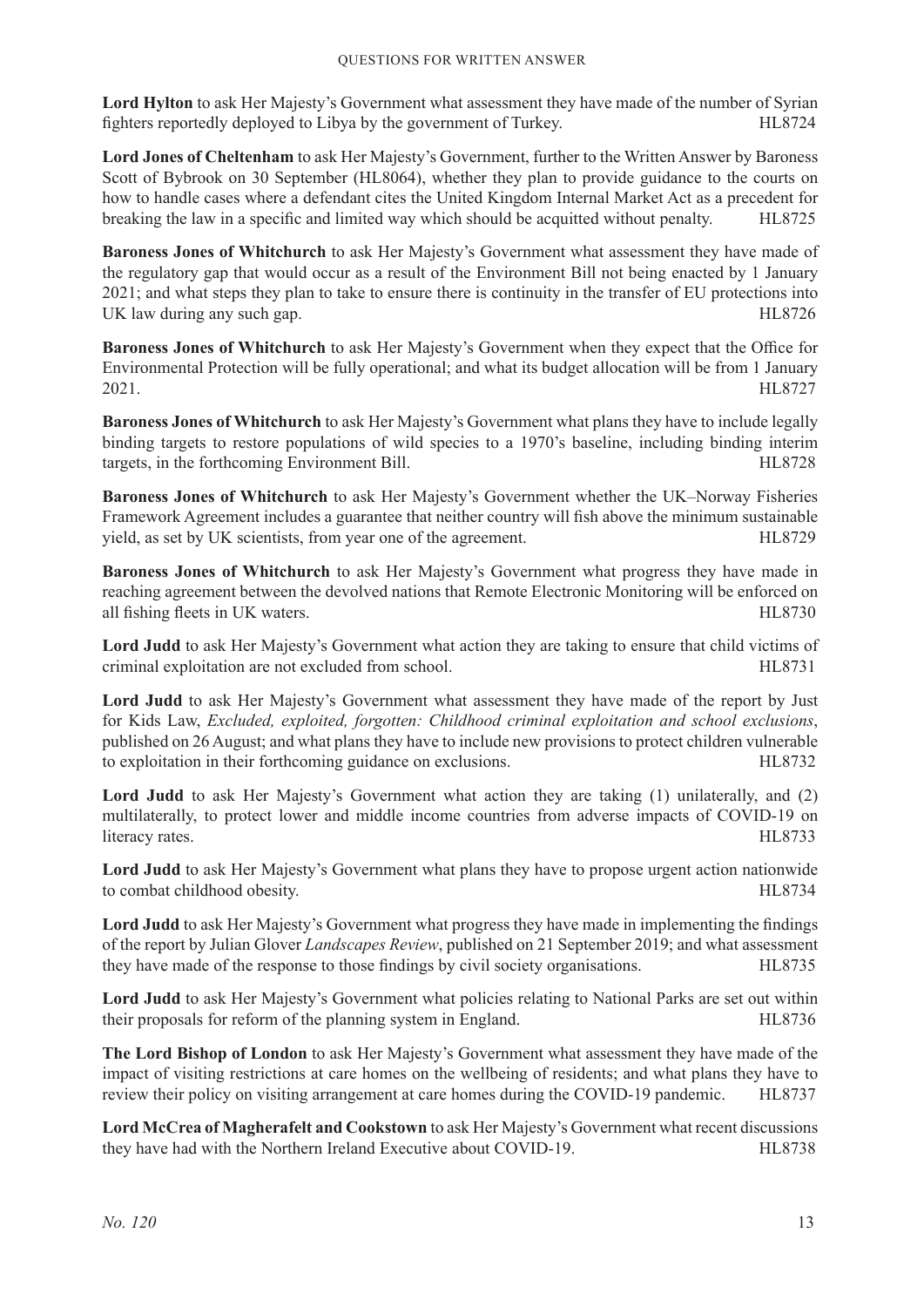**Lord McCrea of Magherafelt and Cookstown** to ask Her Majesty's Government what further measures are being taken to protect members of the security forces from "vexatious claims" over actions related to the Troubles. HL8739

**Lord McCrea of Magherafelt and Cookstown** to ask Her Majesty's Government what plans they have to enact new laws designed to protect children who are at risk of sex abuse online. HL8740

**Lord McCrea of Magherafelt and Cookstown** to ask Her Majesty's Government what discussions they have had with the Northern Ireland Executive about the impact of the COVID-19 pandemic on children and young people with special educational needs. HL8741

**Lord McCrea of Magherafelt and Cookstown** to ask Her Majesty's Government what assessment they have made of the threat level emanating from the New IRA terrorist group.

**Lord McCrea of Magherafelt and Cookstown** to ask Her Majesty's Government what plans they have to provide additional funding to the Northern Ireland Executive for reducing the backlog in treatment of cancer patients. HL8743

**Lord Macpherson of Earl's Court** to ask Her Majesty's Government how much (1) has been spent to date, and (2) they estimate will be spent this financial year, on the NHS Test and Trace service. HL8744

**Baroness Meyer** to ask Her Majesty's Government what is the scientific basis for their current rules on the maximum number of people allowed to attend (1) christenings, (2) weddings, and (3) funerals.

HL8745

**Baroness Northover** to ask Her Majesty's Government, further to the Written Answer by Lord Greenhalgh on 30 September (HL8535), what assessment they have made of the consistency of that answer with the letter sent by the Secretary of State for Housing, Communities and Local Government to Manchester City Council in August on planned 'smoke-free' pavement licences; and what plans they have to publish the evidence underpinning the claim set out in that letter that businesses will close if these licences are implemented. HL8746

**Lord Oates** to ask Her Majesty's Government what assessment they have made of reports (1) that state agents and Impala car rental in Zimbabwe colluded to abduct and torture political opponents, and (2) that Impala car rental has not complied with an order of the High Court in Bulawayo to hand over information about (a) the identity of those who hired the vehicle used to abduct Tawanda Muchehiwa on 30 July, and (b) the route that vehicle travelled on that day; and what discussions they have had with the government of Zimbabwe about imposing economic measures on Impala car rental and its directors. HL8747

**Lord Oates** to ask Her Majesty's Government what is their target for the number of operational hydrogen filling stations in the UK by 2025. HL8748

**Lord Oates** to ask Her Majesty's Government what is their target for the number of hydrogen fuel cell vehicles owned and in operation in the UK by 2025.

**Lord Oates** to ask Her Majesty's Government what is their target for the amount of green hydrogen to be produced from electrolysis by 2025. HL8750

**Lord Oates** to ask Her Majesty's Government what representations they have made to the governments of Australia and Japan about the production of hydrogen from lignite and the consequent CO2 emissions.

HL8751

**Lord Oates** to ask Her Majesty's Government what assessment they have made of the implications of firms owned by the government of China taking significant stakes in UK hydrogen technology companies.

HL8752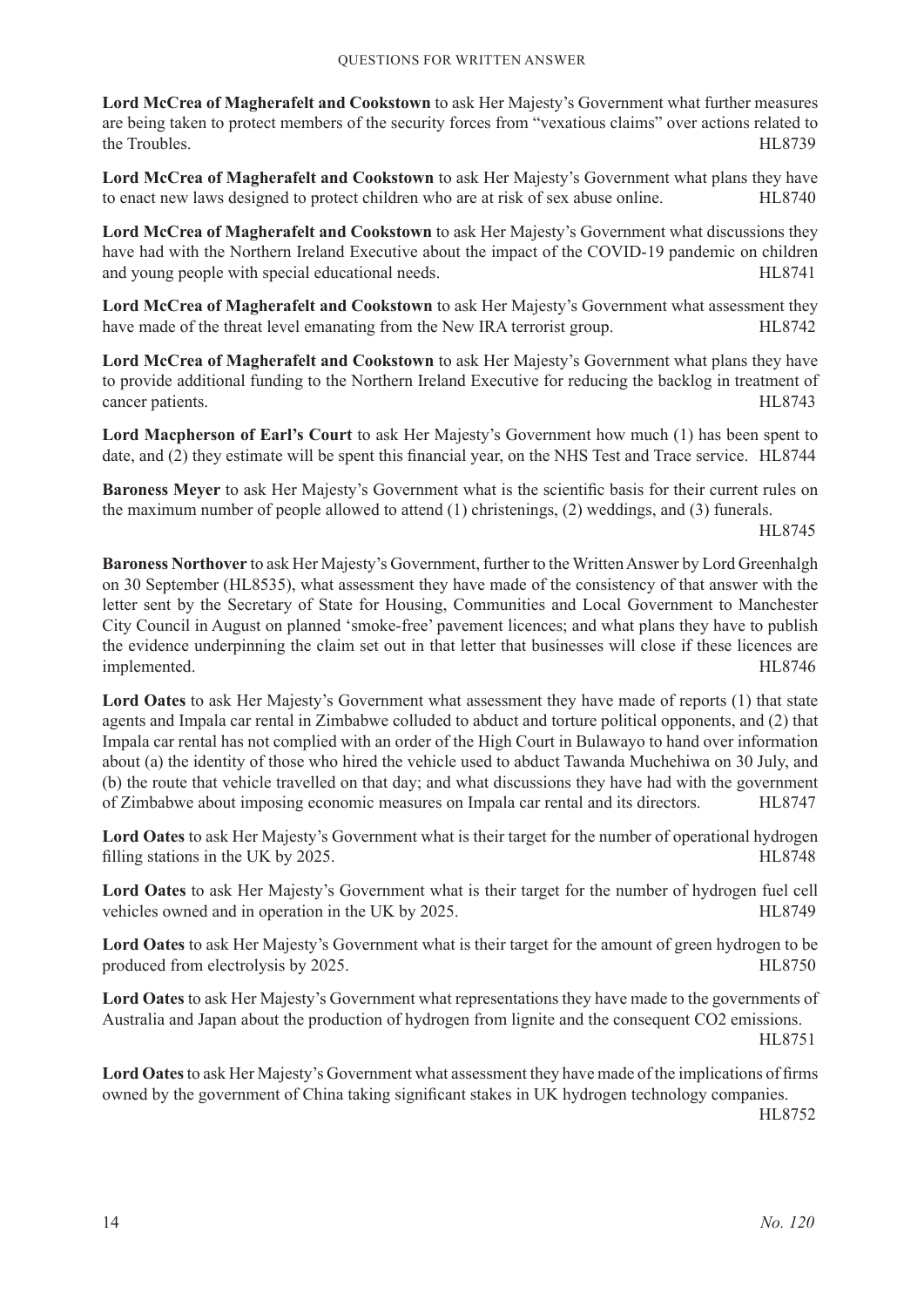**Lord Patten** to ask Her Majesty's Government what assessment they have made of the effectiveness of flood mitigation measures installed on the course of the river Aller and its headwaters in Somerset.

HL8753

**Lord Patten** to ask Her Majesty's Government whether they plan to introduce legislation banning all harvesting of peat; and if not, why not. HL8754

**Lord Patten** to ask Her Majesty's Government what assessment they have made of the resilience of the inter-island transport system in the Scilly Isles. The Science of the Science of the State of the State of the State of the State of the State of the State of the State of the State of the State of the State of the State o

**Lord Patten** to ask Her Majesty's Government what plans they have to upgrade transport between islands in the Scillies to enable better access for children to get to school. HL8756

**Baroness Pinnock** to ask Her Majesty's Government what plans they have to honour the commitment made by the Local Government Minister on 18 October 2018 to amend section 80 of the Local Government Act 1972 to disbar persons required to sign the Sex Offenders Register from acquiring or holding public office as councillors or mayors. HL8757

**Lord Porter of Spalding** to ask Her Majesty's Government when they plan to announce the Comprehensive Spending Review; and what plans they have to put in place a programme of support to mitigate financial pressures on local authorities while that Review is undertaken. HL8758 [I]

**Lord Porter of Spalding** to ask Her Majesty's Government what steps they are taking to ensure that the programme of flu vaccinations is delivered successfully for this autumn and winter. HL8759 [I]

**Lord Porter of Spalding** to ask Her Majesty's Government what steps they are taking to ensure that the NHS has secure access to Priadel for the treatment of bipolar disorder. HL8760 [I]

**Lord Ramsbotham** to ask Her Majesty's Government when they plan to announce (1) the chair, (2) the timeframe, and (3) the terms of reference, for the Royal Commission on the Criminal Justice Process announced in the Queen's Speech 2019. HL8761

**Lord Ramsbotham** to ask Her Majesty's Government (1) how many adults in prison have been actively engaged in self-study, and (2) how many adults in prison have completed accredited qualifications and assessments, in the last six months; and what plans they have to provide self-study education to adults in prison in the immediate future. HL8762

**Baroness Randerson** to ask Her Majesty's Government what plans they have to reconsider their decision not to give refunds or compensation to people unable to use railcards as a result of (1) the COVID-19 pandemic, and (2) their advice to avoid public transport. HL8763

**Baroness Ritchie of Downpatrick** to ask Her Majesty's Government what discussions they have had with the devolved administrations about future policies on agriculture and land-use that are designed to meet biodiversity and climate targets. HL8764

**Baroness Ritchie of Downpatrick** to ask Her Majesty's Government what stepsthey are taking to address child sexual abuse, including online abuse. HL8765

**Baroness Ritchie of Downpatrick** to ask Her Majesty's Government when they intend to introduce an online harms bill. HL8766

**Baroness Ritchie of Downpatrick** to ask Her Majesty's Government what steps they are taking to address serious youth violence. HL8767

**Baroness Ritchie of Downpatrick** to ask Her Majesty's Government what steps they are taking to address county lines drug trafficking and safeguard children from being exploited by such crimes. HL8768

**Baroness Ritchie of Downpatrick** to ask Her Majesty's Government what plans they have to ensure that the Domestic Abuse Bill provides for community-based domestic abuse services. HL8769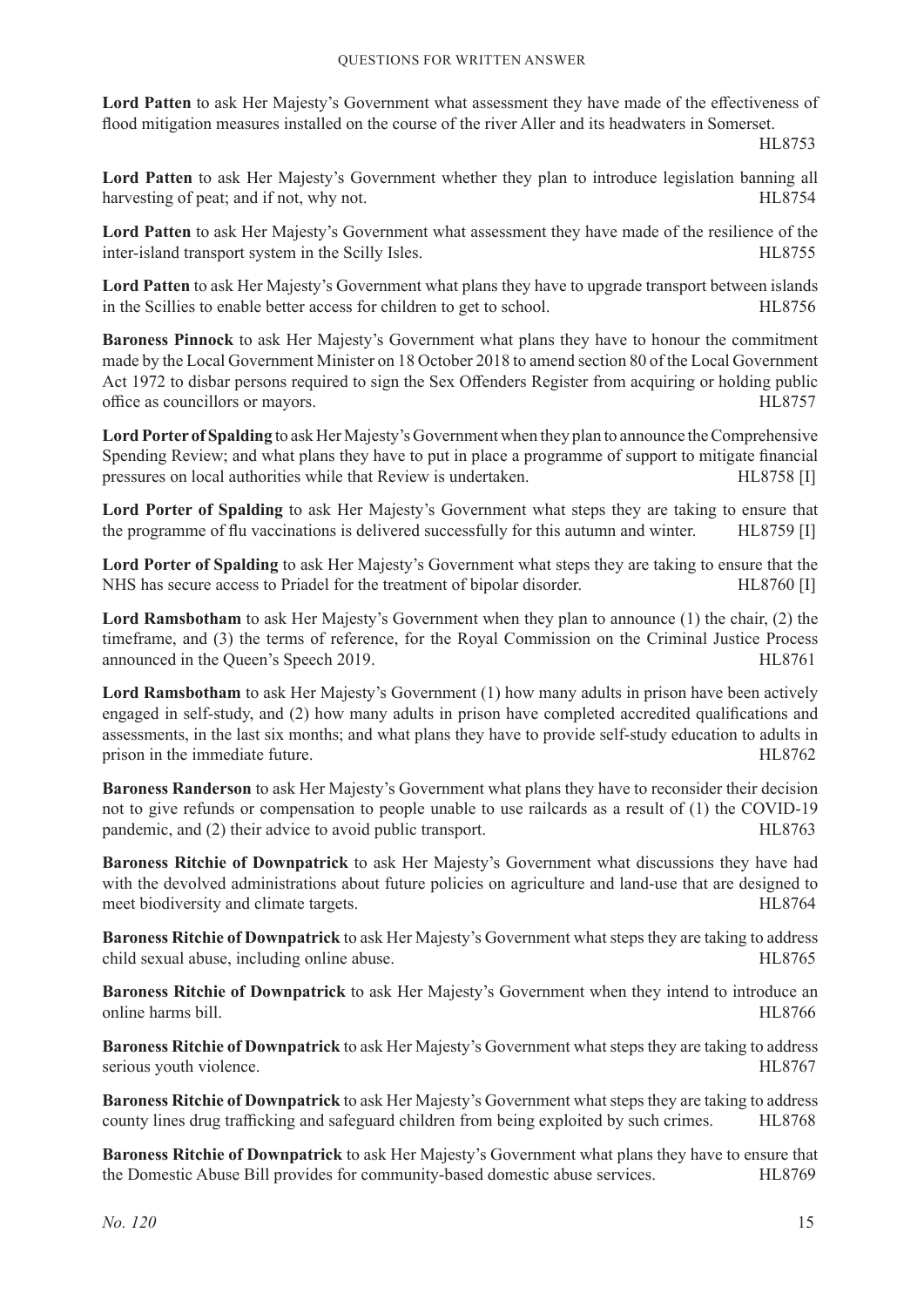**The Lord Bishop of St Albans** to ask Her Majesty's Government whether there are gambling machines in any British Army installations in the UK; and if so, (1) which categories these machines fall into in accordance with the Gambling Act 2005, and (2) whether these machines are operated by the Ministry of Defence or external contractors. HL8770

**Baroness Sherlock** to ask Her Majesty's Government whether the portal through which joint claims for Universal Credit are made allows each partner to see all of the messages between the Department for Work and Pensions and either partner; and if so, what assessment they have made as to the potential impact of that access on the risk of domestic abuse. HL8771

**Baroness Sherlock** to ask Her Majesty's Government whether a machine learning algorithm is used to calculate entitlement (1) to Universal Credit, and (2) to any other benefit; and if so, how that algorithm is used. HL8772

**Baroness Sherlock** to ask Her Majesty's Government, following the ruling by the Court of Appeal in *SSWP v Johnson & Others [2020] EWCA Civ 778*, handed down on 22 June, what plans they have (1) to change the algorithm used to calculate Universal Credit entitlements, and (2) to compensate claimants whose payments were affected by that algorithm. HL8773

**Baroness Sherlock** to ask Her Majesty's Government how many criminal gangs engaged in large-scale benefit fraud have been identified by the Department for Work and Pensions using artificial intelligence. HL8774

**Lord Suri** to ask Her Majesty's Government, further to the Written Answer by Lord Grimstone of Boscobel on 23 September (HL7967), what plans they have to introduce legislation to ban imports of all goods (1) mined, (2) produced, and (3) manufactured, in Xinjiang, unless proven by clear and convincing evidence that goods were not produced using forced labour. HL8775

**Lord Taylor of Warwick** to ask Her Majesty's Government what assessment they have made of the research published in the Journal of Molecular Epidemiology and Evolutionary Genetics of Infectious Diseases, *Infections, Genetics and Evolution*, *A survey of genetic variants in SARS-CoV-2 interacting domains of ACE2, TMPRSS2 and TLR3/7/8 across populations, published on 26 August.* HL8776

**Lord Taylor of Warwick** to ask Her Majesty's Government what plans they have to ensure that students who have been impacted by COVID-19 lockdowns are offered partial tuition fee refunds. HL8777

**Lord Taylor of Warwick** to ask Her Majesty's Government what plans they have to provide additional funding to schools to assist with costs resultant of the COVID-19 pandemic. HL8778

**Lord Taylor of Warwick** to ask Her Majesty's Government what assessment they have made of the report by Teach First *Missing Pages: Increasing racial diversity in the literature we teach*, published on 30 September. HL8779

**Baroness Tonge** to ask Her Majesty's Government, further to the floods in Sudan, what aid they have provided to support those affected. HL8780

**Baroness Tonge** to ask Her Majesty's Government what assessment they have made of the impact of heavy metal residues from munitions in the environment on (1) foetal, and (2) subsequent child, development in Gaza; and what studies, if any, they have commissioned on this issue. HL8781

**Baroness Tonge** to ask Her Majesty's Government what action they plan to take to prevent (1) the demolition of property, and (2) the levelling of land, owned by Palestinians by the Israel Defence Force for the expansion of any illegal settlements in the West Bank. HEST82

**Baroness Tonge** to ask Her Majesty's Government, further to the rejection by the Knesset of a bill aimed at introducing equality for all Israeli citizens, what assessment they have made of the functioning of democracy in Israel. HL8783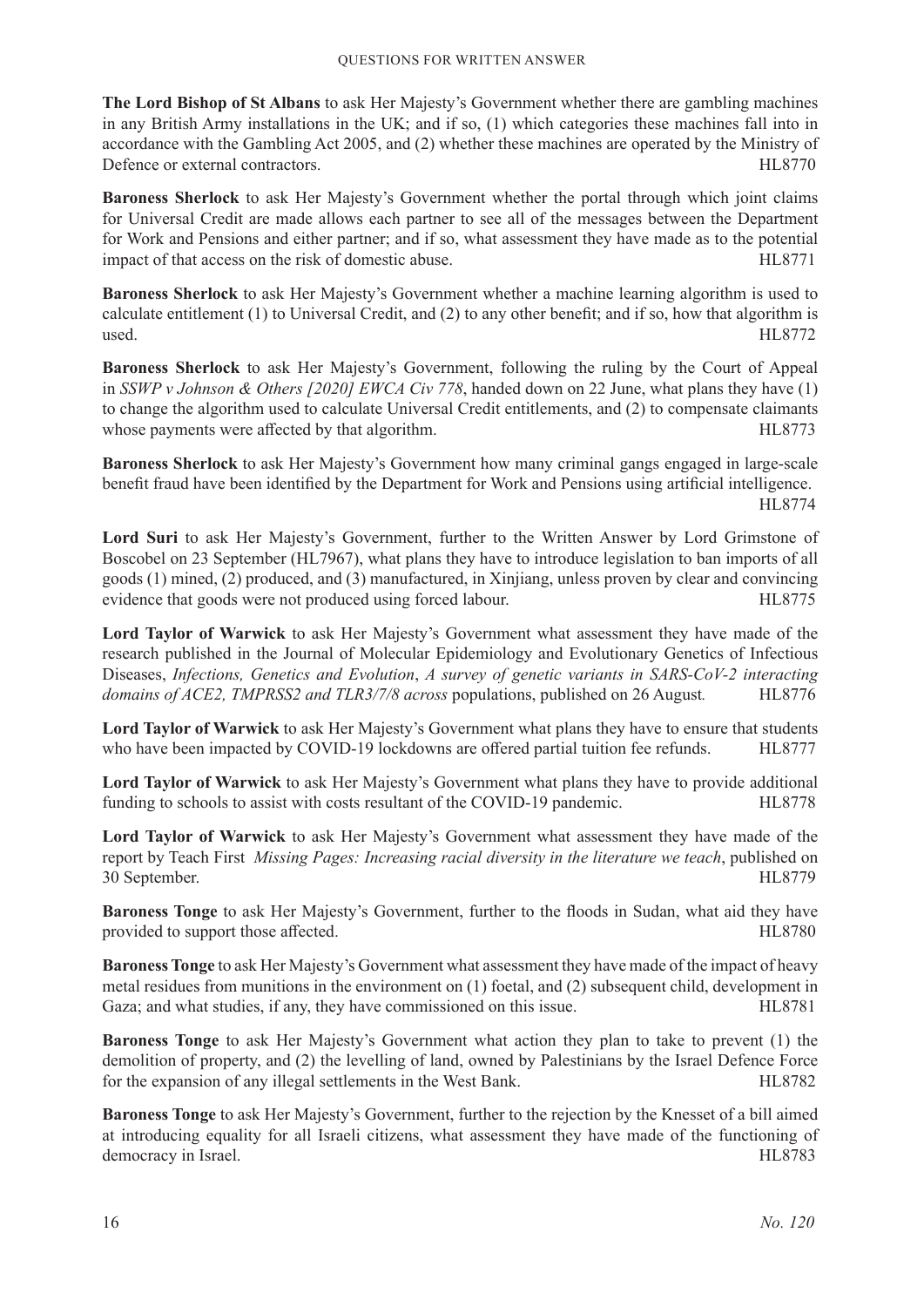**Baroness Tonge** to ask Her Majesty's Government what representations they have made to the government of Israel about the shooting of Abd al-Rahman Jabarah by police in that country. HL8784

**Baroness Tonge** to ask Her Majesty's Government what assessment they have made of reports that 23 Palestinians were abducted by the Israel Defence Force on 23 September in the West Bank. HL8785

**Viscount Waverley** to ask Her Majesty's Government what channels exist for organisations and stakeholders, who are not involved in the Trade Advisory Groups, to feed into trade negotiations and decision-making processes. HL8786

**Viscount Waverley** to ask Her Majesty's Government what plans they have to publish country by country guides that will explain the key trading and administration changes for the countries that the UK (1) has concluded continuity trade agreements with, and (2) intends to conclude continuity trade agreements with. HL8787

**Viscount Waverley** to ask Her Majesty's Government what plans they have to publish how trade agreements reached with other countries will benefit (1) Scotland, (2) Wales, (3) Northern Ireland, (4) the north east of England, (5) the north west of England, (6) the Midlands and East Anglia, (7) the south east of England, (8) the south west of England, and (9) London. HL8788

**Lord Young of Cookham** to ask Her Majesty's Government whether the letter sent by the Secretary of State for Housing, Communities and Local Government to Manchester City Council in August on planned 'smoke-free' pavement licences was agreed in advance with the Department of Health and Social Care.

HL8789

# **Questions unanswered after 10 working days**

*The questions asked on the dates shown in bold were due for answer by the dates in brackets. The government department responsible for answering each question is shown in square brackets.*

**21 April** (5 May) HL3216 Lord Roberts of Llandudno [Department of Health and Social Care]

**5 May** (13 May) HL4017 Baroness Altmann [Department of Health and Social Care]

**13 May** (28 May) HL4375 Lord Alton of Liverpool [Department of Health and Social Care]

**19 May** (3 June)

HL4697 Lord Kennedy of Southwark [Department of Health and Social Care]

**3 June** (17 June) HL5260 Lord Warner [Department of Health and Social Care]

**11 June** (25 June) HL5575 Lord Adonis [Department of Health and Social Care] HL5576 Lord Adonis [Department of Health and Social Care]

**17 June** (1 July) HL5829 Lord Bassam of Brighton [Department of Health and Social Care]

**18 June** (2 July) HL5956 Lord Wigley [Department of Health and Social Care]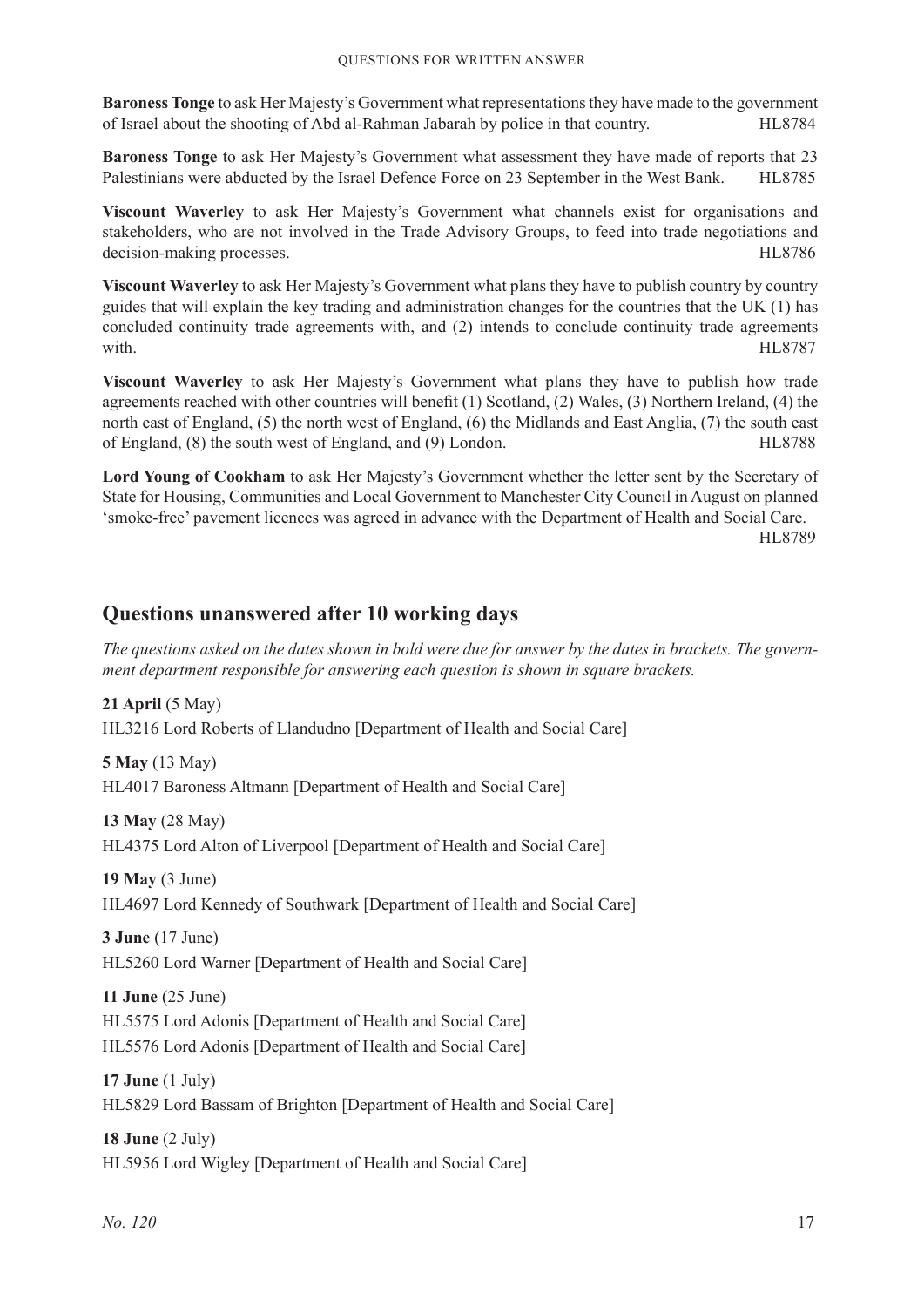**25 June** (9 July)

HL6148 Lord Bassam of Brighton [Department of Health and Social Care]

**30 June** (14 July)

HL6335 Lord Taylor of Warwick [Department of Health and Social Care]

**1 July** (15 July)

HL6345 Lord Beecham [Department of Health and Social Care]

HL6356 Lord Kennedy of Southwark [Department of Health and Social Care] HL6357 Lord Kennedy of Southwark [Department of Health and Social Care] HL6358 Lord Kennedy of Southwark [Department of Health and Social Care] HL6359 Lord Kennedy of Southwark [Department of Health and Social Care] HL6360 Lord Kennedy of Southwark [Department of Health and Social Care] HL6361 Lord Kennedy of Southwark [Department of Health and Social Care]

**2 July** (9 July)

HL6394 Baroness Altmann [Department of Health and Social Care]

**2 July** (16 July)

HL6410 Lord Kennedy of Southwark [Department of Health and Social Care] HL6411 Lord Kennedy of Southwark [Department of Health and Social Care] HL6412 Lord Kennedy of Southwark [Department of Health and Social Care] HL6413 Lord Kennedy of Southwark [Department of Health and Social Care] HL6414 Lord Kennedy of Southwark [Department of Health and Social Care] HL6415 Lord Kennedy of Southwark [Department of Health and Social Care]

**6 July** (20 July)

HL6490 Lord Kennedy of Southwark [Department of Health and Social Care] HL6491 Lord Kennedy of Southwark [Department of Health and Social Care]

**9 July** (16 July)

HL6657 Lord Birt [Department of Health and Social Care]

**9 July** (23 July)

HL6689 Lord Scriven [Department of Health and Social Care] HL6690 Lord Scriven [Department of Health and Social Care]

**10 July** (24 July) HL6739 Lord Warner [Department of Health and Social Care]

**14 July** (28 July)

HL6835 Lord Browne of Belmont [Department of Health and Social Care]

**20 July** (3 August) HL7043 Viscount Waverley [Department of Health and Social Care]

**21 July** (4 August) HL7073 Lord Bassam of Brighton [Department of Health and Social Care] HL7074 Lord Bassam of Brighton [Department of Health and Social Care]

**29 July** (5 August)

HL7537 Baroness McIntosh of Pickering [Department of Health and Social Care]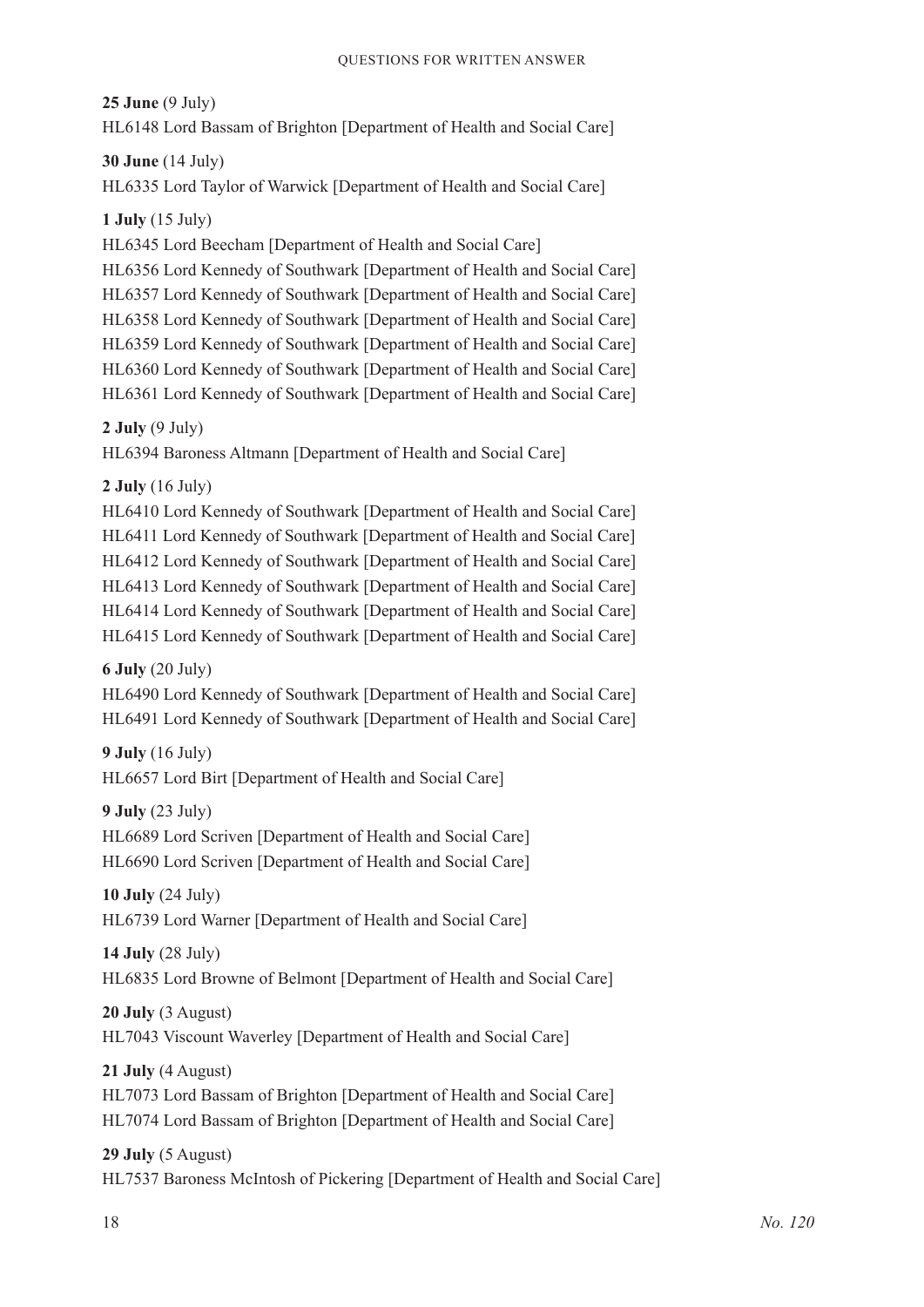#### **2 September** (16 September)

HL7591 Lord Beecham [Department of Health and Social Care] HL7704 Baroness Ritchie of Downpatrick [Department of Health and Social Care] HL7617 Lord Bradley [Department of Health and Social Care] HL7726 Baroness Thornton [Department of Health and Social Care] HL7727 Baroness Thornton [Department of Health and Social Care] HL7728 Baroness Thornton [Department of Health and Social Care] HL7609 Lord Birt [Department of Health and Social Care] HL7578 Baroness Altmann [Department of Health and Social Care] HL7579 Baroness Altmann [Department of Health and Social Care] HL7670 Lord Lipsey [Department of Health and Social Care] HL7721 Lord Taylor of Warwick [Women and Equalities] HL7586 Lord Balfe [Department of Health and Social Care] HL7588 Lord Balfe [Department of Health and Social Care] HL7589 Lord Balfe [Department of Health and Social Care]

# **3 September** (17 September)

HL7812 Baroness Randerson [Department of Health and Social Care] HL7776 Lord Hunt of Kings Heath [Department of Health and Social Care] HL7777 Lord Hunt of Kings Heath [Department of Health and Social Care] HL7836 Lord Wigley [Department of Health and Social Care] HL7774 Lord Greaves [Department of Health and Social Care] HL7757 Baroness Browning [Department of Health and Social Care] HL7745 Lord Balfe [Department of Health and Social Care]

# **7 September** (21 September)

HL7864 Lord Hylton [Department of Health and Social Care] HL7907 Lord Warner [Department of Health and Social Care] HL7917 Viscount Waverley [Department of Health and Social Care] HL7903 Lord Truscott [Department of Health and Social Care] HL7909 Lord Warner [Department of Health and Social Care]

# **8 September** (22 September)

HL7949 Baroness Walmsley [Department of Health and Social Care] HL7930 Lord Hunt of Kings Heath [Department of Health and Social Care] HL7922 Lord Birt [Department of Health and Social Care]

# **9 September** (23 September)

HL7970 Lord Hunt of Kings Heath [Department of Health and Social Care] HL7995 Lord Taylor of Warwick [Department of Health and Social Care] HL7996 Lord Taylor of Warwick [Department of Health and Social Care] HL7975 Lord Lucas [Department of Health and Social Care] HL8005 Lord Willis of Knaresborough [Department of Health and Social Care] HL8006 Lord Willis of Knaresborough [Department of Health and Social Care] HL7986 Lord Porter of Spalding [Department of Health and Social Care] HL7988 Lord Porter of Spalding [Department of Health and Social Care] HL7983 Lord Pendry [Women and Equalities]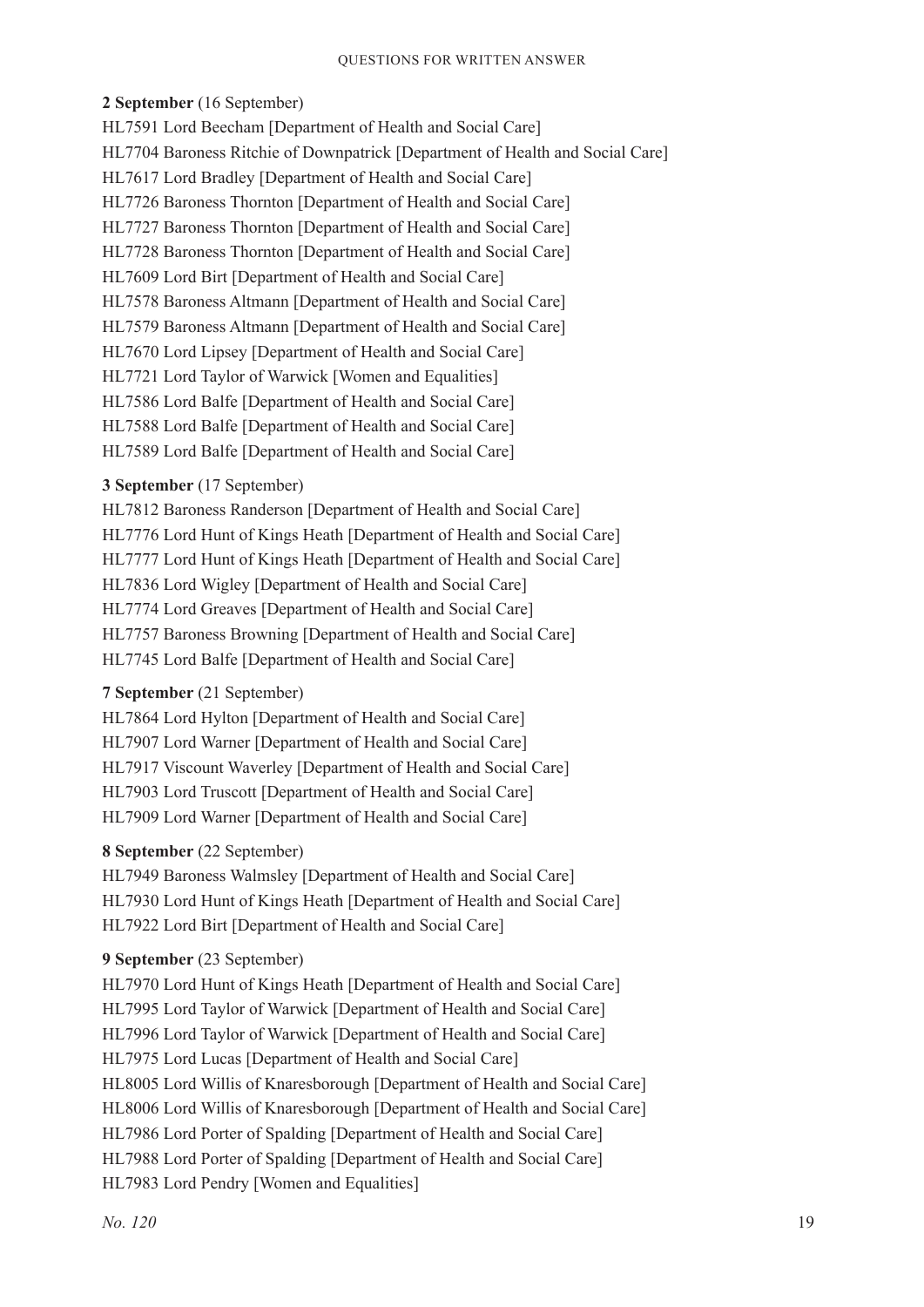#### **10 September** (24 September)

HL8036 Baroness Tonge [Department of Health and Social Care] HL8019 Lord Bradley [Department of Health and Social Care] HL8038 Lord Truscott [Foreign, Commonwealth and Development Office] HL8024 Lord Greaves [Department of Health and Social Care] HL8018 Lord Boateng [Department of Health and Social Care] HL8035 Lord Scriven [Department of Health and Social Care]

# **14 September** (28 September)

HL8056 Lord Forsyth of Drumlean [Department of Health and Social Care] HL8070 Lord Lilley [Department of Health and Social Care] HL8101 Baroness Wyld [Department of Health and Social Care] HL8084 Lord Roberts of Llandudno [Department of Health and Social Care] HL8072 Baroness Masham of Ilton [Department of Health and Social Care] HL8073 Baroness Masham of Ilton [Department of Health and Social Care] HL8074 Baroness Masham of Ilton [Department of Health and Social Care] HL8075 Baroness Masham of Ilton [Department of Health and Social Care] HL8076 Baroness Masham of Ilton [Department of Health and Social Care] HL8090 Lord Taylor of Warwick [Department of Health and Social Care]

#### **15 September** (29 September)

HL8127 Baroness McGregor-Smith [Department of Health and Social Care] HL8128 Baroness McGregor-Smith [Department of Health and Social Care] HL8165 Lord Taylor of Warwick [Department of Health and Social Care] HL8129 Baroness McGregor-Smith [Department of Health and Social Care] HL8130 Baroness McGregor-Smith [Department of Health and Social Care] HL8111 The Earl of Clancarty [Department of Health and Social Care] HL8124 Lord Hylton [Department of Health and Social Care] HL8159 Lord Scriven [Department of Health and Social Care] HL8160 Lord Scriven [Department of Health and Social Care] HL8161 Lord Scriven [Department of Health and Social Care]

# **16 September** (30 September)

HL8209 Baroness Sheehan [Department of Health and Social Care] HL8181 Lord Campbell of Pittenweem [Department for Business, Innovation and Skills] HL8189 The Marquess of Lothian [Department of Health and Social Care] HL8200 Baroness Northover [Ministry of Housing, Communities and Local Government] HL8196 Lord Moynihan [Foreign, Commonwealth and Development Office] HL8197 Lord Moynihan [Foreign, Commonwealth and Development Office] HL8198 Lord Moynihan [Foreign, Commonwealth and Development Office] HL8215 Lord Trees [Department of Health and Social Care] HL8193 Baroness Masham of Ilton [Department of Health and Social Care] HL8216 Lord Warner [Department of Health and Social Care] HL8211 Lord Taylor of Warwick [Department of Health and Social Care] HL8217 Lord Warner [Department of Health and Social Care] HL8218 Lord Warner [Department of Health and Social Care]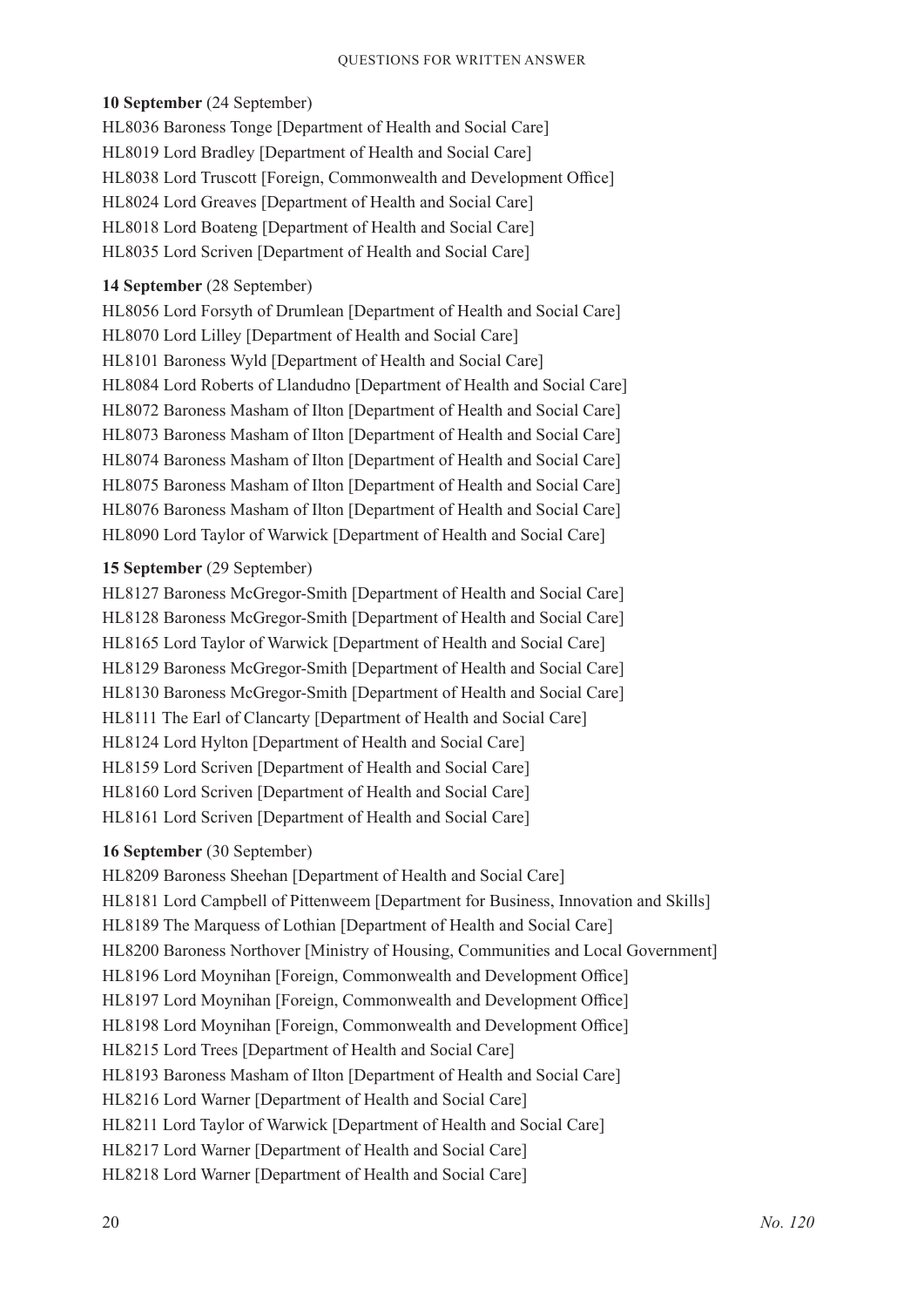#### Questions for Written Answer

HL8219 Lord Warner [Department of Health and Social Care]

# **17 September** (1 October)

HL8257 Viscount Waverley [Department of Health and Social Care] HL8258 Viscount Waverley [Department of Health and Social Care] HL8231 Lord Bourne of Aberystwyth [Department for Digital, Culture, Media and Sport] HL8223 Lord Allan of Hallam [Department of Health and Social Care] HL8224 Lord Allan of Hallam [Department of Health and Social Care] HL8242 Baroness Kennedy of Cradley [Department of Health and Social Care]

#### **18 September** (2 October)

HL8270 Lord Blencathra [Department of Health and Social Care] HL8289 Lord Patten [Ministry of Justice] HL8291 Lord Patten [Department for Environment, Food and Rural Affairs] HL8267 Lord Birt [Department of Health and Social Care] HL8263 Lord Beith [Department of Health and Social Care] HL8265 Baroness Bennett of Manor Castle [Foreign, Commonwealth and Development Office]

#### **21 September** (5 October)

HL8321 Lord Lexden [Cabinet Office] HL8330 Lord Roberts of Llandudno [Cabinet Office] HL8331 Lord Roberts of Llandudno [Cabinet Office] HL8332 Lord Roberts of Llandudno [Cabinet Office] HL8322 Baroness Lister of Burtersett [Department of Health and Social Care] HL8333 Lord Roberts of Llandudno [Cabinet Office] HL8298 Lord Alton of Liverpool [Home Office] HL8302 Lord Berkeley [Department for Transport] HL8303 Lord Berkeley [Department for Transport] HL8304 Lord Berkeley [Department for Transport] HL8305 Lord Berkeley [Department for Transport] HL8314 Lord Hunt of Kings Heath [Ministry of Housing, Communities and Local Government] HL8315 Lord Hunt of Kings Heath [Ministry of Housing, Communities and Local Government] HL8309 Lord Goodlad [Department for Business, Energy and Industrial Strategy] HL8310 Lord Goodlad [Department for Business, Energy and Industrial Strategy] HL8338 Baroness Tonge [Foreign, Commonwealth and Development Office] HL8339 Baroness Tonge [Foreign, Commonwealth and Development Office] HL8340 Baroness Tonge [Foreign, Commonwealth and Development Office] HL8341 Baroness Tonge [Foreign, Commonwealth and Development Office] HL8342 Baroness Tonge [Foreign, Commonwealth and Development Office] HL8343 Baroness Tonge [Foreign, Commonwealth and Development Office] HL8307 Lord Boateng [Department for Education] HL8317 Lord Jones of Cheltenham [Department of Health and Social Care] HL8318 Lord Jones of Cheltenham [Foreign, Commonwealth and Development Office] HL8335 Lord Taylor of Warwick [Department for Business, Energy and Industrial Strategy] HL8336 Lord Taylor of Warwick [Department of Health and Social Care] HL8334 The Lord Bishop of St Albans [Foreign, Commonwealth and Development Office]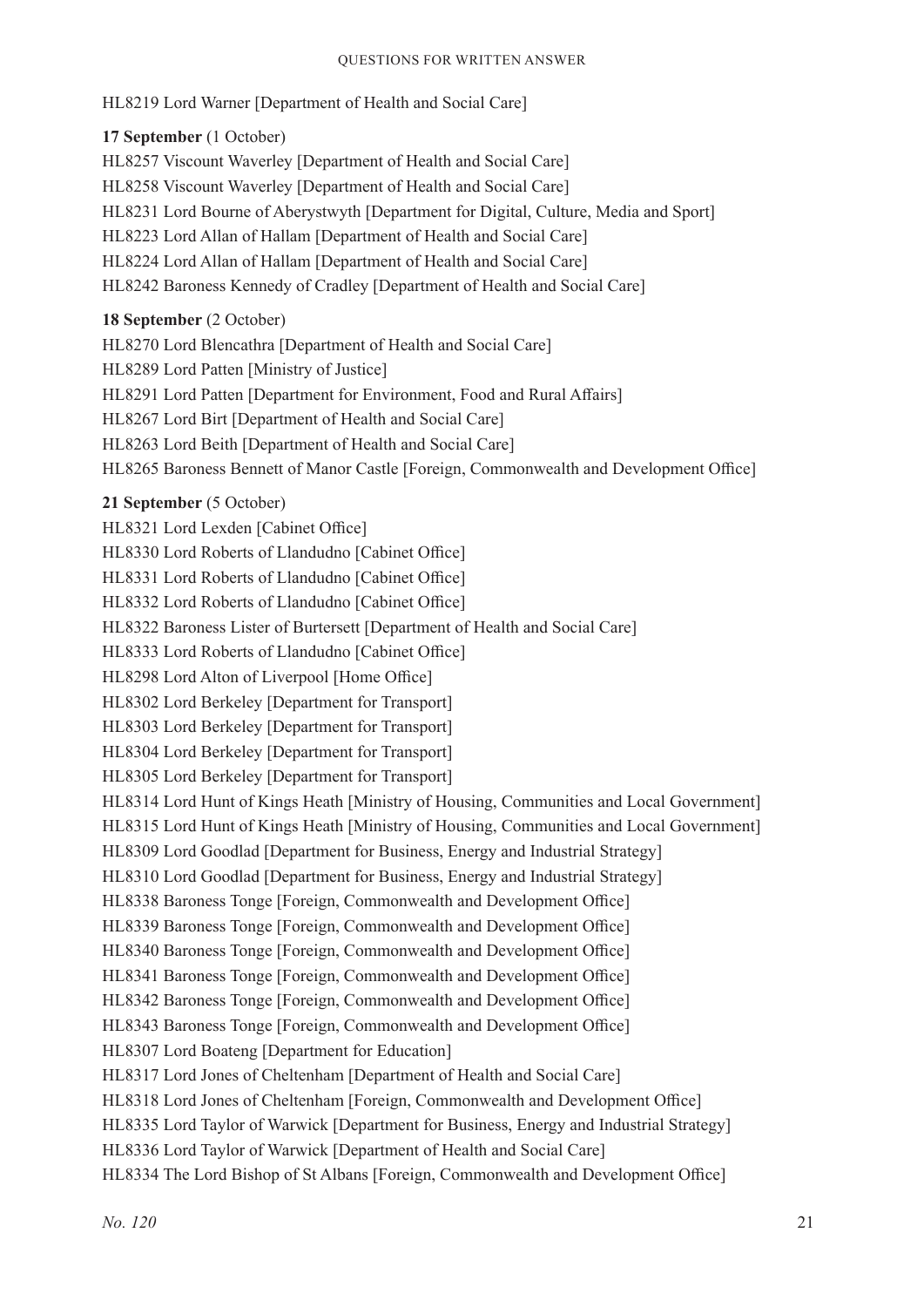#### Questions for Written Answer

HL8326 Baroness Ritchie of Downpatrick [Department for Transport] HL8301 Lord Alton of Liverpool [Foreign, Commonwealth and Development Office] HL8327 Baroness Ritchie of Downpatrick [Ministry of Justice] HL8328 Baroness Ritchie of Downpatrick [Department for Transport] HL8329 Baroness Ritchie of Downpatrick [Ministry of Justice] HL8344 Viscount Waverley [Department of Health and Social Care] HL8345 Viscount Waverley [Cabinet Office] HL8346 Viscount Waverley [Home Office] HL8347 Viscount Waverley [Ministry of Housing, Communities and Local Government] HL8349 Viscount Waverley [Department for Business, Energy and Industrial Strategy] HL8323 Lord Myners [Treasury]

*Number of questions allocated to each department which are unanswered after 10 working days*

Cabinet Office (6)

Department for Business, Energy and Industrial Strategy (4)

Department for Business, Innovation and Skills (1)

Department for Digital, Culture, Media and Sport (1)

Department for Education (1)

Department for Environment, Food and Rural Affairs (1)

Department for Transport (6)

Department of Health and Social Care (118)

Foreign, Commonwealth and Development Office (14)

Home Office (2)

Ministry of Housing, Communities and Local Government (4)

Ministry of Justice (3)

Treasury (1)

Women and Equalities (2)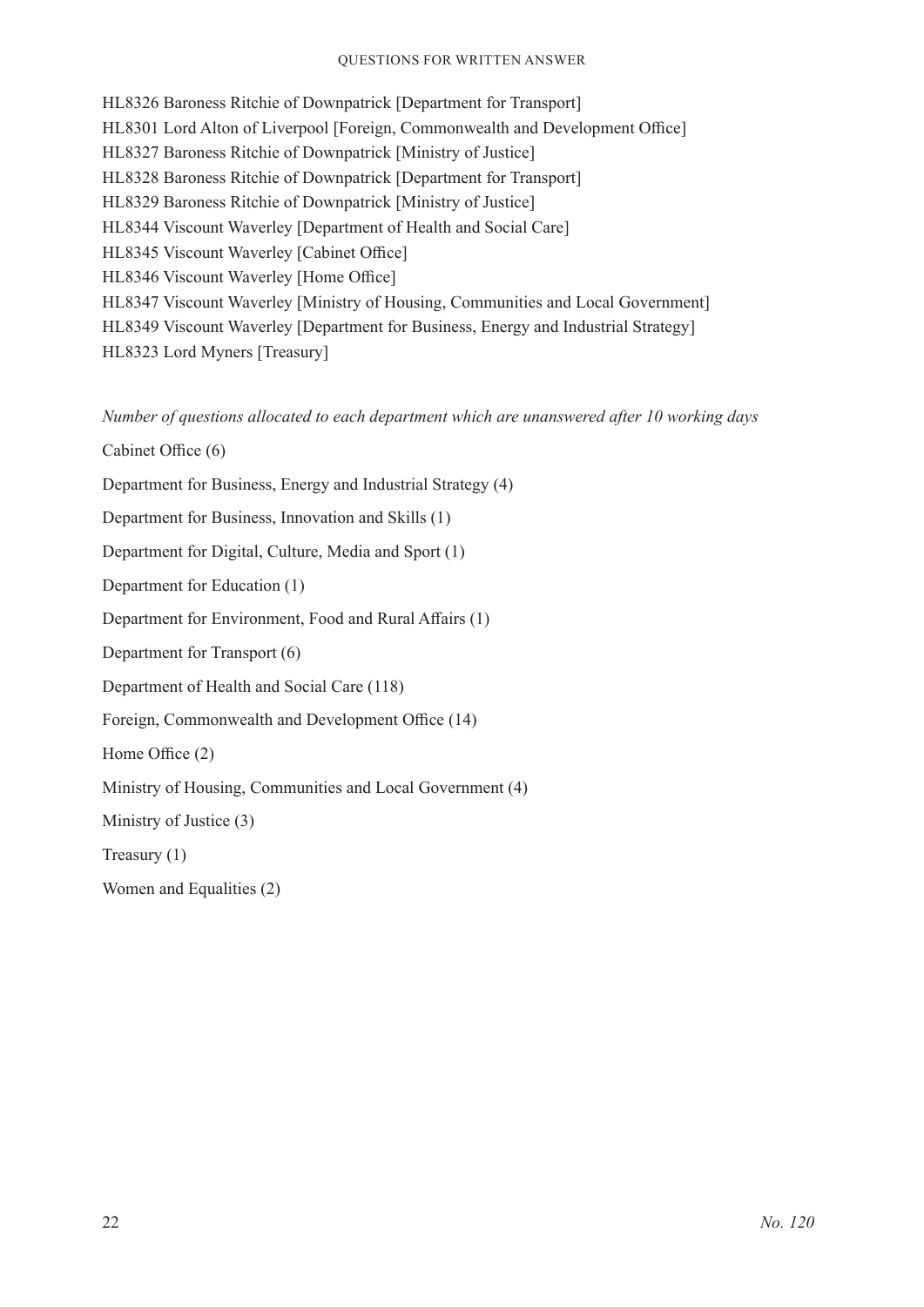# **Bills in Progress**

**Type of Bill To be** 

Private Member's Private Member's Private Member's Private Member's Private Member's Private Member's Private Member's Private Member's Private Member's Private Member's Private Member's Private Member's **considered**

| <b>Waiting for Second Reading</b>                                   |
|---------------------------------------------------------------------|
| Referendums Criteria Bill [HL]                                      |
| Financial Services (Duty of Care) Bill [HL]                         |
| Asylum Support (Prescribed Period) Bill [HL]                        |
| Marriage (Approved Organisations) Bill [HL]                         |
| Refugees (Family Reunion) Bill [HL]                                 |
| Clean Air (Human Rights) Bill [HL]                                  |
| Unpaid Work Experience (Prohibition) Bill [HL]                      |
| Criminal Records Bill [HL]                                          |
| Emissions Reduction (Local Authorities in London) Bill [HL]         |
| Modern Slavery (Victim Support) Bill [HL]                           |
| Online Harms Reduction Regulator (Report) Bill [HL]                 |
| Road Traffic Offences (Cycling) Bill [HL]                           |
| Schools (Mental Health and Wellbeing) Bill [HL]                     |
| Heritage Railways and Tramways (Voluntary Work) Bill [HL]           |
| Inheritance Tax Act 1984 (Amendment) (Siblings) Bill [HL]           |
| Petroleum (Amendment) Bill [HL]                                     |
| Public Advocate Bill [HL]                                           |
| House of Lords (Elections and Reform) Bill [HL]                     |
| Property Boundaries (Resolution of Disputes) Bill [HL]              |
| Abortion Bill [HL]                                                  |
| Coroners (Determination of Suicide) Bill [HL]                       |
| Joint Committee of Nominations to the Supreme Court Bill [HL]       |
| School Holiday Open Days Bill [HL]                                  |
| Mandatory Training on Learning Disabilities and Autism Bill<br>[HL] |
| Pensions (Amendment) Bill [HL]                                      |
| Unconscionable Conduct in Commerce Bill [HL]                        |
| Pavement Parking Bill [HL]                                          |
| Divorce (Financial Provision) Bill [HL]                             |
| Video Gaming Health and Wellbeing Strategy Bill [HL]                |
| Duchy of Cornwall Bill [HL]                                         |
| Anonymity (Arrested Persons) Bill [HL]                              |
| Small Business Commissioner and Late Payments etc Bill [HL]         |
| Certificate of Loss Bill [HL]                                       |
| Digital Economy Act 2017 (Commencement of Part 3) Bill [HL]         |
| Armed Forces (Posthumous Pardons) Bill [HL]                         |
| Storage Period for Gametes Bill [HL]                                |
| Immigration Control (Gross Human Rights Abuses) Bill [HL]           |
| Rented Homes Bill [HL]                                              |

Private Member's Private Member's Private Member's Private Member's Private Member's Private Member's Private Member's Private Member's Private Member's Private Member's Private Member's Private Member's Private Member's Private Member's Private Member's Private Member's Private Member's Private Member's Private Member's Private Member's Private Member's Private Member's Private Member's Private Member's Private Member's Private Member's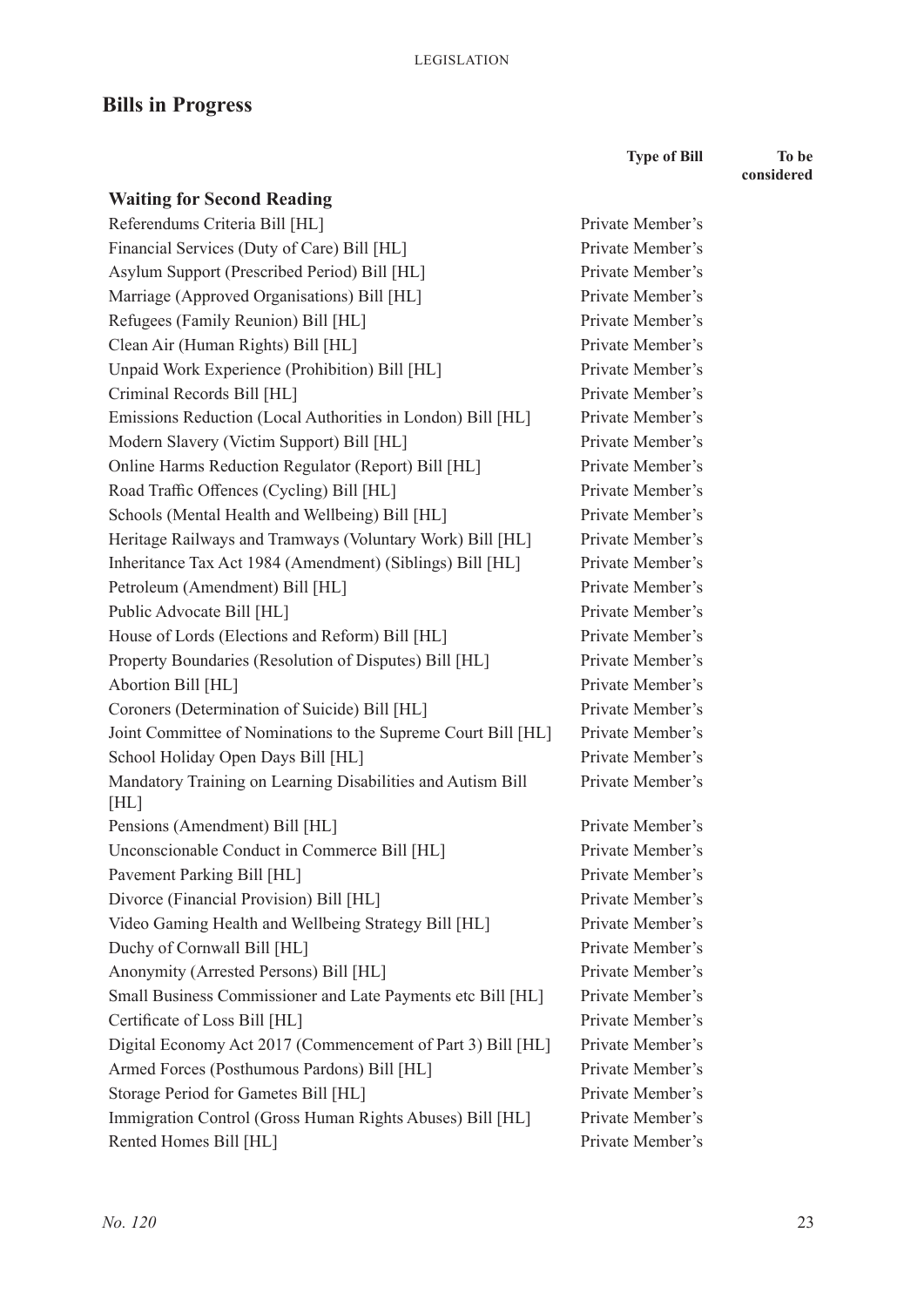| Victims of Crime (Rights, Entitlements, and Notification of Child<br>Sexual Abuse) Bill [HL] | Private Member's |
|----------------------------------------------------------------------------------------------|------------------|
| Cosmetic Surgery (Standards) Bill [HL]                                                       | Private Member's |
| Electric Vehicle Trading Scheme and Road Usage Duty<br>(Consultation) Bill [HL]              | Private Member's |
| Education (Assemblies) Bill [HL]                                                             | Private Member's |
| Constitutional Privileges Bill [HL]                                                          | Private Member's |
| European Union (Information, etc.) Bill [HL]                                                 | Private Member's |
| Hares Preservation Bill [HL]                                                                 | Private Member's |
| Traffic Management (Amendment) Bill [HL]                                                     | Private Member's |
| Marriage and Civil Partnership (Minimum Age) Bill [HL]                                       | Private Member's |
| Traffic Management (Approved Devices) Bill [HL]                                              | Private Member's |
| Department of Health (Northern Ireland) Bill [HL]                                            | Private Member's |
| Regulation of Political Opinion Polling Bill [HL]                                            | Private Member's |
| Equal Pay Bill [HL]                                                                          | Private Member's |
| Office of the Whistleblower Bill [HL]                                                        | Private Member's |
| Organ Tourism and Cadavers on Display Bill [HL]                                              | Private Member's |
| Assisted Dying Bill [HL]                                                                     | Private Member's |
| Buses (Zero Emissions) Bill [HL]                                                             | Private Member's |
| Local Authorities (Transport Powers) Bill [HL]                                               | Private Member's |
| Police Conduct (Operation Conifer) Inquiry Bill [HL]                                         | Private Member's |
| Hereditary Peerages and Baronetcies (Equality of Inheritance)<br>Bill [HL]                   | Private Member's |
| Data Protection (Independent Complaint) Bill [HL]                                            | Private Member's |
| House of Lords (Removal of Bishops) Bill [HL]                                                | Private Member's |
| Contracts for Difference and Onshore Wind Bill [HL]                                          | Private Member's |
| Elections (Candidates' Expenditure and Nominations) Bill [HL]                                | Private Member's |
| Right to Die at Home Bill [HL]                                                               | Private Member's |
| Higher Education Cheating Services Prohibition Bill [HL]                                     | Private Member's |
| Devolution in England Bill [HL]                                                              | Private Member's |
| Workforce Information Bill [HL]                                                              | Private Member's |
| Public Contracts (Modern Slavery) Bill [HL]                                                  | Private Member's |
| Duty to Plan for Terrorism (Consultation) Bill [HL]                                          | Private Member's |
| Marriage Act 1949 (Amendment) Bill [HL]                                                      | Private Member's |
| Fixed-term Parliaments Act 2011 (Repeal) Bill [HL]                                           | Private Member's |
| Automated Facial Recognition Technology (Moratorium and<br>Review) Bill [HL]                 | Private Member's |
| Unaccompanied Asylum Seeking Children (Legal Advice and<br>Appeals) Bill [HL]                | Private Member's |
| Period Products (Free Provision) Bill [HL]                                                   | Private Member's |
| Age of Criminal Responsibility Bill [HL]                                                     | Private Member's |
| Provision of Personal Care Bill [HL]                                                         | Private Member's |
| Goods Mortgages Bill [HL]                                                                    | Private Member's |
| Policing Resources Bill [HL]                                                                 | Private Member's |
| Genocide Determination Bill [HL]                                                             | Private Member's |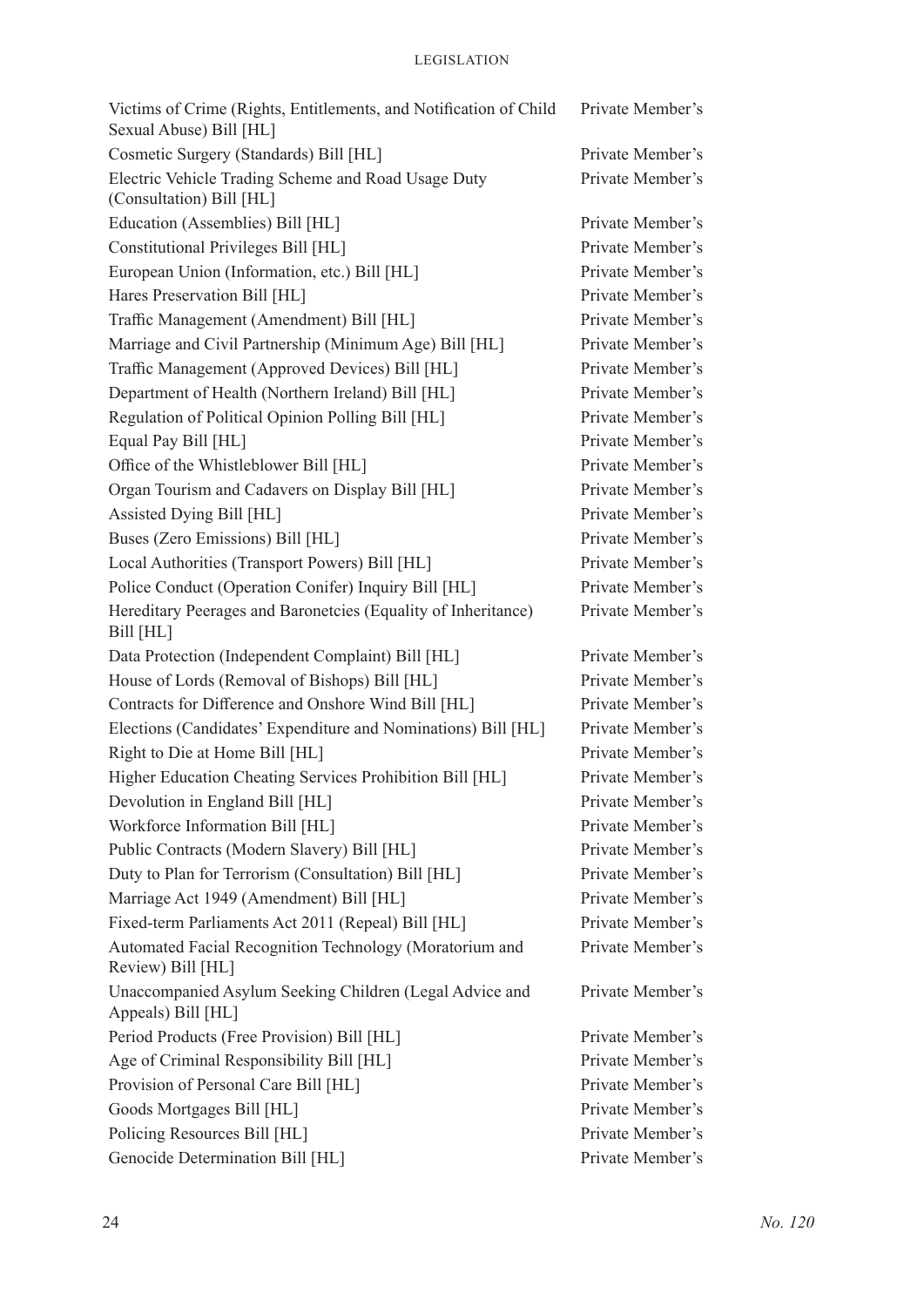| School Admissions for Children Adopted from Overseas Bill [HL]                                                             | Private Member's |           |
|----------------------------------------------------------------------------------------------------------------------------|------------------|-----------|
| Cohabitation Rights Bill [HL]                                                                                              | Private Member's |           |
| Office for Science Quality Assessment Bill [HL]                                                                            | Private Member's |           |
| Non-Domestic Rating (Lists) Bill [HL]                                                                                      | Government       |           |
| Domestic Abuse Bill (Scottish Legislative Consent Motion<br>passed)                                                        | Government       |           |
| Non-Domestic Rating (Public Lavatories) Bill                                                                               | Government       |           |
| United Kingdom Internal Market Bill                                                                                        | Government       |           |
| Social Security (Up-Rating of Benefits) Bill                                                                               | Government       |           |
| <b>Waiting for Commitment</b>                                                                                              |                  |           |
| Fire Safety Bill                                                                                                           | Government       |           |
| <b>Committed to a Select Committee</b>                                                                                     |                  |           |
| High Speed Rail (West Midlands-Crewe) Bill                                                                                 | Hybrid           |           |
| Highgate Cemetery Bill [HL]                                                                                                | Private          |           |
| <b>Committed to a Grand Committee</b>                                                                                      |                  |           |
| Medicines and Medical Devices Bill                                                                                         | Government       |           |
| <b>Trade Bill</b>                                                                                                          | Government       | 6 October |
| <b>Committed to a Committee of the Whole House</b>                                                                         |                  |           |
| Domestic Premises (Energy Performance) Bill [HL] (Queen's<br>consent to be signified)                                      | Private Member's |           |
| Extension of Franchise (House of Lords) Bill [HL]                                                                          | Private Member's |           |
| Access to Palliative Care and Treatment of Children Bill [HL]                                                              | Private Member's |           |
| House of Lords (Hereditary Peers) (Abolition of By-Elections)<br>Bill [HL] (Queen's consent to be signified)               | Private Member's |           |
| Wellbeing of Future Generations Bill [HL] (Queen's consent to be<br>signified)                                             | Private Member's |           |
| Counter-Terrorism and Sentencing Bill                                                                                      | Government       |           |
| <b>Waiting for Report</b>                                                                                                  |                  |           |
| Air Traffic Management and Unmanned Aircraft Bill [HL]<br>(Scottish and Northern Irish Legislative Consent Motions passed) | Government       |           |
| Parliamentary Constituencies Bill                                                                                          | Government       | 8 October |
| Immigration and Social Security Co-ordination (EU Withdrawal)<br>Bill (Northern Irish Legislative Consent Motion passed)   | Government       | 6 October |
| <b>Waiting for Third Reading</b>                                                                                           |                  |           |
| Telecommunications Infrastructure (Leasehold Property) Bill<br>(Northern Irish Legislative Consent Motion passed)          | Government       |           |
| <b>Sent to the Commons</b>                                                                                                 |                  |           |
| Private International Law (Implementation of Agreements) Bill<br>[HL] (Scottish Legislative Consent Motion passed)         | Government       |           |
| Fisheries Bill [HL] (Scottish and Northern Irish Legislative<br><b>Consent Motions passed)</b>                             | Government       |           |
| Pension Schemes Bill [HL] (Northern Irish Legislative Consent<br>Motion passed)                                            | Government       |           |
| <b>Returned to the Commons amended</b>                                                                                     |                  |           |
| Prisoners (Disclosure of Information About Victims) Bill                                                                   | Government       |           |
| Agriculture Bill (Scottish Legislative Consent Motion passed)                                                              | Government       |           |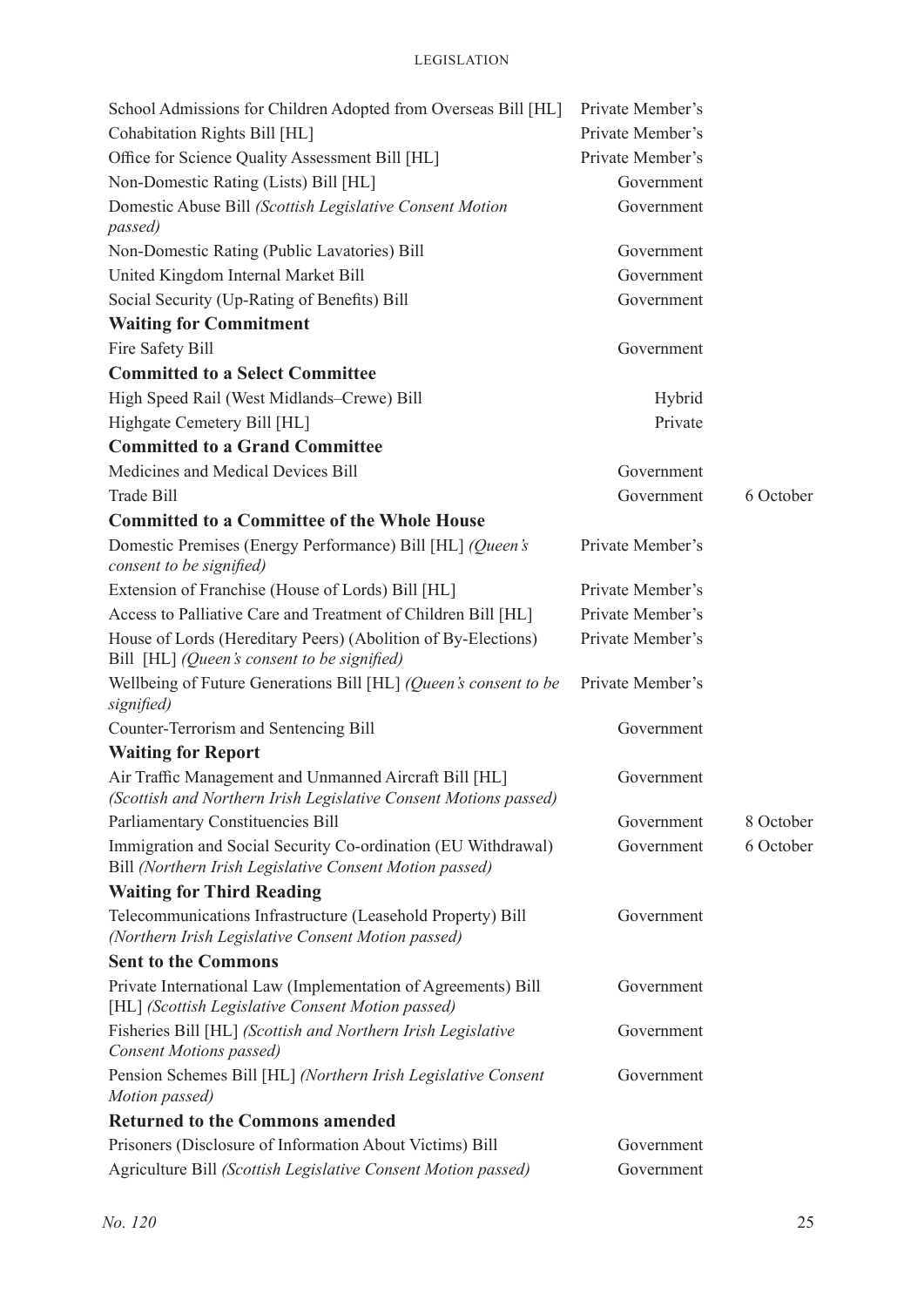| <b>Waiting for Consideration of Commons Amendments</b>                                    |            |
|-------------------------------------------------------------------------------------------|------------|
| Extradition (Provisional Arrest) Bill [HL]                                                | Government |
| <b>Waiting for Royal Assent</b>                                                           |            |
| Sentencing Bill [HL] (Consolidation Bill) (Scottish Legislative<br>Consent Motion passed) | Government |
|                                                                                           |            |

# **Statutory Instruments in Progress**

#### **Affirmative Instruments waiting for consideration by the Joint Committee on Statutory Instruments**

Sanctions (EU Exit) (Miscellaneous Amendments) (No. 4) Regulations 2020

Draft Sanctions (EU Exit) (Consequential Provisions) (Amendment) Regulations 2020

Health Protection (Coronavirus, Restrictions) (Protected Areas and Linked Childcare Households) (Amendment) Regulations 2020 *28th Report from the Secondary Legislation Scrutiny Committee. Approval period expires 18 October*

Health Protection (Coronavirus, Wearing of Face Coverings in a Relevant Place and on Public Transport) (England) (Amendment) (No. 2) Regulations 2020 *28th Report from the Secondary Legislation Scrutiny Committee.. Approval period expires 19 October*

Draft Flags (Northern Ireland) (Amendment) (No. 2) Regulations 2020

Health Protection (Coronavirus, Wearing of Face Coverings in a Relevant Place and on Public Transport) (England) (Amendment) (No. 3) Regulations 2020 *28th Report from the Secondary Legislation Scrutiny Committee. Approval period expires 20 October*

Draft Taking Account of Convictions (EU Exit) (Amendment) Regulations 2020

Draft Communications Act (e-Commerce) (EU Exit) Regulations 2020

Health Protection (Coronavirus, Wearing of Face Coverings in a Relevant Place) (England) (Amendment) (No. 3) Regulations 2020 *28th Report from the Secondary Legislation Scrutiny Committee. Approval period expires 20 October*

Health Protection (Coronavirus, Restrictions) (No. 2) (England) (Amendment) (No. 5) Regulations 2020 *28th Report from the Secondary Legislation Scrutiny Committee. Approval period expires 20 October*

Corporate Insolvency and Governance Act 2020 (Coronavirus) (Extension of the Relevant Period) Regulations 2020

Draft Bearer Certificates (Collective Investment Schemes) Regulations 2020

Draft Higher Education (Fee Limits and Student Support) (England) (Coronavirus) (Revocation) Regulations 2020

Health Protection (Coronavirus, Restrictions) (Protected Areas and Restriction on Businesses) (Amendment) Regulations 2020 *Approval period expires 22 October*

Health Protection (Coronavirus, Restrictions) (Self-Isolation) (England) Regulations 2020 *Approval period expires 24 October*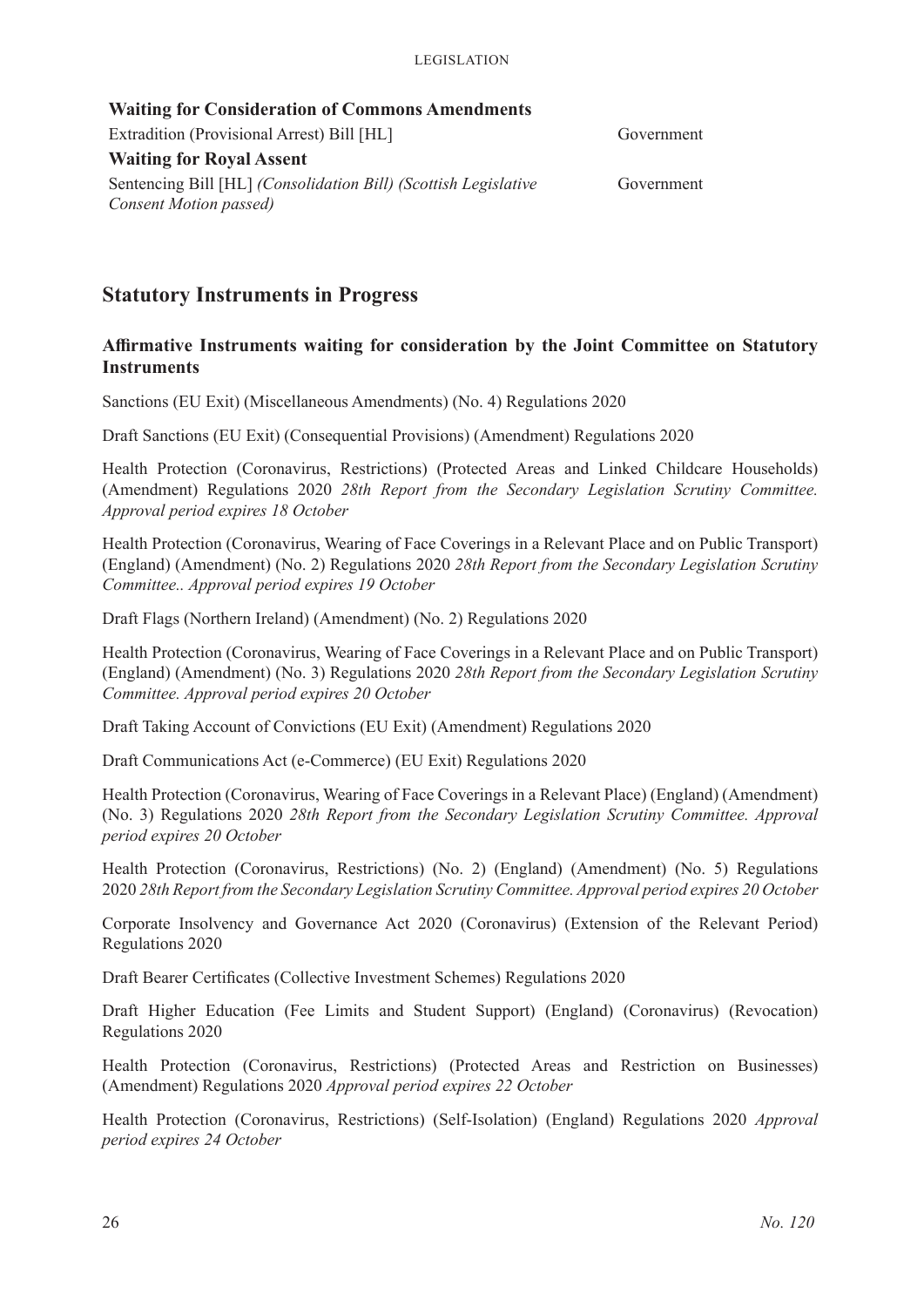#### Legislation

Health Protection (Coronavirus, Restrictions) (Obligations of Undertakings) (England) (Amendment) Regulations 2020 *28th Report from the Secondary Legislation Scrutiny Committee. Approval period expires 23 October (9 October)*

Draft Tobacco Products and Nicotine Inhaling Products (Amendment) (EU Exit) Regulations 2020

Draft Nutrition (Amendment etc.) (EU Exit) Regulations 2020

Draft State Aid (Revocations and Amendments) (EU Exit) Regulations 2020

Draft Reciprocal and Cross-Border Healthcare (Amendment etc.) (EU Exit) Regulations 2020

Draft Jurisdiction, Judgments and Applicable Law (Amendment) (EU Exit) Regulations 2020

Draft Competition (Amendment etc.) (EU Exit) Regulations 2020

Health Protection (Coronavirus, Restrictions) (North of England, North East and North West of England and Obligations of Undertakings (England) etc.) (Amendment) Regulations 2020

Draft Education (Exemption from School and Further Education Institutions Inspections) (England) (Amendment) Regulations 2020

Health Protection (Coronavirus, Restrictions) (North of England and North East and North West of England etc.) (Amendment) Regulations 2020 *Approval period expires 29 October*

Draft Agriculture (Payments) (Amendment, etc) (EU Exit) Regulations 2020

Draft Common Organisation of the Markets in Agricultural Products (Producer Organisations and Wine) (Amendment etc.) (EU Exit) Regulations 2020

Draft Timber and Timber Products and FLEGT (Amendment) (EU Exit) Regulations 2020

#### **Affirmative Instruments waiting for Affirmative Resolution**

Draft Hunting Act 2004 (Exempt Hunting) (Amendment) Order 2015 *Special attention drawn to the instrument by the Secondary Legislation Scrutiny Committee, 7th Report, Session 2015–16*

Draft Trade Union (Deduction of Union Subscriptions from Wages in the Public Sector) Regulations 2017 *Special attention drawn to the instrument by the Secondary Legislation Scrutiny Committee, 29th Report, Session 2016–17*

Burundi (Sanctions) (EU Exit) Regulations 2019

Guinea (Sanctions) (EU Exit) Regulations 2019

Draft Criminal Justice Act 2013 (Early Release on Licence) Order 2020 *11th Report from the Secondary Legislation Scrutiny Committee*

Sanctions (EU Exit) (Miscellaneous Amendments) (No. 2) Regulations 2020

Cyber (Sanctions) (EU Exit) Regulations 2020

Bosnia and Herzegovina (Sanctions) (EU Exit) Regulations 2020

Nicaragua (Sanctions) (EU Exit) Regulations 2020

Draft Alternative Dispute Resolution for Consumer Disputes (Extension of Time Limits for Legal Proceedings) (Amendment etc.) (EU Exit) Regulations 2020 (*9 October*)

Draft European Structural and Investment Funds Common Provisions and Common Provision Rules etc. (Amendment) (EU Exit) (Revocation) Regulations 2020 (*9 October*)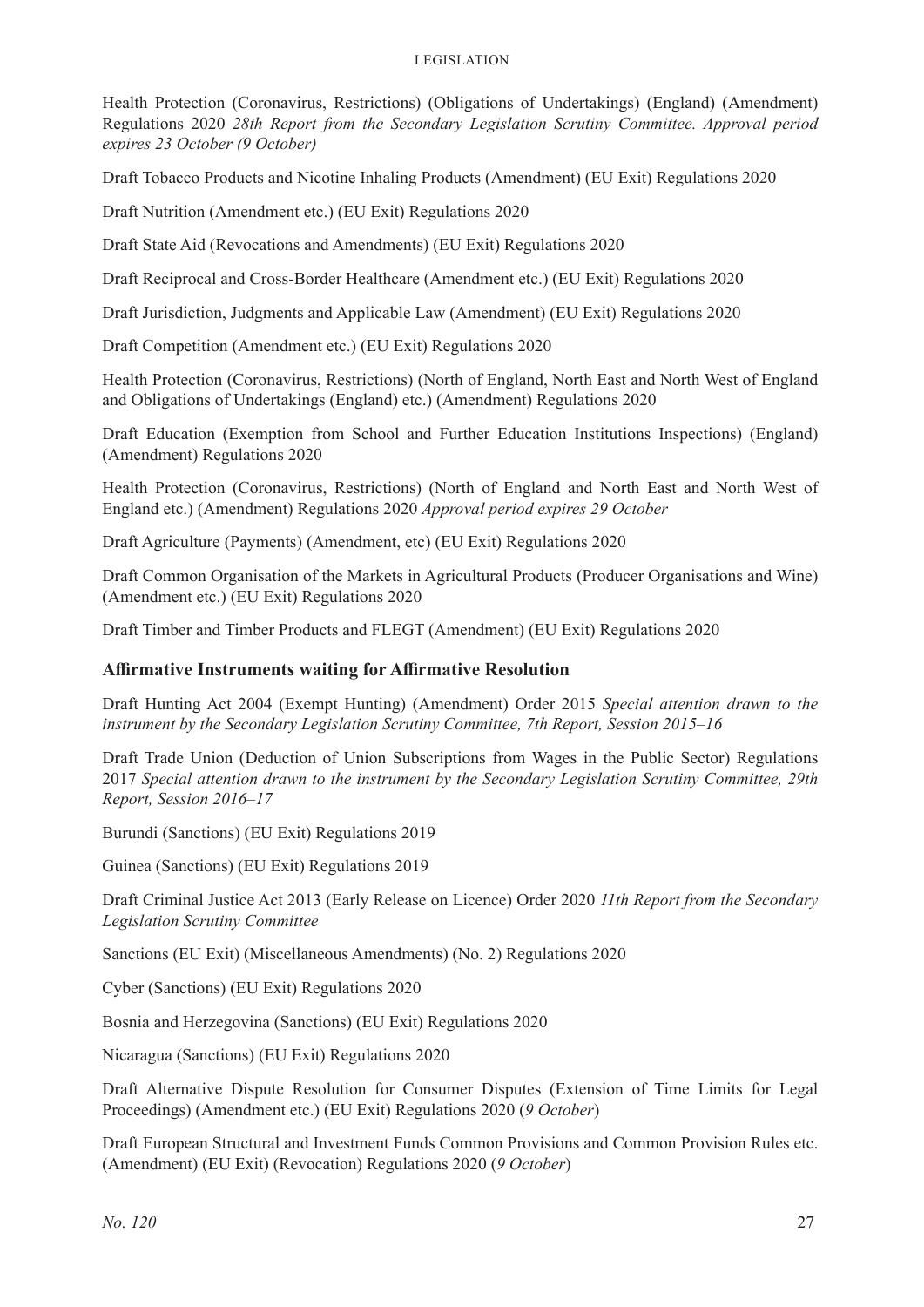Draft Greenhouse Gas Emissions Trading Scheme Order 2020 *Special attention drawn to the instrument by the Secondary Legislation Scrutiny Committee, 24th Report* 

Charitable Incorporated Organisations (Insolvency and Dissolution) (Amendment) Regulations 2020

Draft Infrastructure Planning (Electricity Storage Facilities) Order 2020

Draft Services of Lawyers and Lawyer's Practice (Revocation etc.) (EU Exit) Regulations 2020

Draft Prevention of Trade Diversion (Key Medicines) (EU Exit) Regulations 2020 *26th Report from the Secondary Legislation Scrutiny Committee.*

Insolvency (Moratorium) (Special Administration for Energy Licensees) Regulations 2020 *26th Report from the Secondary Legislation Scrutiny Committee. Approval period expires 11 October (9 October)*

Charitable Incorporated Organisations (Insolvency and Dissolution) (Amendment) (No. 2) Regulations 2020 *Special attention drawn to the instrument by the Joint Committee on Statutory Instruments, 23rd Report (9 October)*

Draft Adjacent Waters Boundaries (Northern Ireland) (Amendment) Order 2020

Draft Debt Respite Scheme (Breathing Space Moratorium and Mental Health Crisis Moratorium) (England and Wales) Regulations 2020 *27th Report from the Secondary Legislation Scrutiny Committee (6 October)*

Draft Immigration Skills Charge (Amendment) Regulations 2020 (*7 October*)

Draft Criminal Procedure and Investigations Act 1996 (Code of Practice) Order 2020 *27th Report from the Secondary Legislation Scrutiny Committee*

Draft Consumer Protection (Enforcement) (Amendment etc.) (EU Exit) Regulations 2020

Draft Apprenticeships (Alternative English Completion Conditions and Miscellaneous Provisions) (Amendment) (Coronavirus) Regulations 2020 *27th Report from the Secondary Legislation Scrutiny Committee*

Health Protection (Coronavirus, Restrictions) (No. 2) (England) (Amendment) (No. 4) Regulations 2020 *27th Report from the Secondary Legislation Scrutiny Committee. Approval period expires 10 October (6 October)*

Health Protection (Coronavirus, Restrictions) (Leicester) (No. 2) (Amendment) (No. 2) Regulations 2020 *27th Report from the Secondary Legislation Scrutiny Committee. Approval period expires 11 October*

Health Protection (Coronavirus, Restrictions) (Birmingham, Sandwell and Solihull) Regulations 2020 *27th Report from the Secondary Legislation Scrutiny Committee. Approval period expires 11 October (7 October)*

Pension Protection Fund (Moratorium and Arrangements and Reconstructions for Companies in Financial Difficulty) (Amendment and Revocation) Regulations 2020 *Special attention drawn to the instrument by the Joint Committee on Statutory Instruments, 22nd Report. Approval period expires 23 October*

Health Protection (Coronavirus, Collection of Contact Details etc and Related Requirements) Regulations 2020 *27th Report from the Secondary Legislation Scrutiny Committee. Approval period expires 14 October (7 October)*

Health Protection (Coronavirus, Restrictions) (Obligations of Hospitality Undertakings) (England) Regulations 2020 *27th Report from the Secondary Legislation Scrutiny Committee. Approval period expires 14 October (9 October)*

Health Protection (Coronavirus, Restrictions) (North East of England) Regulations 2020 *27th Report from the Secondary Legislation Scrutiny Committee. Approval period expires 14 October*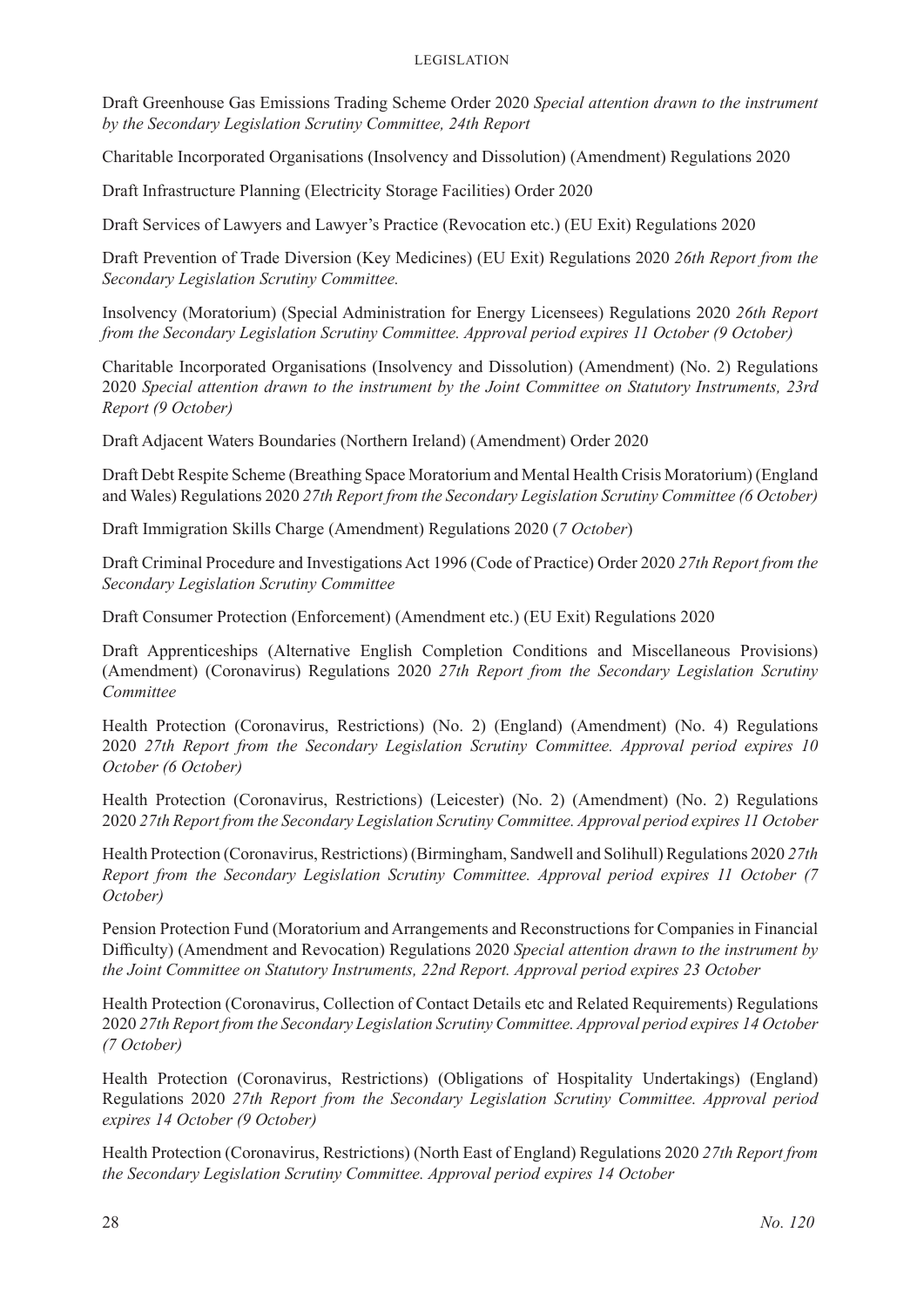#### Legislation

Draft Electricity (Risk-Preparedness) (Amendment etc.) (EU Exit) Regulations 2020 *28th Report from the Secondary Legislation Scrutiny Committee.*

Draft European Qualifications (Health and Social Care Professions) (EFTA States) (Amendment etc.) (EU Exit) Regulations 2020

Health Protection (Coronavirus, Restrictions) (North East of England) (Amendment) Regulations 2020 *27th Report from the Secondary Legislation Scrutiny Committee. Approval period expires 14 October*

Draft Citizens' Rights (Application Deadline and Temporary Protection) (EU Exit) Regulations 2020

Draft Citizens' Rights (Frontier Workers) (EU Exit) Regulations 2020

Draft Citizens' Rights (Restrictions of Rights of Entry and Residence) (EU Exit) Regulations 2020

Draft Common Rules for Exports (EU Exit) Regulations 2020

#### **Negative Instruments**

Accreditation of Forensic Service Providers (Amendment) Regulations 2019 *Special attention drawn to the instrument by the Secondary Legislation Scrutiny Committee, 1st Report. Praying time expired 3 February.* 

National Health Service (General Dental Services Contracts and Personal Dental Services Agreements) (Amendment) Regulations 2019 *2nd Report from the Secondary Legislation Scrutiny Committee. Praying time expired 11 February.* 

Health Protection (Coronavirus, Public Health Information for Passengers Travelling to England) Regulations 2020 *18th Report from the Secondary Legislation Scrutiny Committee. Praying time expired 12 July.* 

Health Protection (Coronavirus, International Travel) (England) Regulations 2020 *Special attention drawn to the instrument by the Secondary Legislation Scrutiny Committee, 18th Report. Praying time expired 12 July.* 

Health Protection (Coronavirus, International Travel) (England) (Amendment) (No. 4) Regulations *24th Report from the Secondary Legislation Scrutiny Committee. Praying time expires 7 October.*

Town and Country Planning (General Permitted Development) (England) (Amendment) (No. 2) Order 2020 *Special attention drawn to the instrument by the Secondary Legislation Scrutiny Committee, 25th Report. Praying time expired 1 October*

Town and Country Planning (General Permitted Development) (England) (Amendment) (No. 3) Order 2020 *Special attention drawn to the instrument by the Secondary Legislation Scrutiny Committee, 25th Report. Praying time expired 1 October.*

Town and Country Planning (Use Classes) (Amendment) (England) Regulations 2020 *Special attention drawn to the instrument by the Secondary Legislation Scrutiny Committee, 25th Report. Praying time expired 1 October*

Town and Country Planning (Use Classes) (Amendment) (England) (No. 2) Regulations 2020 *Special attention drawn to the instrument by the Secondary Legislation Scrutiny Committee, 25th Report. Praying time expired 1 October.*

Town and Country Planning (Use Classes) (Amendment) (England) (No. 3) Regulations 2020 *Special attention drawn to the instrument by the Secondary Legislation Scrutiny Committee, 25th Report. Praying time expired 1 October.*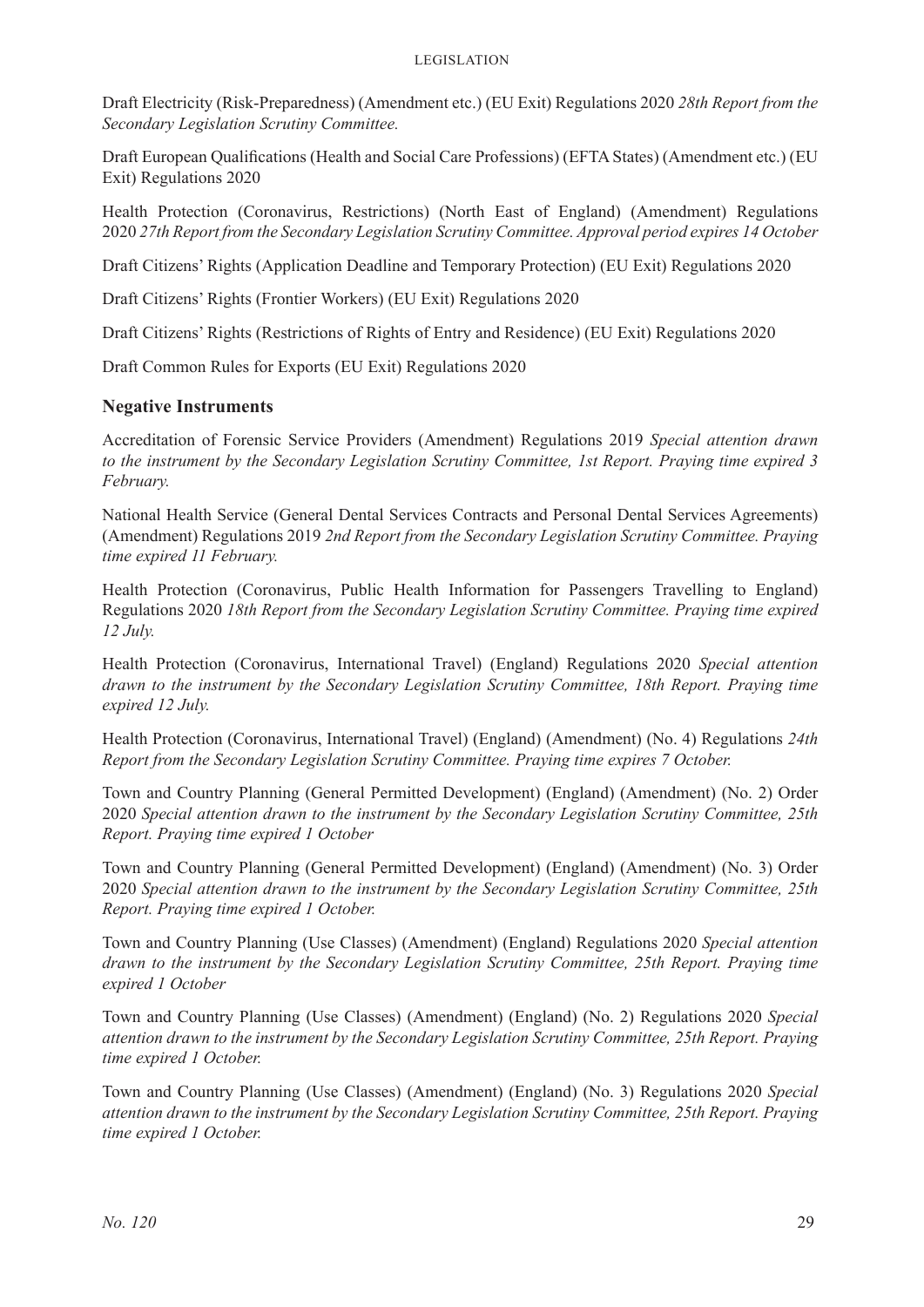Road Vehicles (Certificates of Temporary Exemption) Regulations 2020 *25th Report from the Secondary Legislation Scrutiny Committee. Praying time expires 10 October.*

Health Protection (Coronavirus, International Travel) (England) (Amendment) (No. 5) Regulations 2020 *25th Report from the Secondary Legislation Scrutiny Committee. Praying time expires 10 October.*

Health Protection (Coronavirus, International Travel) (England) (Amendment) (No. 6) Regulations 2020 *25th Report from the Secondary Legislation Scrutiny Committee. Praying time expires 10 October.*

Health Protection (Coronavirus, International Travel) (England) (Amendment) (No. 7) Regulations 2020 *25th Report from the Secondary Legislation Scrutiny Committee. Praying time expires 10 October.*

Health Protection (Coronavirus, International Travel) (England) (Amendment) (No. 8) Regulations 2020 *25th Report from the Secondary Legislation Scrutiny Committee. Praying time expires 10 October.*

Health Protection (Coronavirus, International Travel) (England) (Amendment) (No. 9) Regulations 2020 *25th Report from the Secondary Legislation Scrutiny Committee. Praying time expires 10 October.*

Health Protection (Coronavirus, International Travel) (England) (Amendment) (No. 10) Regulations 2020 *25th Report from the Secondary Legislation Scrutiny Committee. Praying time expires 10 October.*

Health Protection (Coronavirus, International Travel) (England) (Amendment) (No. 11) Regulations 2020 *25th Report from the Secondary Legislation Scrutiny Committee. Praying time expires 10 October.*

Employment Rights Act 1996 (Coronavirus, Calculation of a Week's Pay) Regulations 2020 *25th Report from the Secondary Legislation Scrutiny Committee. Praying time expires 10 October*

Electricity (Individual Exemptions from the Requirement for a Transmission Licence) (Coronavirus) Order 2020 *25th Report from the Secondary Legislation Scrutiny Committee. Praying time expires 10 October.*

Offshore Chemicals and Offshore Petroleum Activities (Oil Pollution Prevention and Control) (Coronavirus) (Amendment) Regulations 2020 *25th Report from the Secondary Legislation Scrutiny Committee. Praying time expires 10 October.*

Local Authorities and Police and Crime Panels (Coronavirus) (Flexibility of Local Authority and Police and Crime Panel Meetings) (England and Wales) (Amendment) Regulations 2020 *25th Report from the Secondary Legislation Scrutiny Committee. Praying time expires 10 October.*

Education (Pupil Registration) (England) (Coronavirus) (Amendment) (No. 2) Regulations 2020 *25th Report from the Secondary Legislation Scrutiny Committee. Praying time expires 10 October.*

Rating Lists (Valuation Date) (England) Order 2020 *25th Report from the Secondary Legislation Scrutiny Committee. Praying time expires 10 October.*

National Health Service (Coronavirus) (Charges and Further Amendments Relating to the Provision of Primary Care Services During a Pandemic etc.) Regulations 2020 *25th Report from the Secondary Legislation Scrutiny Committee. Praying time expires 10 October.*

Statutory Sick Pay (General) (Coronavirus Amendment) (No. 5) Regulations 2020 *25th Report from the Secondary Legislation Scrutiny Committee. Praying time expires 10 October.*

Statutory Sick Pay (General) (Coronavirus Amendment) (No. 6) Regulations 2020 *25th Report from the Secondary Legislation Scrutiny Committee. Praying time expires 10 October.*

Civil Procedure (Amendment No. 5) (Coronavirus) Rules 2020 *25th Report from the Secondary Legislation Scrutiny Committee. Praying time expires 10 October.*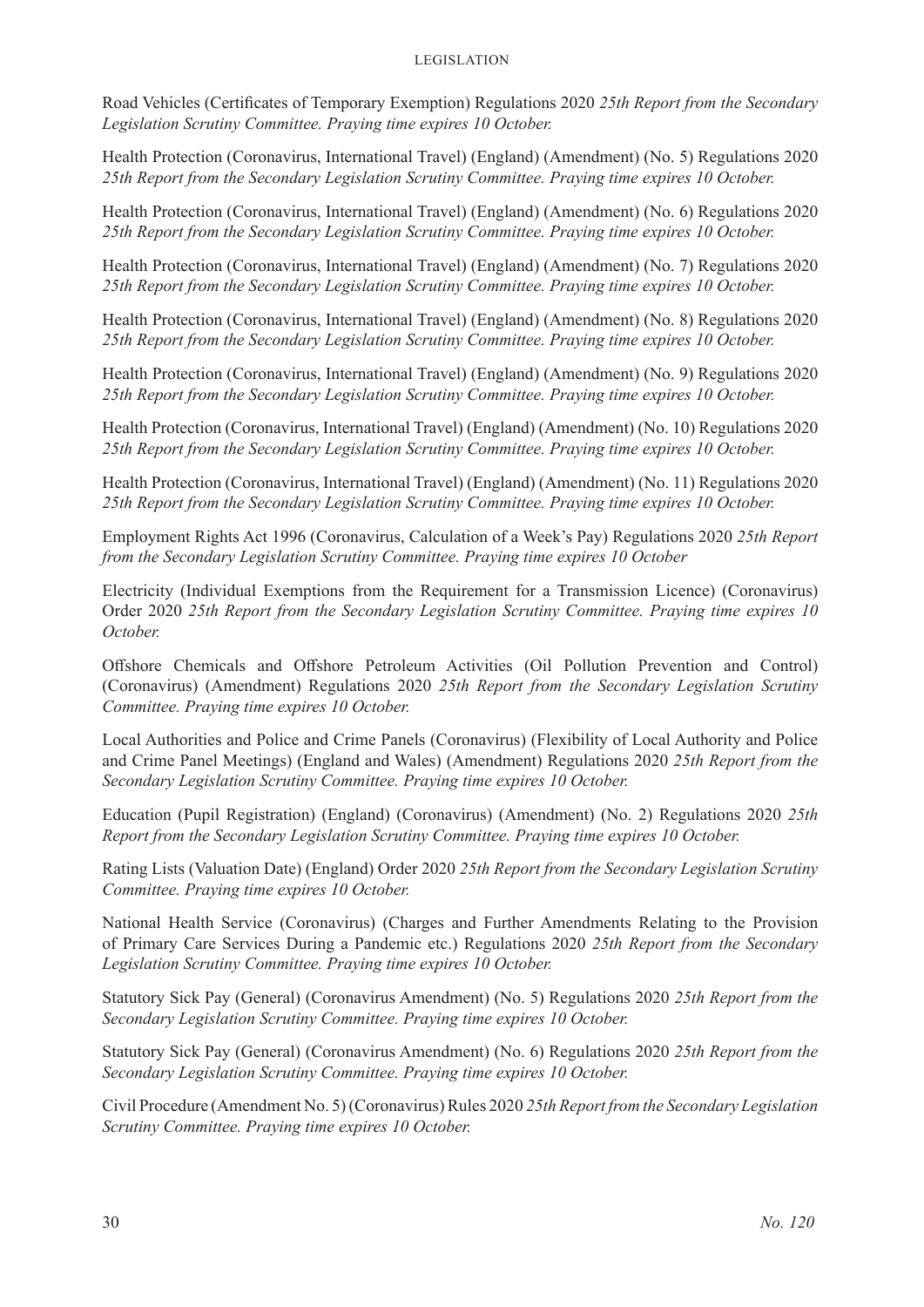Town and Country Planning (Border Facilities and Infrastructure) (EU Exit) (England) Special Development Order 2020 *Special attention drawn to the instrument by the Secondary Legislation Scrutiny Committee, 26th Report. Praying time expires 12 October.*

Local Government (Structural Changes) (Coronavirus) (Amendment) Regulations 2020 *26th Report from the, Secondary Legislation Scrutiny Committee. Praying time expires 10 October.*

Local Government (Structural Changes) (Coronavirus) (Amendment) Regulations 2020 *26th Report from the, Secondary Legislation Scrutiny Committee. Praying time expires 10 October.*

Local Government Pension Scheme (Amendment) (No. 2) Regulations 2020 *26th Report from the Secondary Legislation Scrutiny Committee. Praying time expires 10 October.*

Criminal Legal Aid (Remuneration) (Amendment) Regulations 2020 *26th Report from the Secondary Legislation Scrutiny Committee. Praying time expires 10 October.*

Waste (Circular Economy) (Amendment) Regulations 2020 *26th Report from the Secondary Legislation Scrutiny Committee. Praying time expires 10 October.*

School Discipline (England) (Coronavirus) (Pupil Exclusions and Reviews) (Amendment) (No. 2) Regulations 2020 *26th Report from the Secondary Legislation Scrutiny Committee. Praying time expires 10 October.*

Coronavirus Act 2020 (Residential Tenancies: Protection from Eviction) (Amendment) (England) Regulations 2020 *26th Report from the Secondary Legislation Scrutiny Committee. Praying time expires 10 October.*

Adoption and Children (Coronavirus) (Amendment) (No.2) Regulations 2020 *26th Report from the Secondary Legislation Scrutiny Committee. Praying time expires 10 October.*

Channel Tunnel (International Arrangements and Miscellaneous Provisions) (Amendment) Order 2020 *26th Report from the Secondary Legislation Scrutiny Committee. Praying time expires 10 October.*

Channel Tunnel (Arrangements with the Kingdom of the Netherlands) Order 2020 *26th Report from the Secondary Legislation Scrutiny Committee. Praying time expires 10 October.*

Assured Tenancies and Agricultural Occupancies (Forms) (England) (Amendment) and Suspension (Coronavirus) Regulations 2020 *26th Report from the Secondary Legislation Scrutiny Committee. Praying time expires 10 October.*

Postponed Elections and Referendums (Coronavirus) and Policy Development Grants (Amendment) Regulations 2020 *26th Report from the Secondary Legislation Scrutiny Committee. Praying time expires 10 October.*

Welfare Reform (Northern Ireland) Order 2015 (Cessation of Transitory Provision) Order 2020 *26th Report from the Secondary Legislation Scrutiny Committee. Praying time expires 11 October.*

Competition Act 1998 (Coronavirus) (Public Policy Exclusions) (Amendment and Revocation) Order 2020 *26th Report from the Secondary Legislation Scrutiny Committee. Praying time expires 12 October.*

Early Years Foundation Stage (Learning and Development and Welfare Requirements) (Coronavirus) (Amendment) (No. 2) Regulations 2020 *26th Report from the Secondary Legislation Scrutiny Committee. Praying time expires 13 October.*

Tax Credits (Coronavirus, Miscellaneous Amendments) (No. 2) Regulations 2020 *26th Report from the Secondary Legislation Scrutiny Committee. Praying time expires 13 October.*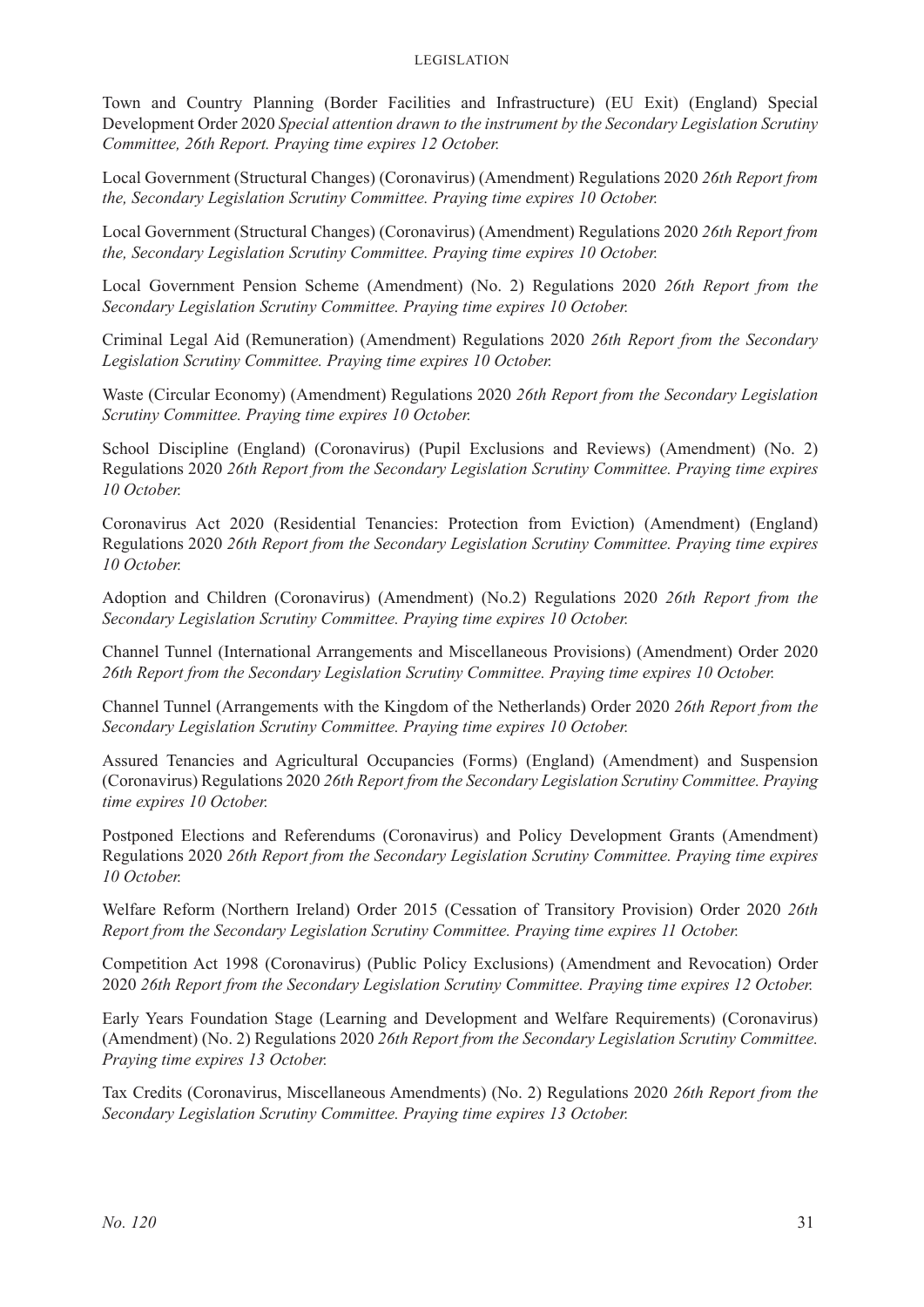Prosecution of Offences (Custody Time Limits) (Coronavirus) (Amendment) Regulations 2020 *Special attention drawn to the instrument by the Secondary Legislation Scrutiny Committee, 27th Report. Praying time expires 16 October.*

Coronavirus (Retention of Fingerprints and DNA Profiles in the Interests of National Security) (No. 2) Regulations 2020 *27th Report from the Secondary Legislation Scrutiny Committee. Praying time expires 19 October*

Education (Information About Individual Pupils) (England) (Amendment) Regulations 2020 *27th Report from the Secondary Legislation Scrutiny Committee. Praying time expires 19 October.*

Health Protection (Coronavirus, International Travel) (England) (Amendment) (No. 12) Regulations 2020 *27th Report from the Secondary Legislation Scrutiny Committee. Praying time expires 18 October.*

Health Protection (Coronavirus, International Travel) (England) (Amendment) (No. 13) Regulations 2020 *27th Report from the Secondary Legislation Scrutiny Committee. Praying time expires 20 October.*

Wills Act 1837 (Electronic Communications) (Amendment) (Coronavirus) Order 2020 *27th Report from the Secondary Legislation Scrutiny Committee. Praying time expires 16 October.*

Health Protection (Coronavirus, International Travel) (England) (Amendment) (No. 14) Regulations 2020 *27th Report from the Secondary Legislation Scrutiny Committee. Praying time expires 27 October.*

European Union (Withdrawal Agreement) (Relevant International Agreements) (EU Exit) Regulations 2020 *28th Report from the Secondary Legislation Scrutiny Committee. Praying time expires 24 October*

Civil Legal Aid (Remuneration) (Amendment) (No. 2) (Coronavirus) Regulations 2020 *28th Report from the Secondary Legislation Scrutiny Committee. Praying time expires 25 October.*

Taking Control of Goods (Amendment) (Coronavirus) Regulations 2020 *28th Report from the Secondary Legislation Scrutiny Committee. Praying time expires 25 October.*

Business Tenancies (Protection from Forfeiture: Relevant Period) (Coronavirus) (England) (No. 2) Regulations 2020 *28th Report from the Secondary Legislation Scrutiny Committee. Praying time expires 25 October.*

Employment Tribunals (Constitution and Rules of Procedure) (Early Conciliation: Exemptions and Rules of Procedure) (Amendment) Regulations 2020 *28th Report from the Secondary Legislation Scrutiny Committee. Praying time expires 26 October.*

Health Protection (Coronavirus, International Travel) (England) (Amendment) (No. 15) Regulations 2020 *28th Report from the Secondary Legislation Scrutiny Committee. Praying time expires 3 November.*

#### **Legislative Reform Order in Progress**

*Draft order laid before the House and reported by the Regulatory Reform Committee*

Draft Legislative Reform (Renewal of Radio Licences) Order 2020 *(Affirmative) 20th Report from the Regulatory Reform Committee*

#### **Proposed Negative Statutory Instrument laid under the European Union (Withdrawal) Act 2018**

Environment (Miscellaneous Amendments) (EU Exit) Regulations 2020 *Sifting period expires 12 October*

# **Retirement**

*The following member of the House has given notice of his intention to retire.*

Lord Guthrie of Craigiebank (1 December)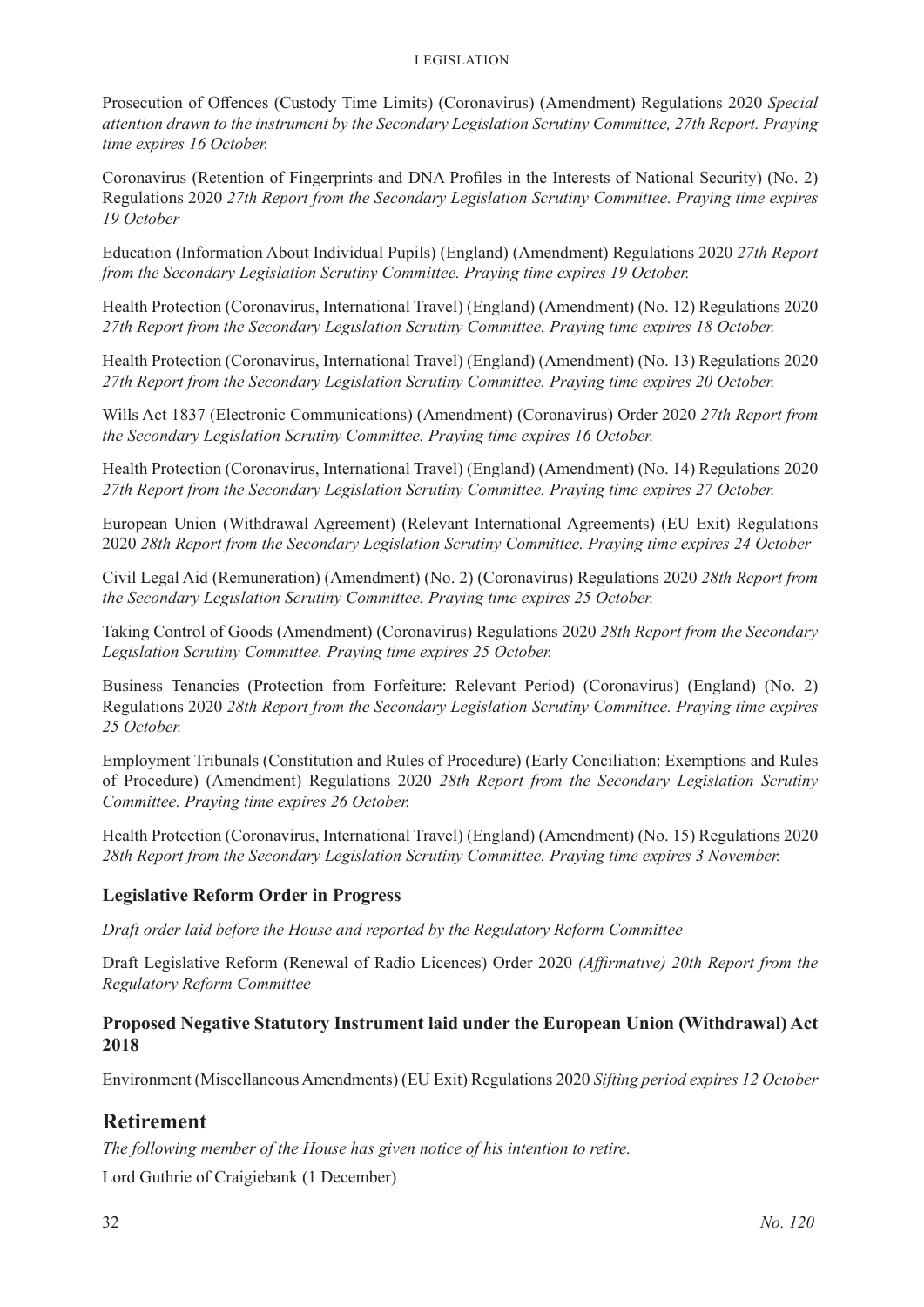# **Committees**

*Only the next meeting of each Committee is listed below. Further details of these meetings, and of planned further meetings, may be found in the House of Lords Committees Weekly Bulletin. Meetings are hybrid where a Committee Room is listed.*

| <b>Tuesday 6 October</b>                             |                 |                    |
|------------------------------------------------------|-----------------|--------------------|
| <b>EU Environment Sub-Committee</b>                  | Virtual Meeting | 9.15am             |
| Science and Technology Committee                     | Virtual Meeting | 10.00am            |
| <b>Common Frameworks Scrutiny Committee</b>          | Virtual Meeting | 10.00am            |
| Ecclesiastical Committee (Statutory Committee)       | Room 4A         | 10.30am            |
| Procedure and Privileges Committee                   | Virtual Meeting | 2.00 <sub>pm</sub> |
| House of Lords Commission                            | Virtual Meeting | 3.00pm             |
| Economic Affairs Committee                           | Virtual Meeting | 3.00pm             |
| Secondary Legislation Scrutiny Committee             | Virtual Meeting | 3.45pm             |
| <b>Wednesday 7 October</b>                           |                 |                    |
| <b>International Relations and Defence Committee</b> | Virtual Meeting | 10.00am            |
| Delegated Powers and Regulatory Reform Committee     | Virtual Meeting | 10.30am            |
| European Union Committee                             | Virtual Meeting | 2.00 <sub>pm</sub> |
| Human Rights (Joint Committee)                       | Virtual Meeting | 3.00pm             |
| <b>Statutory Instruments (Joint Committee)</b>       | Virtual Meeting | 3.40pm             |
| EU International Agreements Sub-Committee            | Virtual Meeting | 3.40pm             |
| <b>Thursday 8 October</b>                            |                 |                    |
| <b>EU Services Sub-Committee</b>                     | Virtual Meeting | 9.00am             |
| <b>Conduct Committee</b>                             | Virtual Meeting | 4.00 <sub>pm</sub> |
| <b>Monday 12 October</b>                             |                 |                    |
| EU Goods Sub-Committee                               | Virtual Meeting | 10.30am            |
| <b>Tuesday 13 October</b>                            |                 |                    |
| Communications and Digital Committee                 | Virtual Meeting | 3.00pm             |
| <b>Wednesday 14 October</b>                          |                 |                    |
| Liaison Committee                                    | Virtual Meeting | 9.15am             |
| <b>Constitution Committee</b>                        | Virtual Meeting | 10.00am            |
| <b>Public Services Committee</b>                     | Virtual Meeting | 3.00 <sub>pm</sub> |
|                                                      |                 |                    |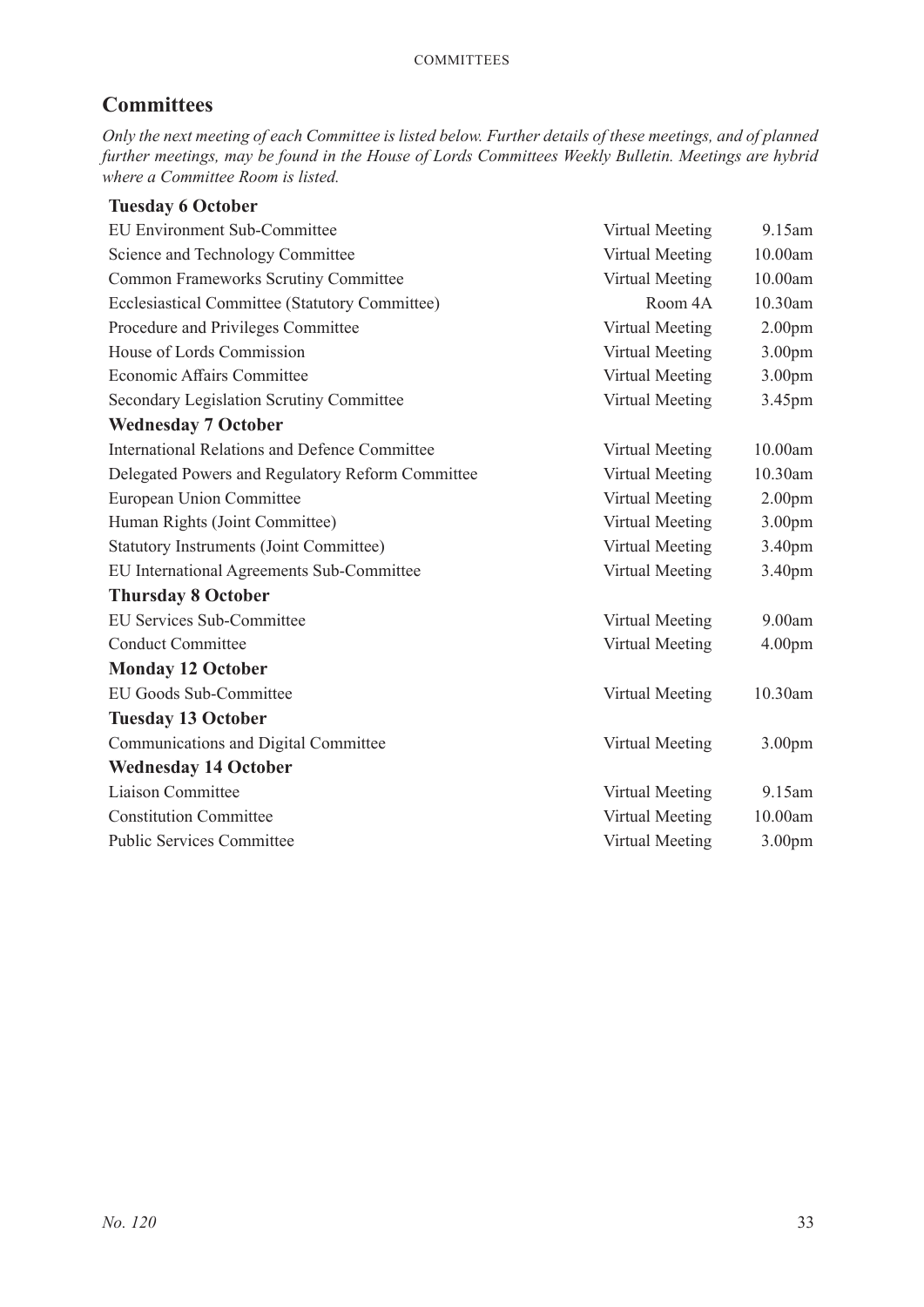# **Minutes of Proceedings of Monday 5 October 2020**

*The House met at 1.00pm.*

*Prayers were read by the Lord Bishop of Rochester.*

*The House adjourned. The House resumed.*

1 **Lord Moylan** Daniel Michael Gerald Moylan, having been created Baron Moylan, of Kensington in the Royal London Borough of Kensington and Chelsea, for life by Letters Patent dated in the afternoon of 9 September 2020, was introduced between Lord St John of Bletso and Lord Borwick, took and subscribed the oath and signed an undertaking to abide by the Code of Conduct.

2 **Lord Botham** Sir Ian Terence Botham, OBE, having been created Baron Botham, of Ravensworth in the County of North Yorkshire, for life by Letters Patent dated in the forenoon of 10 September 2020, was introduced between Lord Judge and Lord Price, took and subscribed the oath and signed an undertaking to abide by the Code of Conduct.

*The House adjourned. The House resumed.*

*The House adjourned. The House resumed.*

*The House adjourned. The House resumed.*

# **Public Business**

3 Lord Ashton of Hyde moved that Oral Questions and the Private Notice Question be postponed until after the Report stage of the Immigration and Social Security Coordination (EU Withdrawal) Bill. The motion was agreed to.

*The House adjourned. The House resumed.*

4 **Immigration and Social Security Co-ordination (EU Withdrawal) Bill** The report stage was continued, beginning with amendment 3. Amendments 3, 11 and 14 were agreed to (see divisions 1 to 3). The report stage was adjourned.

*The House adjourned. The House resumed.*

5 **COVID-19: adult social care complaints** A question was asked by Baroness Greengross and answered by Lord Bethell.

6 **COVID-19: people with learning difficulties and autism** A question was asked by Baroness Bakewell and answered by Lord Bethell.

7 **COVID-19: school students learning from home** A question was asked by Baroness McDonagh and answered by Baroness Berridge.

8 **COVID-19: aviation sector** A question was asked by Baroness McIntosh of Pickering and answered by Baroness Vere of Norbiton.

*The House adjourned. The House resumed.*

9 **Asylum: British Overseas Territories and ferries** A private notice question was asked by Lord Foulkes of Cumnock and answered by Baroness Williams of Trafford.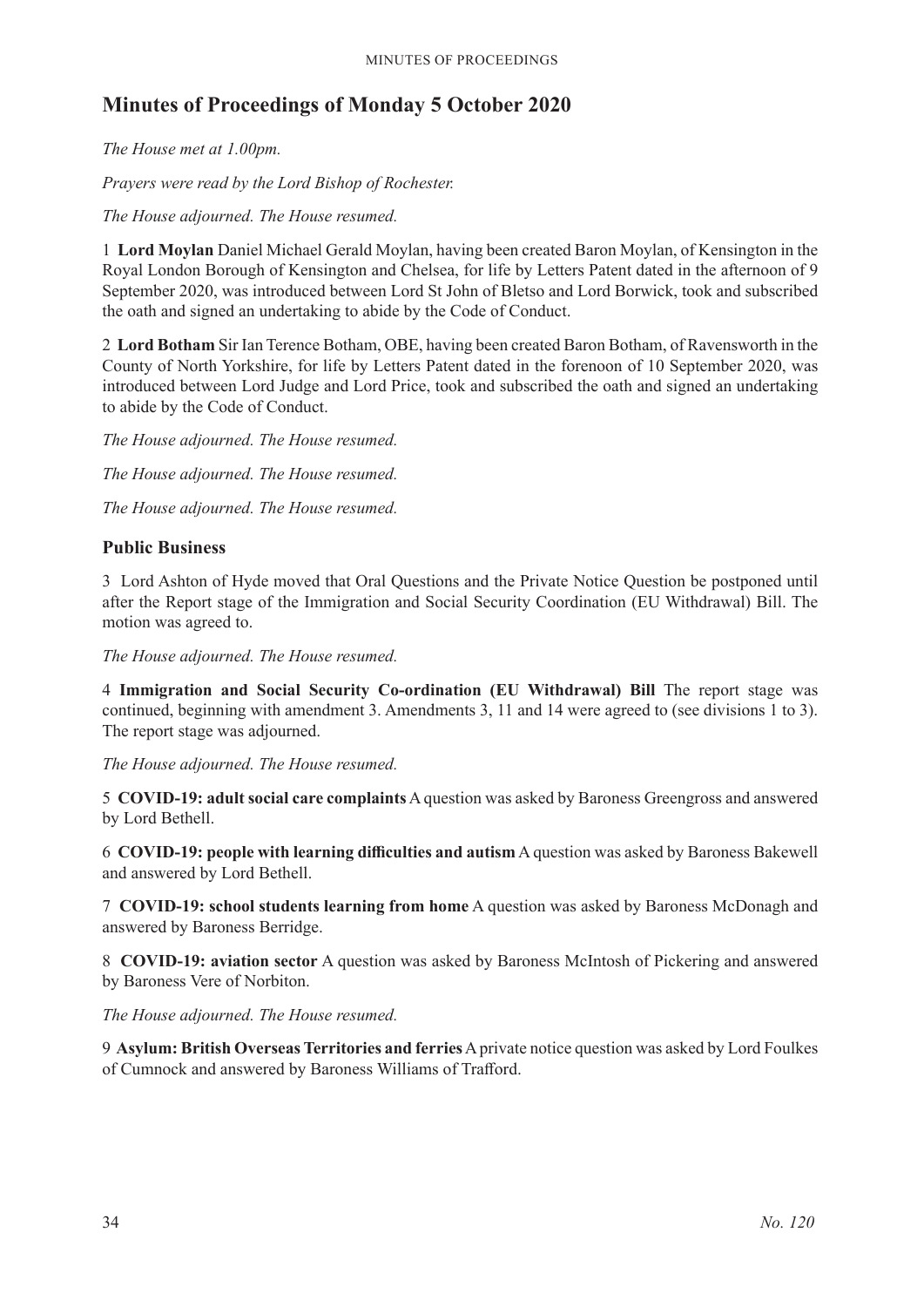10 **Immigration and Social Security Co-ordination (EU Withdrawal) Bill** The report stage was continued, beginning with amendment 15. Amendment 15 was agreed to (see division 4). Amendment 18 was agreed to (see division 5). Amendment 19 was disagreed to (see division 6). Amendments 20 (see division 7) and 21 and 22 were agreed to. The report stage was adjourned after amendment 22.

*The House adjourned at 12.04am on Tuesday 6 October until 12 noon the same day.*

**Ed Ollard**

*Clerk of the Parliaments*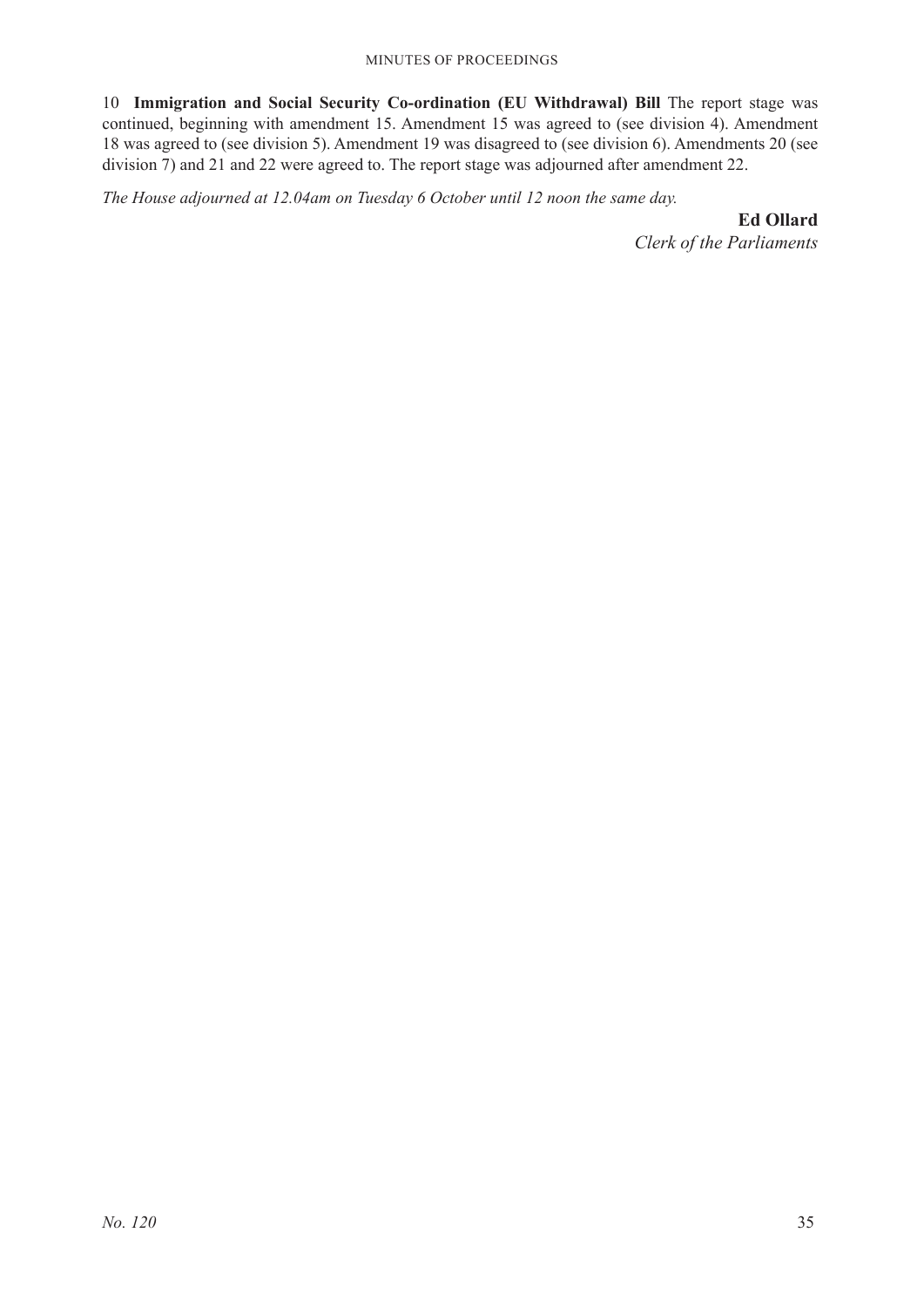# **Papers**

*All statutory instruments laid before the House are accompanied by an Explanatory Memorandum presented by command of Her Majesty, unless otherwise indicated.*

# **Statutory Instruments laid under Standing Order 70**

The following instruments were laid before the House on the date shown:

1. Health Protection (Coronavirus, Restrictions) (North of England and North East and North West of England etc.) (Amendment) Regulations 2020 *(Affirmative Instrument, No. 1074, laid on 2 October*)

2. Health Protection (Coronavirus, International Travel) (England) (Amendment) (No. 17) Regulations 2020 *(Negative Instrument, No. 1076, laid on 2 October*)

# **Affirmative Instruments**

The following instruments were laid before the House for approval by resolution:

1. Draft Agriculture (Payments) (Amendment, etc) (EU Exit) Regulations 2020

2. Draft Common Organisation of the Markets in Agricultural Products (Producer Organisations and Wine) (Amendment etc.) (EU Exit) Regulations 2020

3. Draft Timber and Timber Products and FLEGT (Amendment) (EU Exit) Regulations 2020

# **Negative Instruments**

The following instruments were laid before the House:

1. Prison and Young Offender Institution (Coronavirus, etc.) (Amendment) (No. 3) Rules 2020 (1077)

2. Proceeds of Crime Act 2002 (References to Financial Investigators) (Amendment) (England and Wales) Order 2020 (1078)

# **Paper not subject to Parliamentary Proceedings**

The following paper was laid before the House:

1. Report of the Intelligence and Security Committee of Parliament on Northern Ireland–related terrorism 2020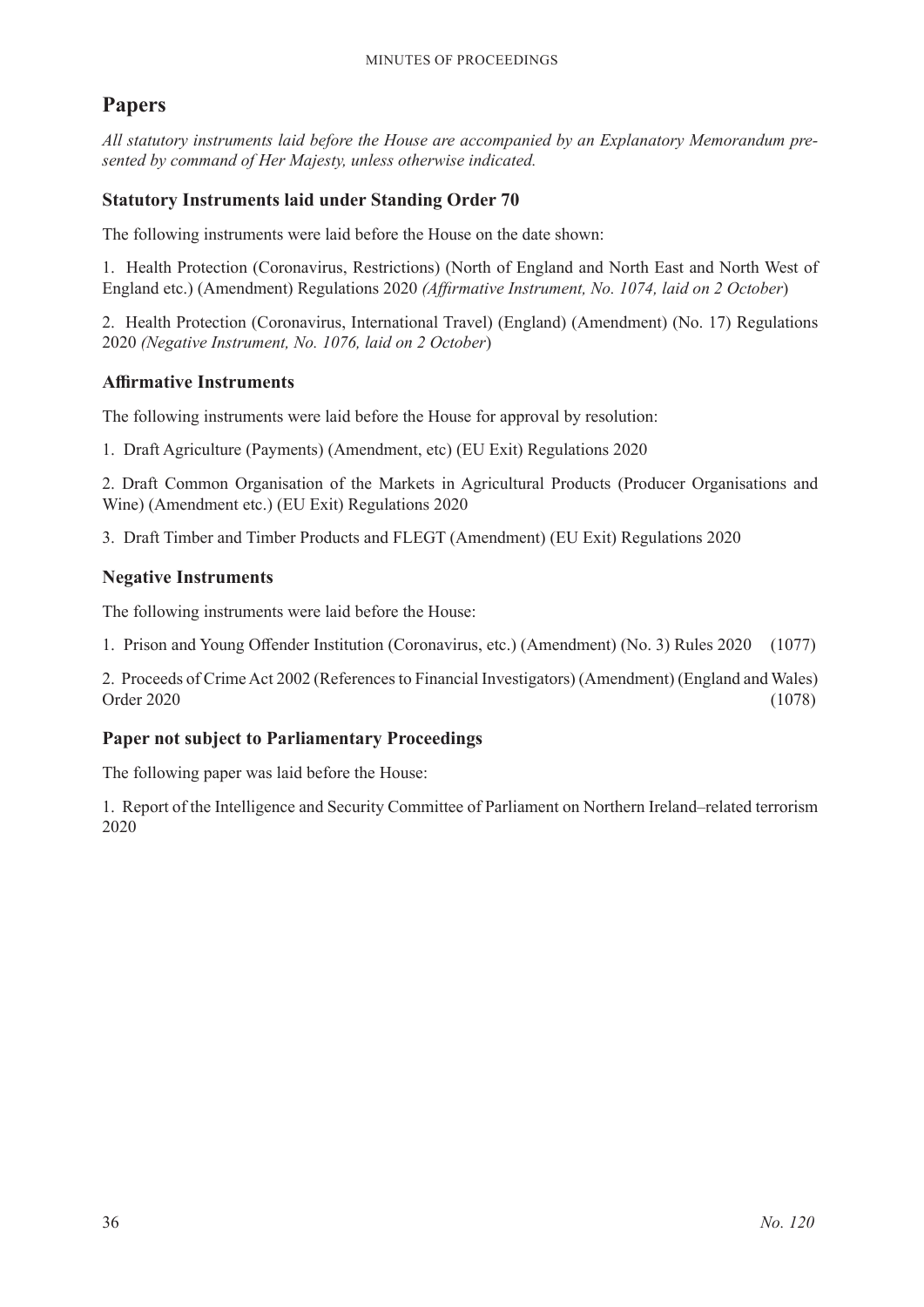# **Divisions**

#### **Immigration and Social Security Co-ordination (EU Withdrawal) Bill**

#### **Division No. 1**

Lord Rosser moved amendment 3, after clause 1, to insert the new clause *Impact of section 1 on the social care sector.* The House divided:

| Contents     | 304 |
|--------------|-----|
| Not-contents | 224 |

#### **Division No. 2**

Baroness Hamwee moved amendment 11, in clause 4, page 3, line 8, at end to insert—

"(5A) Regulations made under subsection (1) must make provision to enable UK citizens falling within the personal scope of—

- (a) the Withdrawal Agreement,
- (b) the EEA EFTA separation agreement, or
- (c) the Swiss citizens' rights agreement,

to return to the United Kingdom accompanied by, or to be joined in the United Kingdom by, close family members.

(5B) Regulations under subsection (1) may not impose any conditions on the entry or residence of close family members of UK citizens which could not have been imposed under EU law relating to free movement, as on the day on which this Act comes into force.

(5C) For the purposes of subsection (5A)—

"close family members" means—

(a) children (including adopted children), and

(b) other close family members where that relation subsisted on or before 31 January 2020 and has continued to subsist;

"Withdrawal Agreement", "EEA EFTA separation agreement" and "Swiss citizens' rights agreement" have the meaning given in section 39 of the European Union (Withdrawal Agreement) Act 2020 (interpretation)."

The House divided:

| Contents     | 312 |
|--------------|-----|
| Not-contents | 223 |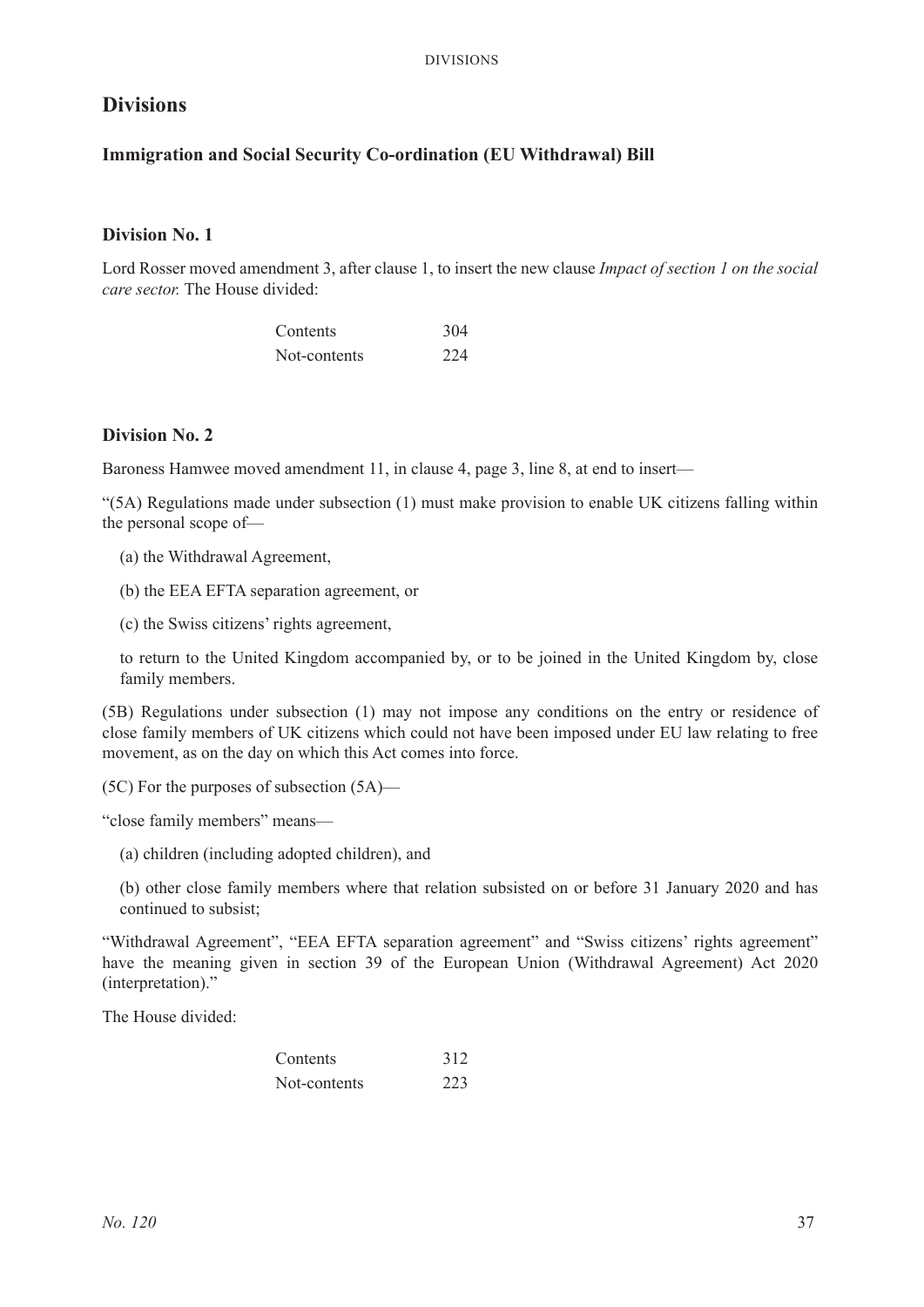#### **Division No. 3**

Lord Dubs moved amendment 14, after clause 4, to insert the new clause *Children in care and children entitled to care leaving support: entitlement to remain*. The House divided:

| Contents     | 323 |
|--------------|-----|
| Not-contents | 227 |

#### **Division No. 4**

Lord Dubs moved amendment 15, after clause 4, to insert the new clause *Leave to enter: family unity and claims for asylum*. The House divided:

| Contents     | 317 |
|--------------|-----|
| Not-contents | 223 |

#### **Division No. 5**

Lord Oates moved amendment 18, after clause 4, to insert the new clause *EU Settlement Scheme: physical documented proof*. The House divided:

| Contents     | 298 |
|--------------|-----|
| Not-contents | 192 |

#### **Division No. 6**

Baroness Prashar moved amendment 19, after clause 4, to insert the new clause *Entry of EEA and Swiss minors using national identity cards*. The House divided:

| Contents     | 152 |
|--------------|-----|
| Not-contents | 166 |

#### **Division No. 7**

Baroness Hamwee moved amendment 20, after clause 4, to insert the new clause *Time limit on immigration detention for EEA and Swiss nationals*. The House divided:

| Contents     | 184 |
|--------------|-----|
| Not-contents | 156 |